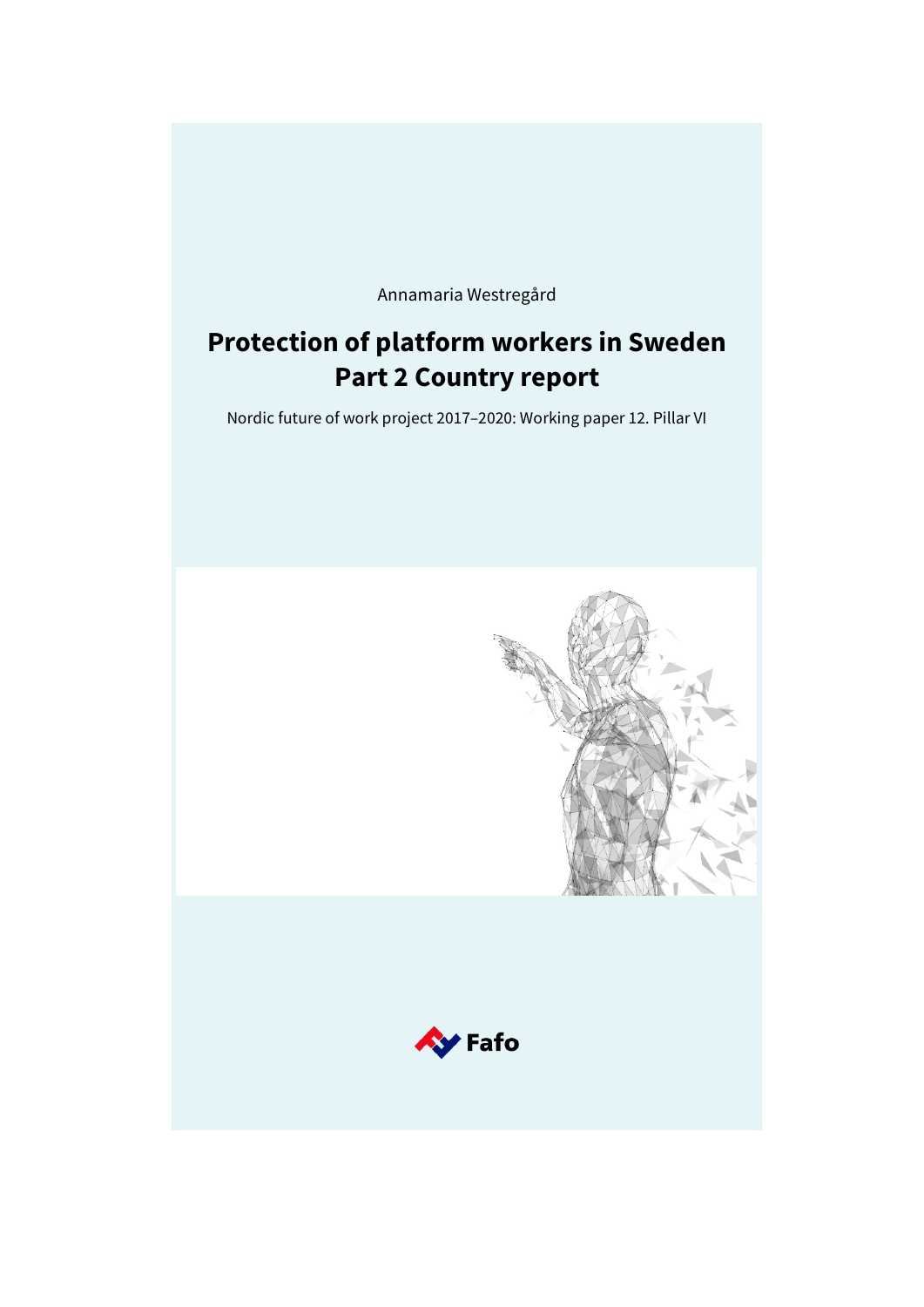© Fafo 2020

Nordic future of work project 2017–2020: Working paper 12. Pillar VI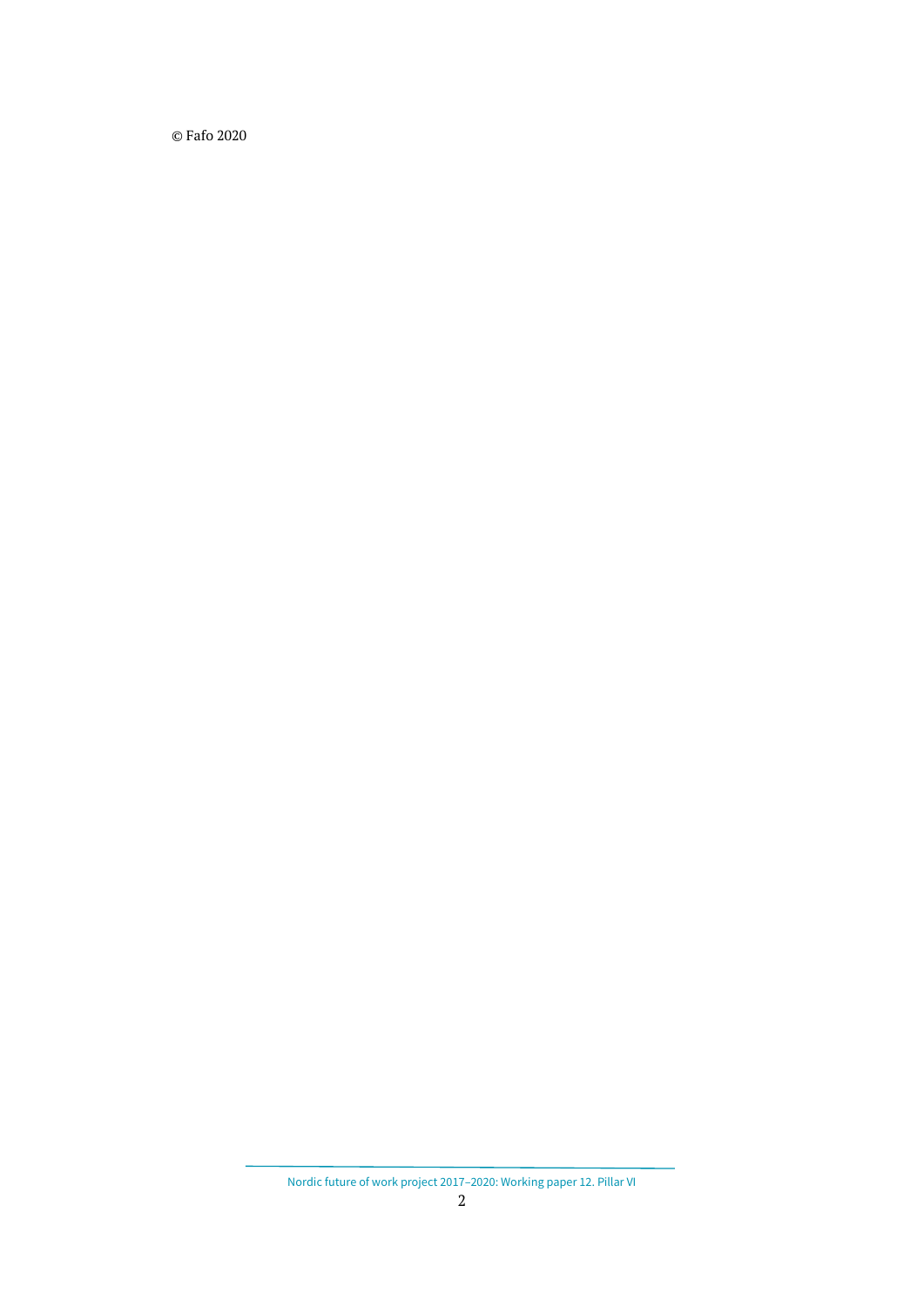# **Contents**

Protection of platform workers in Sweden Part 2 Country report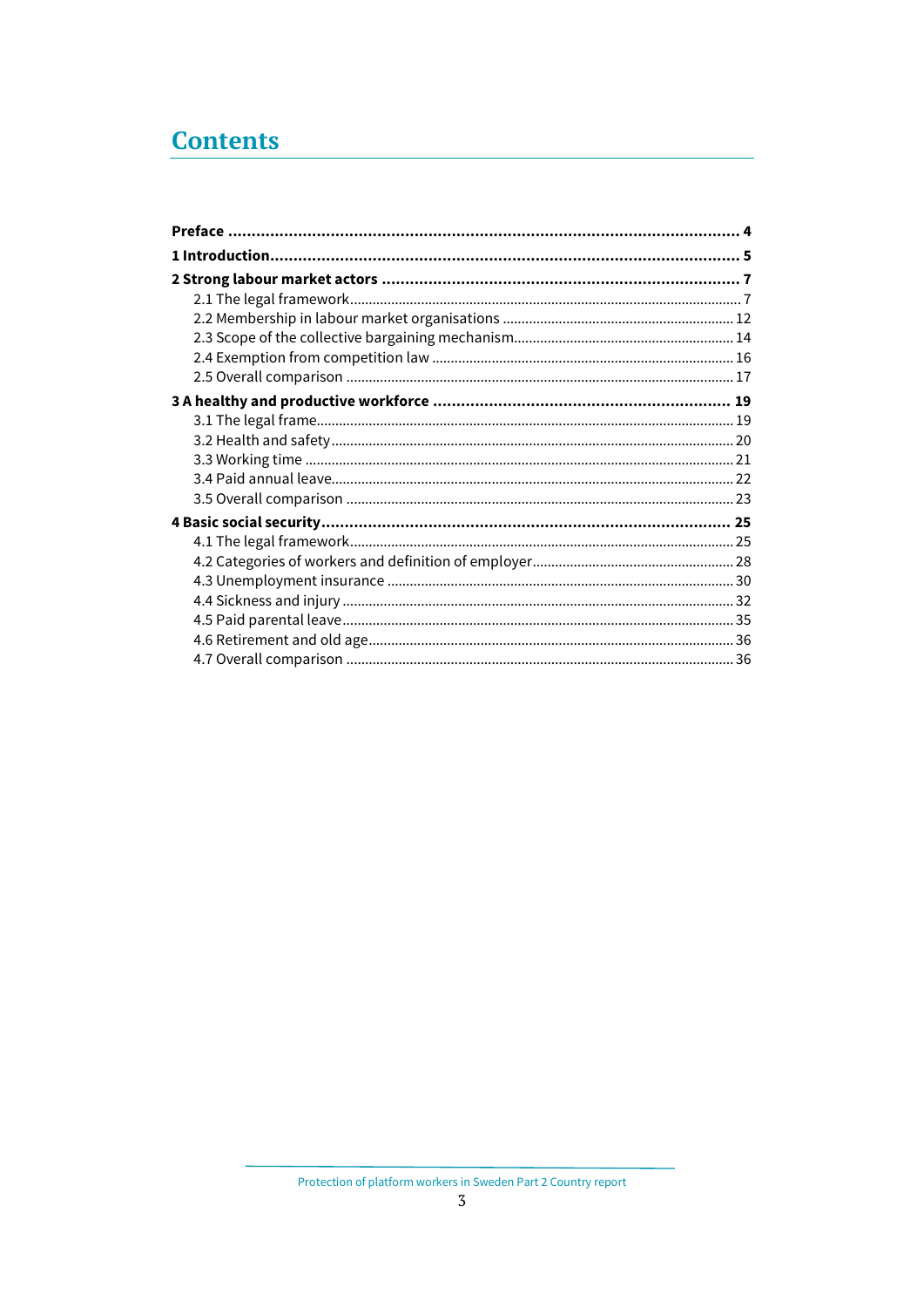## <span id="page-3-0"></span>**Preface**

In the future of work project funded by the Nordic Council of Ministers, more than 30 researchers from the five Nordic countries study:

- What are the main drivers and consequences of the changing future of work in the Nordic countries?
- In what ways will digitalisation, new forms of employment, and platform work influence the Nordic models?
- What kind of renewal in the regulation of labour rights, health and safety, and collective bargaining is warranted to make the Nordic model fit for the future?

Through action and policy-oriented studies and dialogue with stakeholders, the objective is to enhance research-based knowledge dissemination, experience exchange and mutual learning across the Nordic boundaries. The project runs from 2017 to 2020, and is organised by Fafo Institute for Labour and Social Research, Oslo.

The project is divided into seven pillars. This paper is part of Pillar VI Labour law & regulations, and aims to highlight the effect of an unclear employment status on key elements of Nordic labour law and regulation, by using a typology of workers. The paper will map and discuss how the relevant legal norms apply to the traditional employee and the genuinely self-employed worker compared to a type of worker whose employment status is fundamentally unclear – the typical platform worker*.*

March 2020 Annamaria Westregård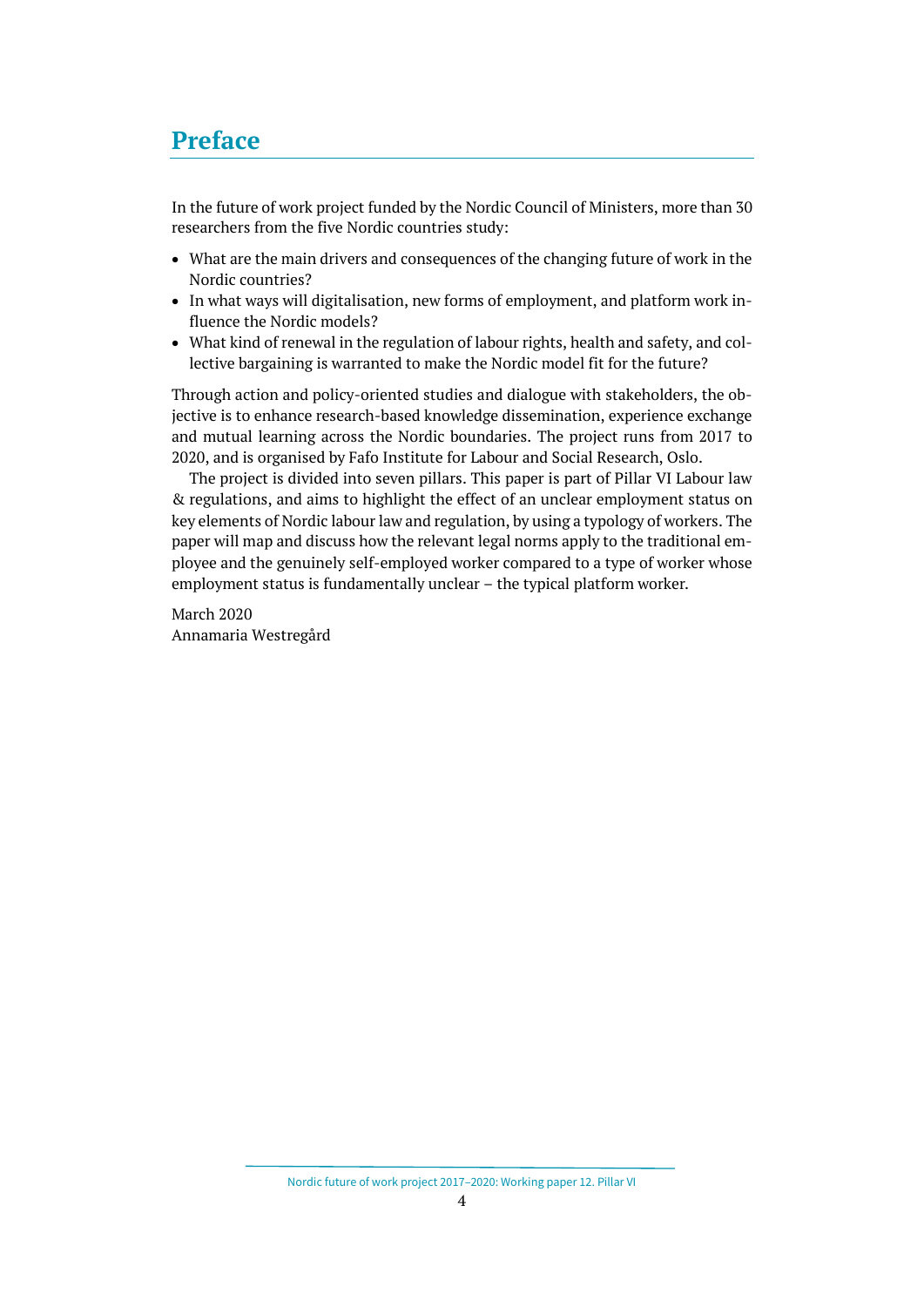## <span id="page-4-0"></span>**1 Introduction[1](#page-4-1)**

When labour is organized in new forms e.g. in the collaborative economy, key con-cepts in the labour relation are challenged.<sup>[2](#page-4-2)</sup> In both labour law and social security the concept of employment is important for the applicability of the legislation. An unsettled legal status may have significant implications. This report studies how unclear employment status effects key elements in labour law and social security regu-lations in the Swedish context.<sup>[3](#page-4-3)</sup> The aim is to reveal risk and consequences related to new models of performing work pose to both the individual and societal values inherent in the Nordic labour market model.

This report focuses on legal norms in three areas. The labour market organisation, collective bargaining and collective agreements analysed (section 2), work environment, working time and paid annual leave (section 3) and basic social security (section 4).

The statutory regulations are analysed from three perspectives: that of the traditional employee, that of the genuinely self-employed and that of the platform worker. [4](#page-4-4) *The traditional employee* is a person performing work under an open-ended employment contract with one employing entity, providing full-time employment with a clear obligation to provide work and pay. *The genuinely self-employed* is a person performing work in the capacity of a legal entity owned and controlled by the same person. The legal entity is a registered company with several customers, it charges its services with VAT and deducts the relevant taxes. We will here be focusing on solo self-employed persons, so their companies have no employees. *The platform* 

<span id="page-4-1"></span><sup>1</sup> Parts of this article have been presented in the conference paper Westregård, A., *How to regulate conditions for Crowdworkers – a new challenge for the social partners – an EU Law perspective*. LLRN 3rd Conference Labour Law Research Network, Toronto 25–27 June 2017. The article has also been presented as a part of the conference paper Westregård, A. and Milton, J., *Recent trends in collective bargaining structures in the Swedish model,* published at the 11th European Conference of the International Labour and Employment Relations Association (ILERA), Milano, 8–10 September 2016. This article is also partly based on and partly corresponds to Westregård, A., 'The Notion of `employee´ in Swedish and European Union Law. An Exercise in Harmony or Disharmony?' in Carlson, L., Edström, Ö. & Nyström, B. (eds), *Globalisation, Fragmentation, Labour and Employment Law – A Swedish Perspective* (Iustus 2016), Westregård. A. `Delningsplattformar och crowdworkers i den digitaliserade ekonomin – en utmaning för kollektivavtalsmodellen´ in *Modern affärsrätt*, Birgitta Nyström, Niklas Arvidsson och Boel Flodgren (red), Wolters Kluwer, 2017*,* A. Westregård, *`*Collaborative economy – a new challenge for the social partners*´* in *Vänbok till Niklas Bruun,* November, 2017, Iustus, p. 427-438, A. Westregård, `Digital collaborative platforms: A challenge for social partners in the Nordic model´, Nordic Journal of Commercial Law NJCL 1/2018 Special Issue, `Precarity of new forms of employment under Swedish labour law´*,* in *Precarious Work. The Challenge for Labour Law in Europe*, *eds.* Izabela Florczak, Jeff Kenner and Marta Otto, 2019, A. Westregård, `Social protection for workers outside the traditional employment contract – a Swedish example´, in *Social Security outside the realm of the Employment Contract: Informal Work and Employee-like Workers*, *eds*. Mies Westerweld and Marius Olivier, 2019[, Edward Elgar Publishing,](https://www.e-elgar.com/) and A. Westregård, `The Role of Collective Bargaining in Labour Law Regimes´ *National Report: Sweden*, 2019, Springer. A. Westregård, *Digital Collaborative platforms: A challenge for both the Legislator and the Social Partners in the Nordic Model*, European Labour Law Journal, June 2020.

<span id="page-4-4"></span><span id="page-4-3"></span><span id="page-4-2"></span><sup>&</sup>lt;sup>2</sup> For a study on how changing labour relations challenge the concept of labour law in Sweden, see Annamaria Westregård «Key concepts and changing labour relations in Sweden: Part 1 Country report», Nordic future of work project 2017–2020: Working paper 7. Pillar VI (Report Part 1, Sweden). <sup>3</sup> The study design is presented in Marianne Jenum Hotvedt and Natalie Videbæk Munkholm, "Labour law in the future of work. Introduction paper", *Fafo-paper 2019:06* (Hotvedt/Munkholm 2019). <sup>4</sup> (Hotvedt/Munkholm 2019) p. 19.

Protection of platform workers in Sweden Part 2 Country report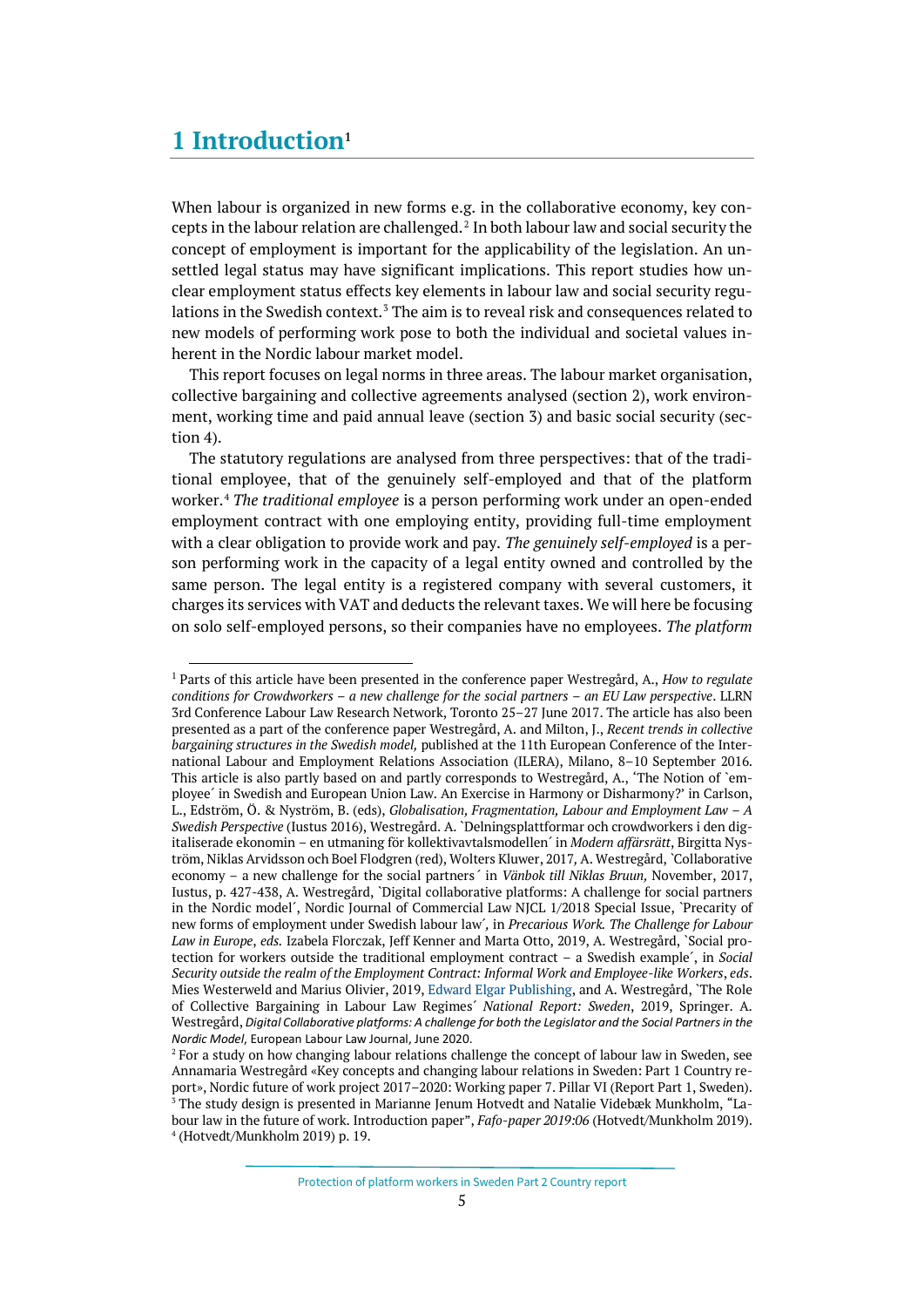*worker* is a person performing work, mediated or provided by a digital platform company, for different customers. The person is not party to a formal contract of employment, neither with the platform company nor with the customers. On the other hand, the person has not registered a company that charges VAT and deducts taxes. The person has no formal obligation to stay in service for the platform company, and the platform company has no clear obligation to provide work and/or pay. Thus, formally, the person has considerable freedom to decide the amount of work, what tasks to perform, and to choose the time and place of work. Platform workers are sometimes called crowdworkers in Sweden. Depending on the business model, both the platform company and the customer may act as employer to the platform worker. The chosen point in this report is that the platform company is the most likely employer. The implications of the customer being the employer will be addressed if it is of special interest.

The aim of the report is to compare the legal protection that the different types of workers are subject to and to analyse the synoptic structure of the norms, the legal basis, the personal scope and the allocation of responsibility associated with each form of employment. [5](#page-5-0)

<span id="page-5-0"></span><sup>5</sup> The project plan is published as Fafo-paper 2019:06 *Labour law in the future of work.*

Nordic future of work project 2017–2020: Working paper 12. Pillar VI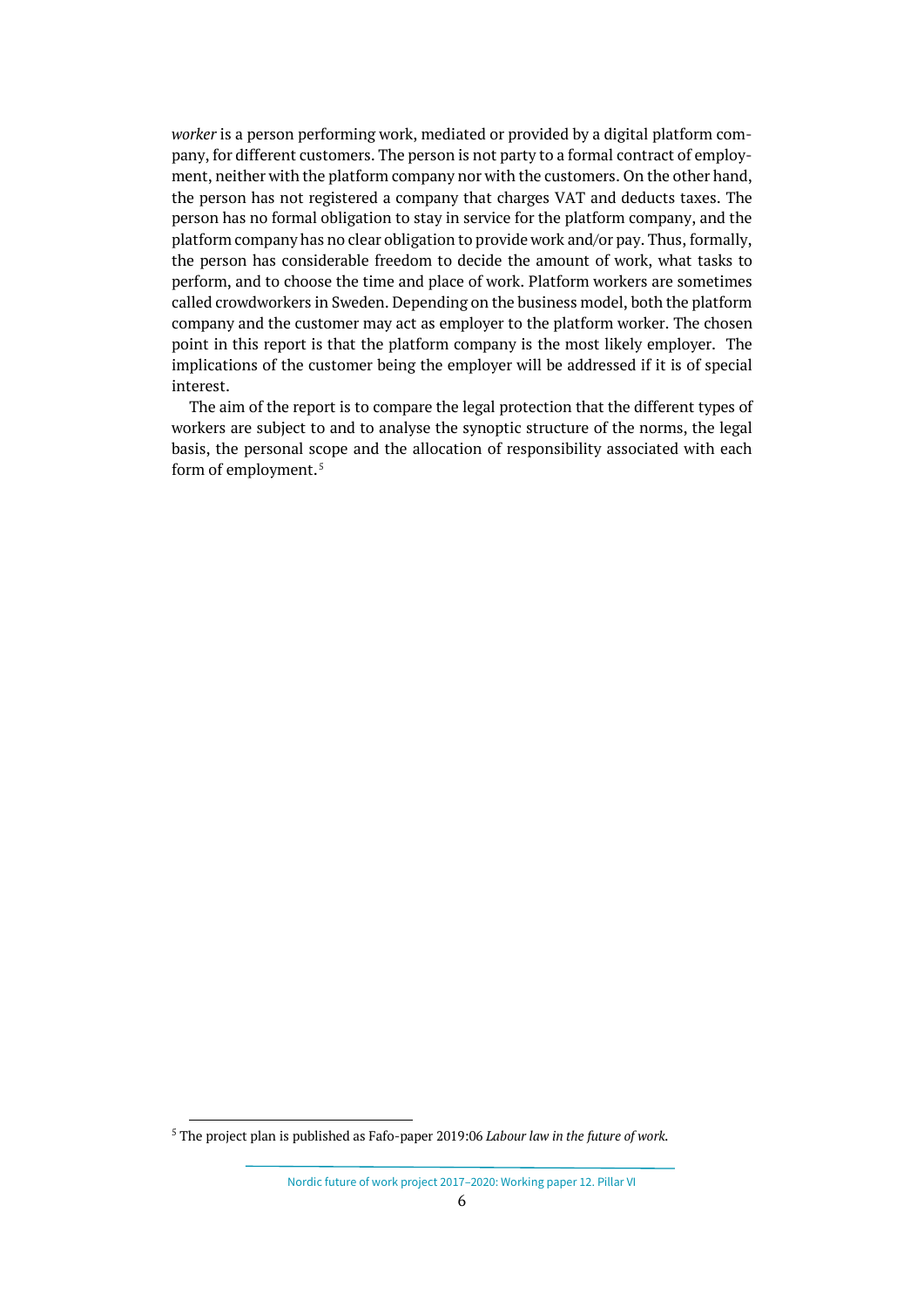## <span id="page-6-0"></span>**2 Strong labour market actors**

## <span id="page-6-1"></span>**2.1 The legal framework**

#### **Semi-discretionary labour law legislation**

Sweden has constitutional protection for the right of assembly, organisation, demon-stration and industrial actions.<sup>[6](#page-6-2)</sup> The rules governing these rights as well as those governing collective agreements are found in the 1976 Co-determination Act (1976:580).

This binding mechanism ensures a high coverage of collective agreements in Sweden. In the public sector the coverage is 100 per cent for all groups of employees; in the private sector the collective agreements cover 96 per cent of all blue-collar work-ers and [7](#page-6-3)5 per cent for white-collar workers and professionals.<sup>7</sup> The primary reason for this degree of coverage is that employers in Sweden are highly organised, and therefore collective agreements apply to all employees in a workplace – irrespective of whether they are members of a union or not.<sup>[8](#page-6-4)</sup> With regards to the unionization aspect, union organisation has decreased. In 2016 the degree of organisation for bluecollar workers had declined to 60 per cent, while the degree of organisation for white-collar workers and academically qualified professionals was 72 per cent.<sup>[9](#page-6-5)</sup>

If an employer who is not member of an employers' association concludes a collective agreement with a union, the resulting agreement is called an application agreement. The employer (usually) undertakes to comply the industry collective agreement that covers the employer's branch. An application agreement gives the union the same status in the 1976 Co-determination Act as an industry collective agreement does.

The collective agreements are the most important regulating instrument in the labour market as most of the labour legislation is semi-discretionary[10](#page-6-6) (semidispositiv). Thus, when they act together, the social partners at the industry level (central nivå) have a great deal of influence and control the regulation of the Swedish labour market, which is typical for the Nordic model. [11](#page-6-7)

The collective agreements can improve the legislation for employees but also – with a few mandatory exceptions<sup>[12](#page-6-8)</sup> – reduce the protection in the statutory regulation. The semi-discretionary legislation requires that a collective agreement which

Protection of platform workers in Sweden Part 2 Country report

<span id="page-6-2"></span><sup>6</sup> Chapter 2 Sections 1 (3-5) and 14 Instrument of Government.

<span id="page-6-3"></span><sup>7</sup> See Annual report from The Swedish Mediation Office; Avtalsrörelsen och lönebildningen. Årsrapport från Medlingsinstitutet 2018 p. 199 ff.

<span id="page-6-4"></span><sup>&</sup>lt;sup>8</sup> If a company does not have a collective agreement it is often found in a 'new' industry.

<span id="page-6-5"></span><sup>9</sup> Annual report from The Swedish Mediation Office; Avtalsrörelsen och lönebildningen. Årsrapport från Medlingsinstitutet Medlingsinstitutets årsrapport 2019 p. 169.

<span id="page-6-6"></span><sup>&</sup>lt;sup>10</sup> Semi-discretionary statutory regulation can be replaced by a collective agreement concluded at industry level. A discretionary statutory regulation can be replaced by an agreement concluded with

<span id="page-6-7"></span>the employee or by a collective agreement concluded with the local union at company level.<br><sup>11</sup>Despite significant differences among the countries of Sweden, Norway, Denmark, Finland and Iceland, the term Nordic model is often used. Fahlbeck R. (2002) Industrial Relations and Collective Labour Law: Characteristics, Principles and Basic Features, Stability and Change in Nordic Labour Law, *Scandianavian Studies in Law*, vol 43. Almqvist & Wiksell International p. 87–133; Bruun N. et al, (1990) *Den Nordiska Modellen – Fackföreningarna och arbetsrätten i Norden – nu och i framtiden*. Liber; Nyström B. (2017) *EU och arbetsrätten*. Wolter Kluwer. 12 The mandatory minimum regulations often have their origins in EU-law.

<span id="page-6-8"></span>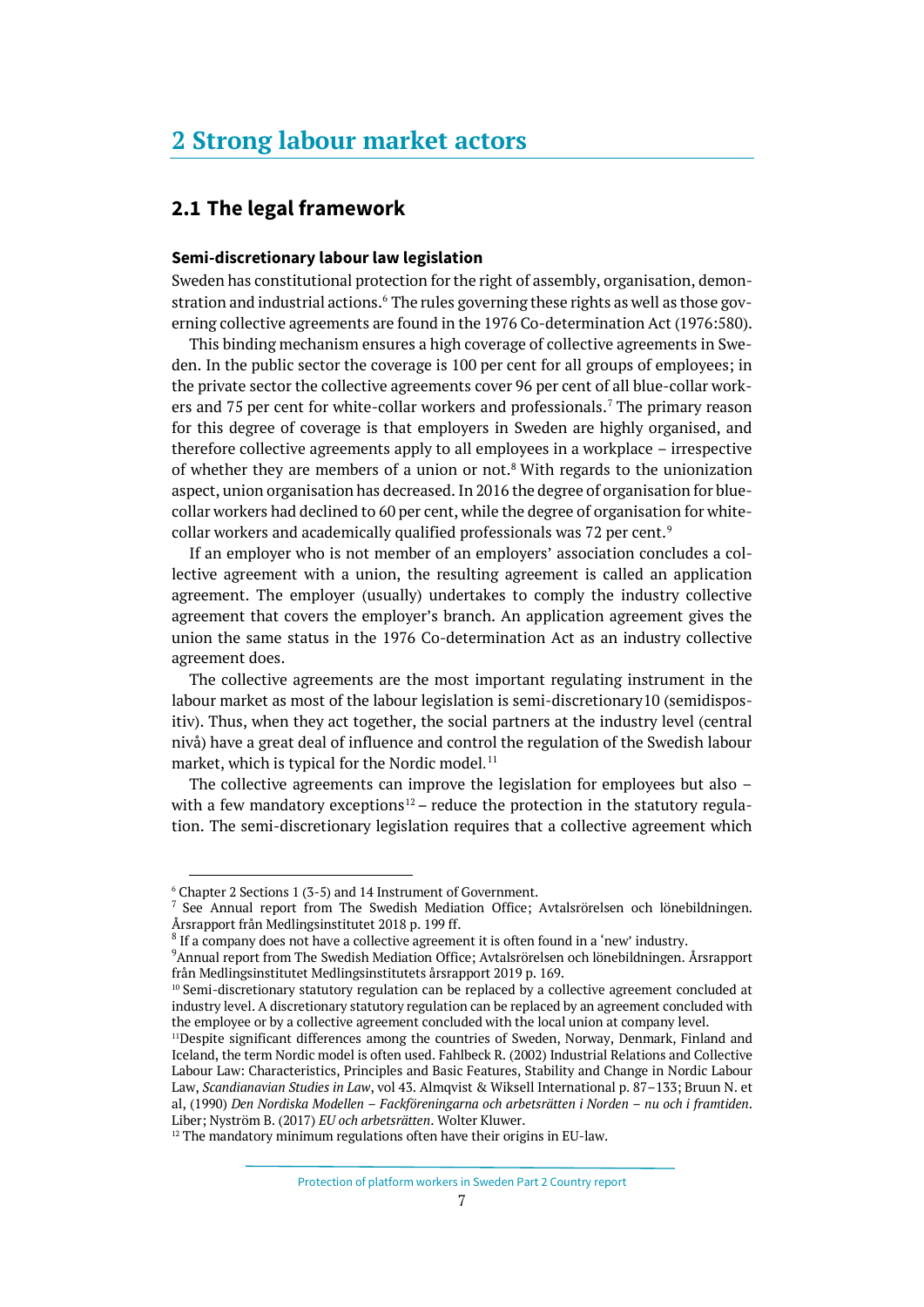replaces statutory regulations must be concluded by a union at industry level, as unions at this level are assumed to be relatively strong and capable of securing an ac-ceptable level of protection.<sup>[13](#page-7-0)</sup> This means that these statutory regulations can be derogated by collective agreements between the social partners at industry level, but not by a personal contract between employer and employee or by a collective agreement at company (local) level between an individual employer and a union at company level (lokal nivå).

There are thus no statutory regulations on minimum wage, overtime pay, guaranteed minimum working hours, and so on – they are all regulated in the collective agreements.<sup>[14](#page-7-1)</sup> Other important regulations in the 1982 Employment Protection Act (1982:80) are semi-discretionary rules like the ones on fixed-term employment and rehiring.[15](#page-7-2)

#### **Mechanisms for binding acceptance**

The processes through which parties enter into binding acceptance of collective agreements are unique in relation to other contract processes in Sweden. When the parties conclude a collective agreement, the members of the employers' association and the union are also bound by it, according to Section 26 of the 1976 Co-determination Act. An employee or employer who becomes a member of the union or employers' association in question is immediately bound by the applicable industry wide collective agreement (called riksavtal or centralt kollektivavtal) concluded on industry level for that sector of the labour market.

An employee who resigns membership in the union in question continues to be bound by the applicable collective agreement until the curing time ends (avtalets bindningstid). The industry collective agreements normally have a curing time of one or two years. During this time the employer and employee are bound by the collective agreement and under peace obligation, i.e. no industrial actions are allowed.

A collective agreement 'binds parties within its scope of application', [16](#page-7-3) which means that a collective agreement concluded for blue-collar workers in a specific sector is not applicable for the sectors' white-collar workers or blue-collar workers in another sector. If the work can be considered as `new´, e.g. in the IT business or the collaborative economy, it may be difficult to establish just which sector it belongs to. The scope of application for a particular collective agreement is a matter of interpre-tation, left ultimately to be decided by the Labour Court.<sup>[17](#page-7-4)</sup>

Collective agreements lack an ergo omnes effect in Sweden. Therefore, it is not possible to enlarge the scope of a collective agreement to make it applicable to employers that are not members of the employers' association that concluded the collective agreement. Despite this, collective agreements have a normative effect that extends far beyond the members. The employer has an obligation – in relation to the union, but not in relation to individual workers – to apply the collective agreement

<span id="page-7-0"></span><sup>13</sup> Fahbeck, R. and T. Sigeman, *European employment and Industiral relations Glossary: Sweden, 2001*, Sweet and Maxwell, London, p. 301; Fahlbeck R. (2006/07) Derogation from Labour Law Statutes under Swedish Law. *Juridisk Tidskrift* no 1 2006/07 vol 18: p. 42–56.

<span id="page-7-1"></span><sup>14</sup> See the role of legislation Fahlbeck R., J. Mulder (2009) *Labour and Employment Law in Sweden*. Juristförlaget i Lund p. 23.

<sup>&</sup>lt;sup>15</sup> Section 2 (3) the 1982 Employment Protection Act.

<span id="page-7-3"></span><span id="page-7-2"></span><sup>16</sup> Section 23 of the 1976 Co-determination Act, see also Fahlbeck (2009) p. 34 ff.

<span id="page-7-4"></span><sup>&</sup>lt;sup>17</sup> Bergqvist O., Lunning L., Toijer G. (1997) Medbestämmandelagen, Lagtext med kommentarer. Norstedts, Stockholm p. 310.

Nordic future of work project 2017–2020: Working paper 12. Pillar VI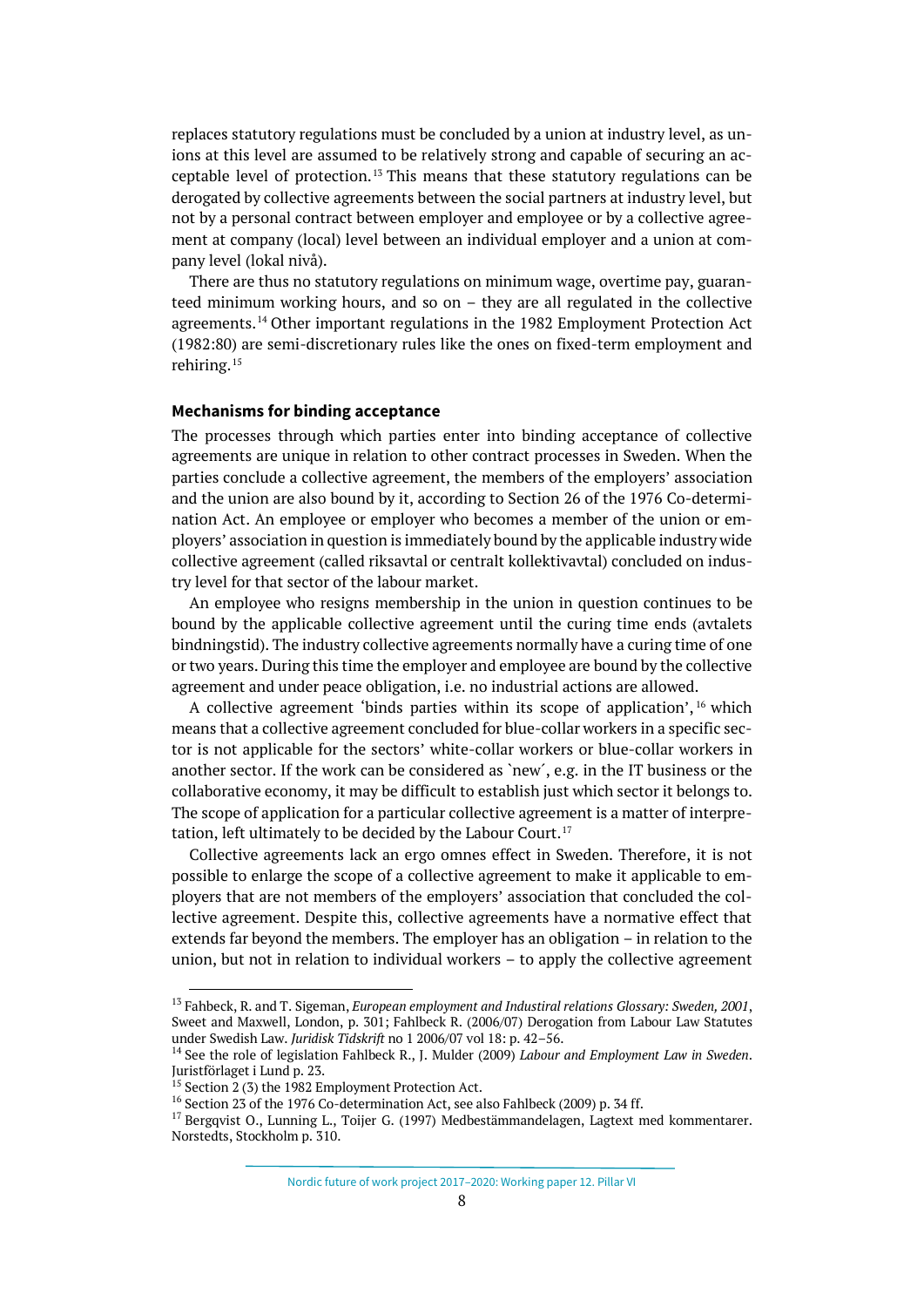to unorganised employees and members of other labour organisations. A non-member cannot go to court and clime that the employer break the collective agreement if the non-member have inferior conditions.<sup>[18](#page-8-0)</sup> If nothing has been agreed between the employer and employee (which is very rare), the practice at the work place will apply as conditions. The practice at the workplace is (always) the same as the collective agreement and the employer can practice the conditions in the collective agreement also on non-members.<sup>[19](#page-8-1)</sup> The principle of uniform conditions in the workplace is so strong that conditions of the collective agreement that have been made both better and inferior to a semi-dictionary legislation are applied to the unorganised workers. $20$ This principle is developed by the Labour Court in its established practice. $21$ 

The strong normative effect of collective agreements is also apparent through their status as customary practice in the industry. If no legislation exists at all for a particular matter, for example overtime compensation (see section 3.3. below), an employer is not party to a collective agreement and there is no regulation in the individual employment agreement, the industry- wide collective agreement at industry level can be interpreted and applied as a supplementary norm.<sup>[22](#page-8-4)</sup> If there are discretionary labour law regulations in place for the particular matter, however, these regulations apply and thus the industry-wide collective agreement does not have a complementary effect for the matter in question.[23](#page-8-5) In the *absence* of statutory law, this principle of complementary effect is interesting, as legislation is lacking in important central areas of the Swedish labour legislation. The principle could be of interest for platform workers if a collective agreement were to be concluded at industry level for the platform industry.

#### **Legal effects of collective agreements**

If an industry collective agreement is in effect at a workplace, the employer is not allowed to conclude any agreements in conflict with that agreement: no collective agreement with a local union at company level and no employment contracts with individual employees who are members of the union. Any such agreements are invalid according to Section 27 of the 1976 Co-determination Act.

However, there is certain leeway to conclude local collective agreements. Firstly the sectorial-wide agreement can be designed with minimum conditions. These days, salary is almost always structured according to the principle of minimum wage. This means that agreements regarding higher salaries are allowed, and such agreements do not violate Section 27. On the other hand, if the agreement is designed as a standard-condition agreement, deviations are not permitted. Regulations in collective agreements regarding holiday in addition to the legislated minimum of 25 days<sup>[24](#page-8-6)</sup> are almost always constructed as standard-condition agreements. When the industrywide agreement stipulates 30 days, an individual agreement on e.g. 32 days is invalid, even if this would be more beneficial for the employee. Secondly, industry wide

<span id="page-8-3"></span><span id="page-8-2"></span> $^{20}$  Fahlbeck (2009) p. 35 and Bergqvist (1997) p. 321.

<span id="page-8-0"></span><sup>18</sup> Glavå, M. and Hansson M., *Arbetsrätt*, Studentlitteratur, 3e uppl. 2016, p. 535.

<span id="page-8-1"></span><sup>&</sup>lt;sup>19</sup> Bergqvist (1997) p. 322 and Supreme Court ruling NJA 1967 p. 513 and NJA 1948 p. 1, see also Government Bill 1991/92:170, (om Europeiska ekonomiska samarbetsområdet (EES)) on the European Economic Area (EES), attached document 9, 25 f.

<sup>21</sup> Labour Court ruling AD 1978 no 163, AD 1984 no 79, 1990 no 33 and 2007 no 90.

<sup>22</sup> Fahlbeck R. *Praktisk arbetsrätt*. Liber, Stockholm (1989) and Supreme Court ruling NJA1968 p. 570.

<span id="page-8-6"></span><span id="page-8-5"></span><span id="page-8-4"></span><sup>&</sup>lt;sup>23</sup> Bergqvist (1997) p. 322 and Labour Court ruling AD 1977 no 10.

<sup>&</sup>lt;sup>24</sup> Section 4 of the 1977 Annual Holidays Act.

Protection of platform workers in Sweden Part 2 Country report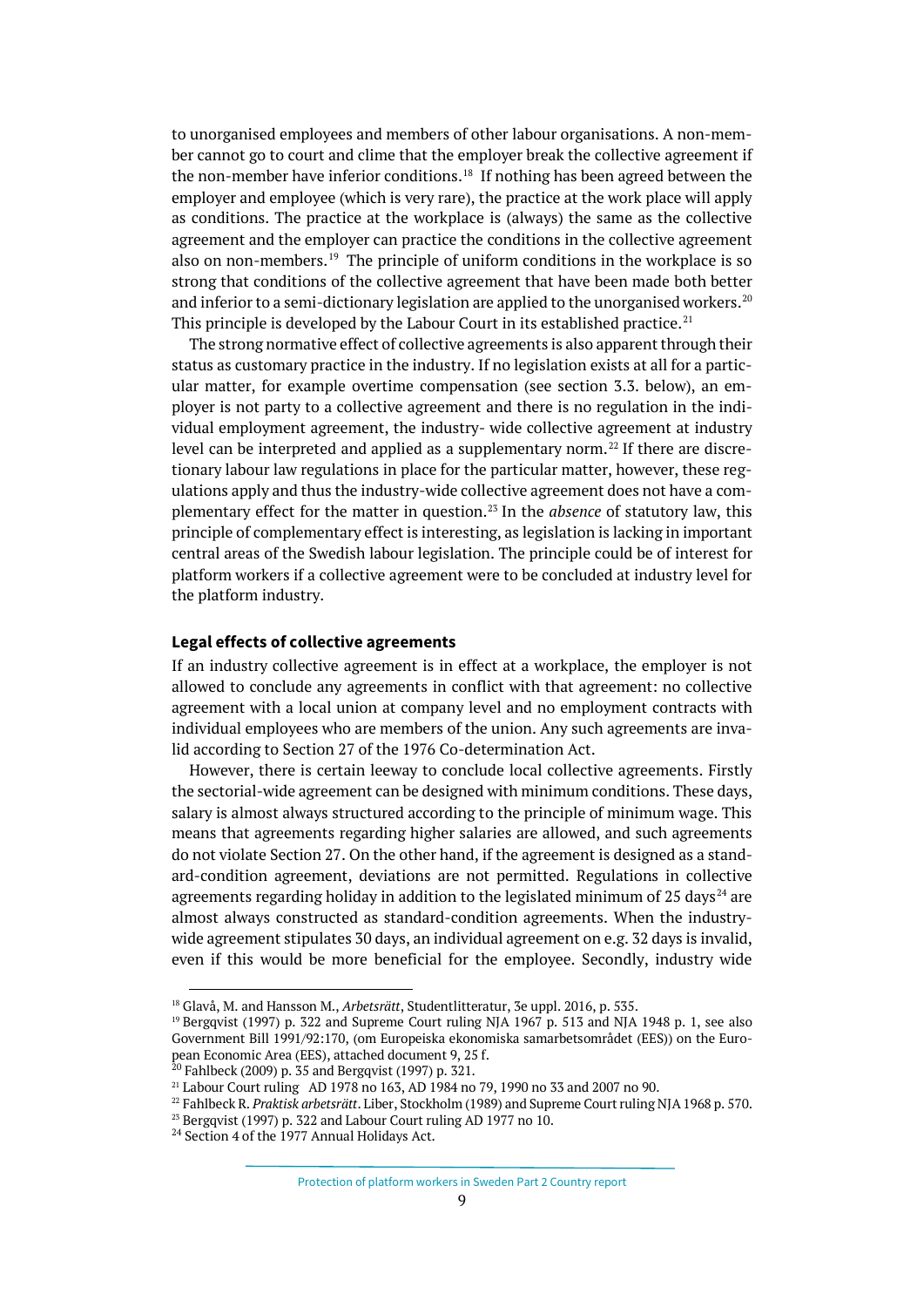agreements do not always regulate all matters, meaning that a matter may be unregulated.In this case it is possible to conclude individual agreements on the local and individual level. Unregulated matters are unusual in collective agreements, because the obligation to maintain industrial peace does not apply to these areas. Lastly, a special clause in an industry wide agreement can allow the local parties, the company and the local union, to regulate a specific matter in some other way, should they wish to do so. $25$ 

Collective agreements in Sweden have other significant legal effects as well. In the Swedish legal system, there is a clear and important line of demarcation between companies with collective agreements and companies without. [26](#page-9-1) Workplaces with collective agreements, however, are subject to a whole host of regulations. Examples include the following: The 1974 Workplace Union Representatives Act is applicable only if a collective agreement is in place; A number of regulations in the 1982 Employment Protection Act including the rules for negotiation in Sections 28-32; The Co-determination Act contains so many special rules that apply only if a collective agreement is in place, that this legislation could almost be considered 'two laws in one' including the reinforced right to negotiation for unions with collective agreements, Sections 11 and 12, rules about business information, Section 19, rules about the priority of interpretations, Sections 33-35, and rules on a union right of veto if the employer plans to contract out a function to an outside firm, Sections 38-40.

In many cases the 1976 Co-determination Act rules for unions without collective agreements have origins in EU-law. The Swedish regulatory system clearly favours unions with collective agreements. The employee participation regarding members in a union with a collective agreement is much stronger due to the legal construction. They can act through their union as employees but they do not have any individual rights to participation themselves. This also means that non-union members have very little influence and that the influence of members of unions without collective agreements is very limited.

### **Implied terms**

Through the case law of the Labour Court, and despite the requirement of written form in Section 23 of the 1976 Co-determination Act, collective agreements have been given a broader content than only the written agreement, the so-called Implied Terms. [27](#page-9-2)

The Implied Terms include the employer's prerogative on the right to direct work.[28](#page-9-3) The employees have a duty to work in accordance with 29/29 principles, after the Labour Court ruling from 1929 no 29. This means that employees must carry out all work within the employer's area of activity, which coincides with the collective agreement's scope of application. The collective agreement does not stipulate the tasks included in its scope of application – these are an implied term. Other implied terms include the employer's obligation to apply the collective agreement to non-

<sup>25</sup> Fahlbeck (2009) p. 34 f.

<span id="page-9-1"></span><span id="page-9-0"></span><sup>&</sup>lt;sup>26</sup> Small-scale Swedish employers with few employees on the other hand, are not exempted or subject to special rules. Exceptions exist in Chapter 3 Sections 13 and 14 of the 2008 Discrimination Act (2008:567) and in Section 22 of the 1982 Employment Protection Act.

<span id="page-9-2"></span><sup>27</sup> Fahlbeck R., Sigeman T. (2001) *European Employment & Industrial Realtions Glossary: Sweden*. Sweet and Maxwell, London p. 116 f.

<span id="page-9-3"></span><sup>28</sup> See also Fahlbeck (2009) p. 22 f.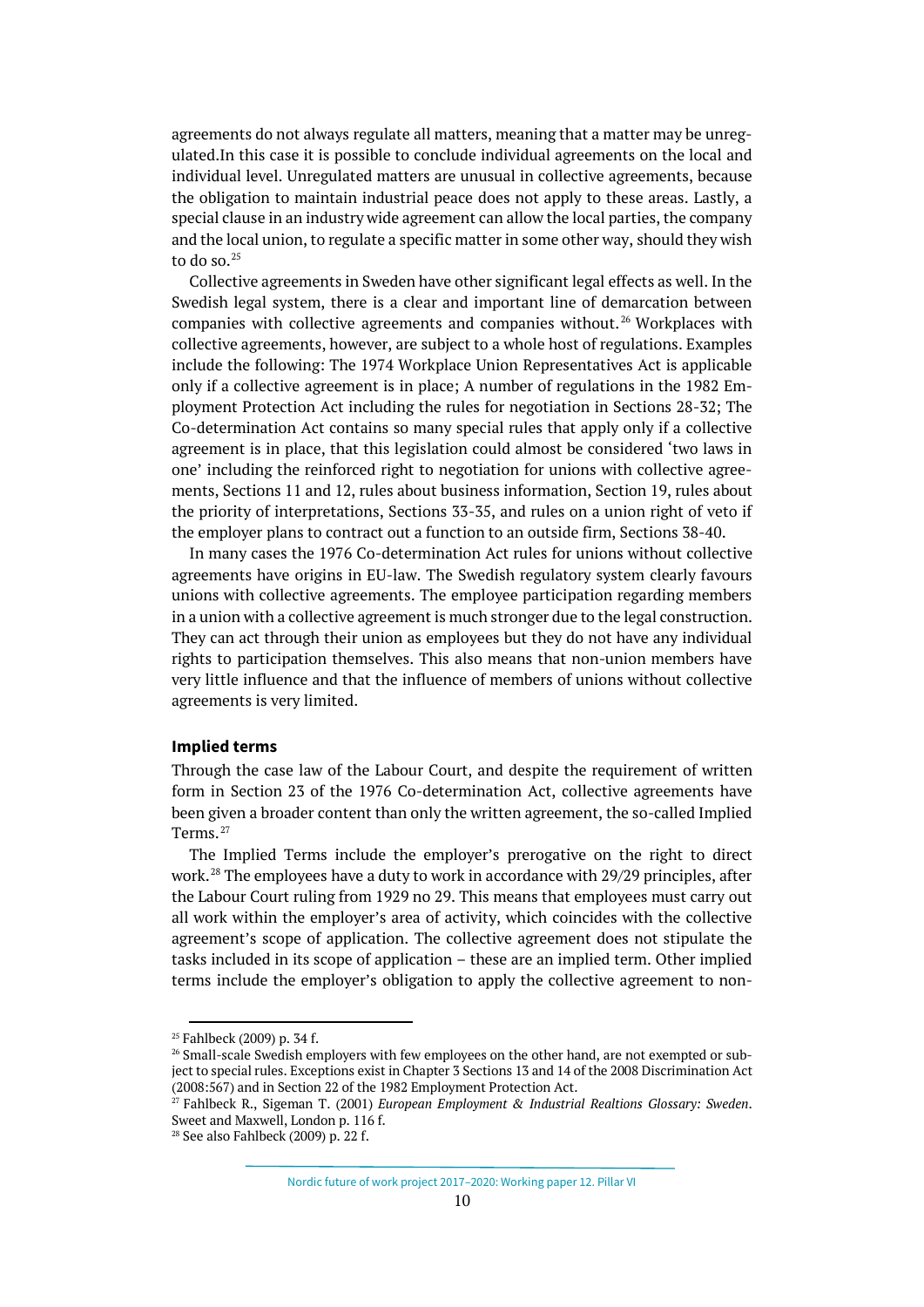union employees, or so-called outsiders, and the employee's obligation of loyalty to the employer.

Violation of an implied term is considered a violation of the collective agreement and results in liability for the party committing the violation.<sup>[29](#page-10-0)</sup>

#### **Industrial actions**

One of the most significant legal effects of a collective agreement is the enforcement of peace obligations during the term of the agreement.<sup>[30](#page-10-1)</sup> Industrial action must be duly sanctioned by the union. This means that the industrial action is decided in accordance with the union's bylaws (stadgar). If an employer or union intends to implement industrial actions or extend pending actions, it shall give written notice to the other party and to the Mediator Office seven days in advance. The most common legal actions are employee strikes and employer lock outs. There are also various types of boycott.<sup>[31](#page-10-2)</sup>

In Section 41 of the 1976 Co-determination Act, the peace obligation is designed as a four-point prohibition. Nevertheless, the four points are so comprehensive that there is little margin for industrial actions while the agreement is applicable. When the parties have a valid collective agreement they are not allowed to take legal actions in four situations: 1) In a dispute over the validity of a collective agreement or its interpretation; 2) To bring amendments to the collective agreement; 3) To effect a provision that is intended to enter into force upon termination of the collective agreement; 4) In sympathy with or in order to aid someone who is not permitted to implement an industrial action. Even if an employer and the union have a collective agreement sympathy actions could be allowed in other situations and that could affect the employer severely. Swedish law does not contain a general principle of proportionality that can be applied to sympathy actions.

If there is no collective agreement at the company, the employer or employees are entitled to take industrial action. If there are no union members at a work place a strike would be less efficient than a blockade. There are statutory regulations that prohibit taking industry actions against businesses that not have any employees (e.g. a solo self-employed business) and businesses where the only employees are the owner and the owner's family members (familjeföretag).<sup>[32](#page-10-3)</sup>

The most important strike action that remains in spite of peace obligations is perhaps the right to take sympathy actions, under certain conditions, despite an existing collective agreement. In order for the sympathy action to be permissible, the primary conflict must be permissible and the sympathy action must not serve the purpose of making changes in the collective agreement. The employees on strike must be members of the organisation that decides upon the sympathy actions. White-collar unions often, due to their choice, engage in sympathy actions to help other white-collar unions, while blue-collar unions take part in sympathy actions amongst themselves. Sympathy actions can be highly effective when an employer is reluctant to conclude a collective agreement and the union has so few members that a strike will not have any great effect or consequences for the employer. For example, a shop that does not

<span id="page-10-0"></span><sup>29</sup> See Källström K. et al (2016) *Den kollektiva arbetsrätten*. Iustus, Uppsala, p. 88 and Fahlbeck (1989) p. 98 f.<br><sup>30</sup> See also Fahlbeck (2009) p. 37 f.

<span id="page-10-3"></span><span id="page-10-2"></span><span id="page-10-1"></span> $^{31}$  Section 41 in the 1976 Co-determination Act.

 $^{32}$  Section 41 b) in the 1976 Co-determination Act.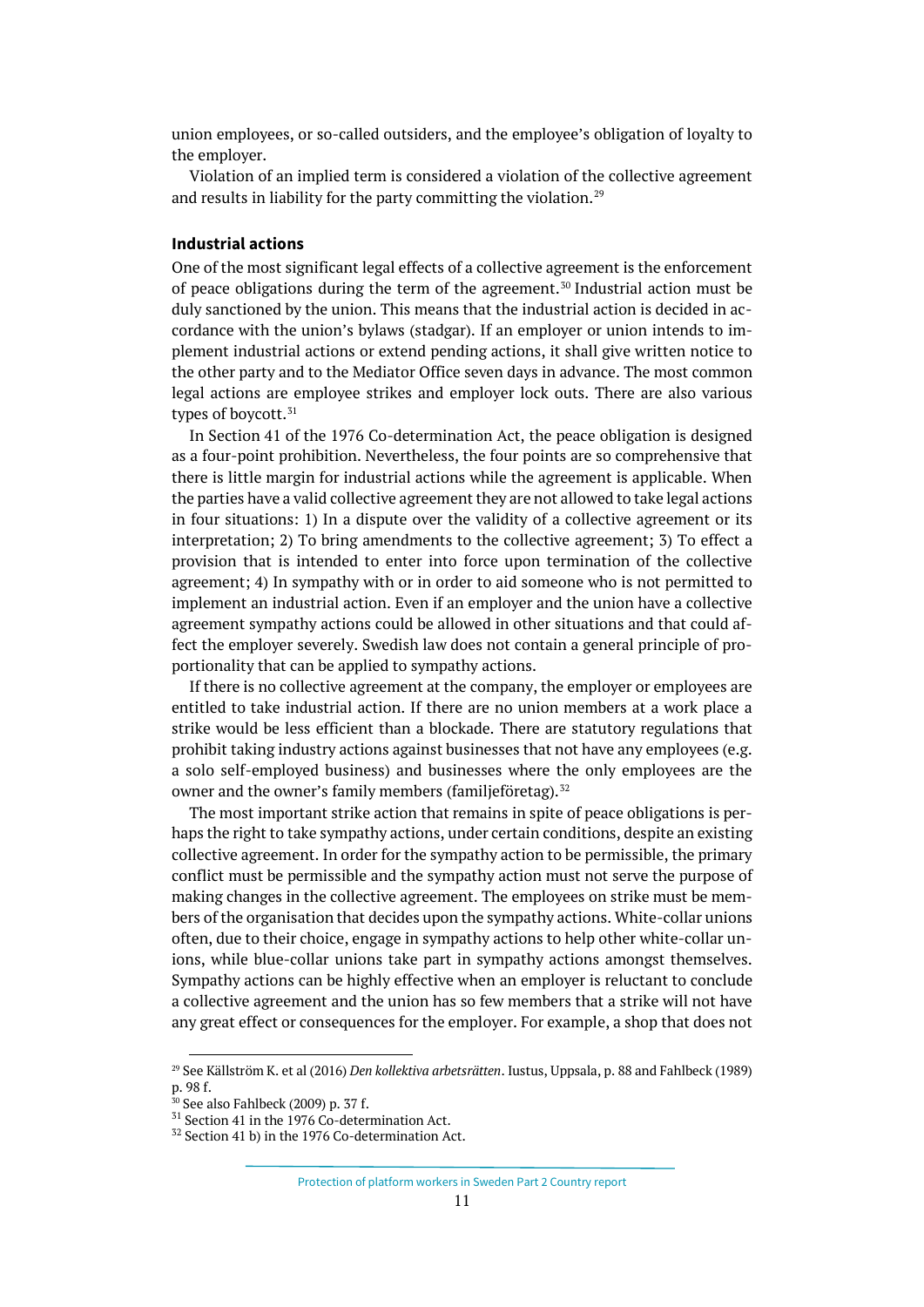want to conclude a collective agreement with the retail union will soon discover that goods will not be delivered when haulage unions declare a blockade or boycott; rub-bish is not removed when municipal workers' unions join the blockade and so on.<sup>[33](#page-11-1)</sup>

The collective agreement and the laws applicable in workplaces with collective agreements have a continuing effect during the period when no collective agreement applies – for example from the point of termination of the old agreement to the conclusion of a new one. This applies on the condition that the lack of agreement is temporary and as long as the collective agreement has not been terminated for new and other rules to apply.[34](#page-11-2)

#### **Enforcement**

Swedens's laws on collective agreements and the Swedish labour court date as far back as 1928. [35](#page-11-3) The Labour Court is the only instance for cases regarding interpretation of collective agreements and sanctions for violations of collective agreements. Since the 1970s, the Labour Court has also dealt with other conflicts, such as conflicts arising from dismissals.

Sanctions for violations of collective agreements include liability for both pecuniary damages and non-pecuniary damages. Compensation for non-pecuniary damages can be high, especially for an employer that violates a collective agreement.<sup>[36](#page-11-4)</sup> If a party has violated a collective agreement and this action is significant for the agree-ment as a whole, the Labour Court can annul the collective agreement.<sup>[37](#page-11-5)</sup> Annulment of a collective agreement is very unusual and the last time the Labour Court decided on annulment was in 1935.[38](#page-11-6)

When the Labour Court interprets a collective agreement, it does so on the basis of the meaning intended by both parties – if this meaning is possible to establish. Thereafter the literal wording is assessed.<sup>[39](#page-11-7)</sup> Considering that a lot of the labour law regulations is optional law, the social partners wield considerable influence over how Sweden's labour conditions are designed. One might say that because these partners act in cooperation, they are the country's most powerful institution when it comes to regulation of the labour market. If a collective agreement is concluded for platform workers, it would be a very powerful instrument for regulating their conditions.

## <span id="page-11-0"></span>**2.2 Membership in labour market organisations**

New phenomena such as platform workers will force social partners to take a position on how unions and employers' associations should organise workers of platform companies. The platform worker concept also requires the parties to deal with the matter of the solo self-employed and decide whether to act beyond the scope of the traditional employer-employee relationship.

The 1976 Co-determination Act (1976:580) section 6 defines an *employees' organisation* as 'an association of employees that, under its bylaws (stadgar), is charged

<span id="page-11-1"></span><sup>&</sup>lt;sup>33</sup> Fahlbeck (1989) p. 116 f.<br><sup>34</sup> Fahlbeck (1989) p. 108 f.

<span id="page-11-2"></span>

<span id="page-11-3"></span><sup>35</sup> See also Fahlbeck (2002) p. 126 ff. and Fahlbeck (2002) p. 90 f.

<span id="page-11-4"></span><sup>36</sup> Fahlbeck (1989) p. 107 f.

<span id="page-11-5"></span><sup>&</sup>lt;sup>37</sup> Section 31 the 1976 Co-determination Act.

<span id="page-11-7"></span><span id="page-11-6"></span><sup>38</sup> Labour Court ruling 1935 no 9.

<sup>39</sup> Schmidt, Folke et al (1997) *Facklig arbetsrätt*. Juristförlaget, Stockholm, p. 187f.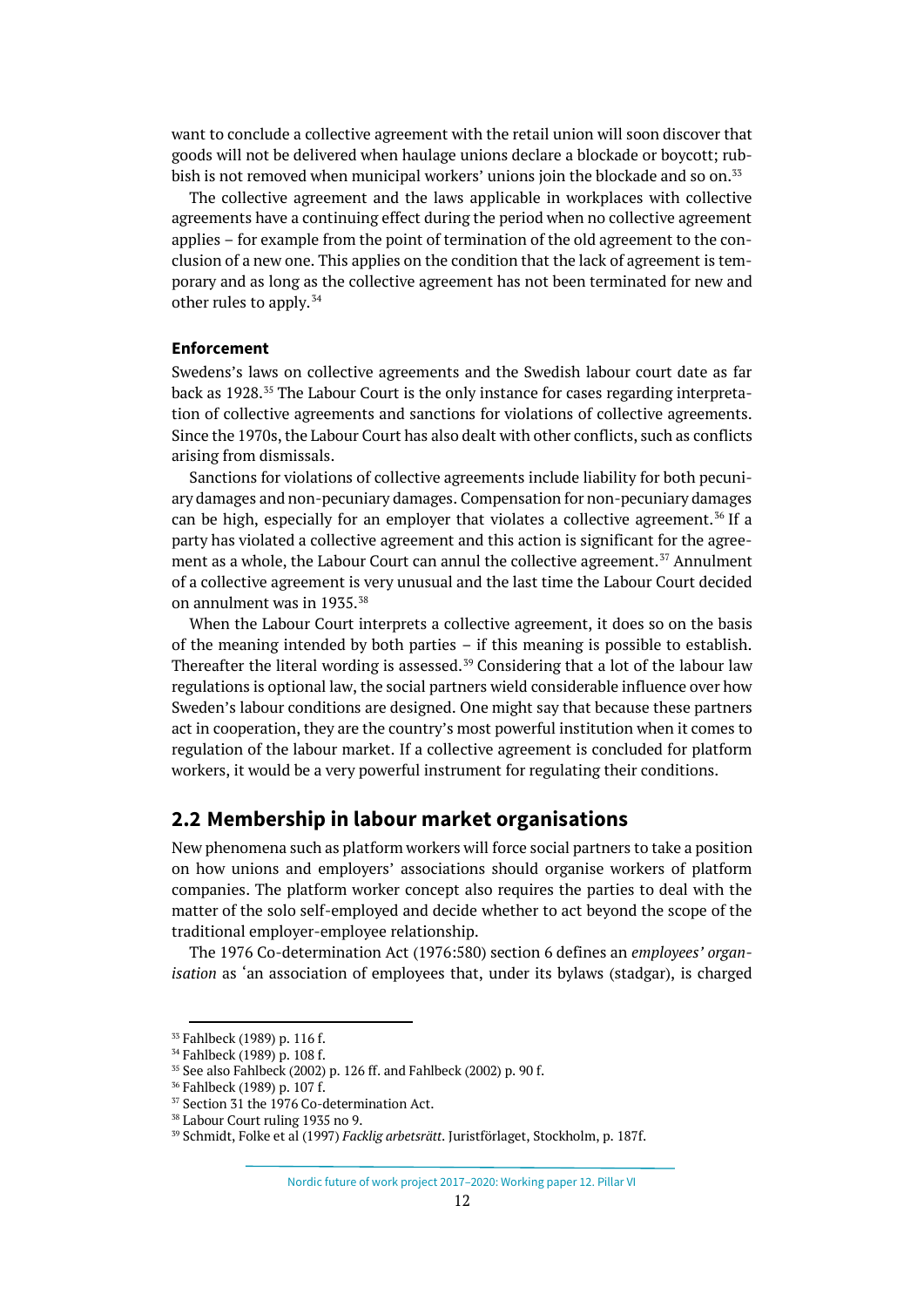with safeguarding the interests of the employees in relation to the employer´ and an *employers' association* as an equivalent association of employers'.

There is no legislation that applies to associations like unions and employers' associations. [40](#page-12-0) Some general principles of law apply, like equal treatment of members. Criteria for membership are set in the bylaws of the organisation. There is only one case where a would-be member who met the membership criteria was denied mem-bership.<sup>[41](#page-12-1)</sup>

#### **The unions**

The rules on 'dependent contractors' (section 2.3. below) in the Swedish legislation have so far opened up opportunities for the unions to act on behalf of those solo selfemployed who are regarded as 'dependent contractors'. Some unions for white-collar workers and academic professionals offer membership both for employees and solo self-employed. They have special departments for the solo self-employed, and offer legal aid and advice, and can also help members with registered close companies to make application agreements (hängavtal). [42](#page-12-2) A company, even if it is solo self-employed, is entitled to sign up for the supplementary labour market social security insurances that are based on collective agreement at federation level if it has concluded a collective agreement. The labour market social security insurances are comparatively more affordable than other private insurances (see section 4 below).

The unions want to attract platform workers as members and they have already started recruiting. In early June 2016, the largest union for white-collar workers in Sweden, the Union, concluded a strategic partnership agreement with Germany's IG Metall regarding online collaborative platforms.<sup>[43](#page-12-3)</sup> The purpose was to allow unions to cooperate and create transparency in work performed in the collaborative economy, to cooperate in regulatory and policy matters for work in the field, and to share experiences in union recruitment of platform workers. The Union has also presented a concept for the social partners' role in the Swedish model.<sup>[44](#page-12-4)</sup>

### **The employers' associations**

The employers' associations are important stakeholders in the process to regulate the labour market in collective agreements, and this is definitely true in the Swedish model. The Private Swedish employers' association has not yet given its point of view on how to handle workers in the collaborative economy.

The legal definition of an employer is usually fixed with reference to the concept of employment. Section 1 the 1982 Employment Protection Act states which employees are covered by the Act, and Section 1 (2) the 1976 Co-determination Act defines

<span id="page-12-2"></span><span id="page-12-1"></span><sup>41</sup> Supreme Court (NJA) 1948 p. 513. The court ruled in favor of the employee.<br><sup>42</sup> Se[e http://www.unionen.se/in-english](http://www.unionen.se/in-english) an[d http://www.unionen.se/medlemskapet/egen](http://www.unionen.se/medlemskapet/egenforetagare)[foretagare](http://www.unionen.se/medlemskapet/egenforetagare) and, for example, for university-educated union members in the legal sector <http://www.jusek.se/For-dig-som-ar/Egenforetagare/> and the Union's report: *Unionen om platt-*

<span id="page-12-0"></span><sup>40</sup> See Fahlbeck (2009) p. 28 ff.

*formsekonomin och den svenska partsmodellen*. Unionen (2016) p. 55 ff.

<span id="page-12-3"></span><sup>43</sup> Joint declaration between IG Metall, Germany and Unionen, Sweden, signed 8 June 2016.

<span id="page-12-4"></span><sup>44</sup> See further the Union's report: *Plattformsekonomin och den svenska partsmodellen*. Unionen 20 p. 97.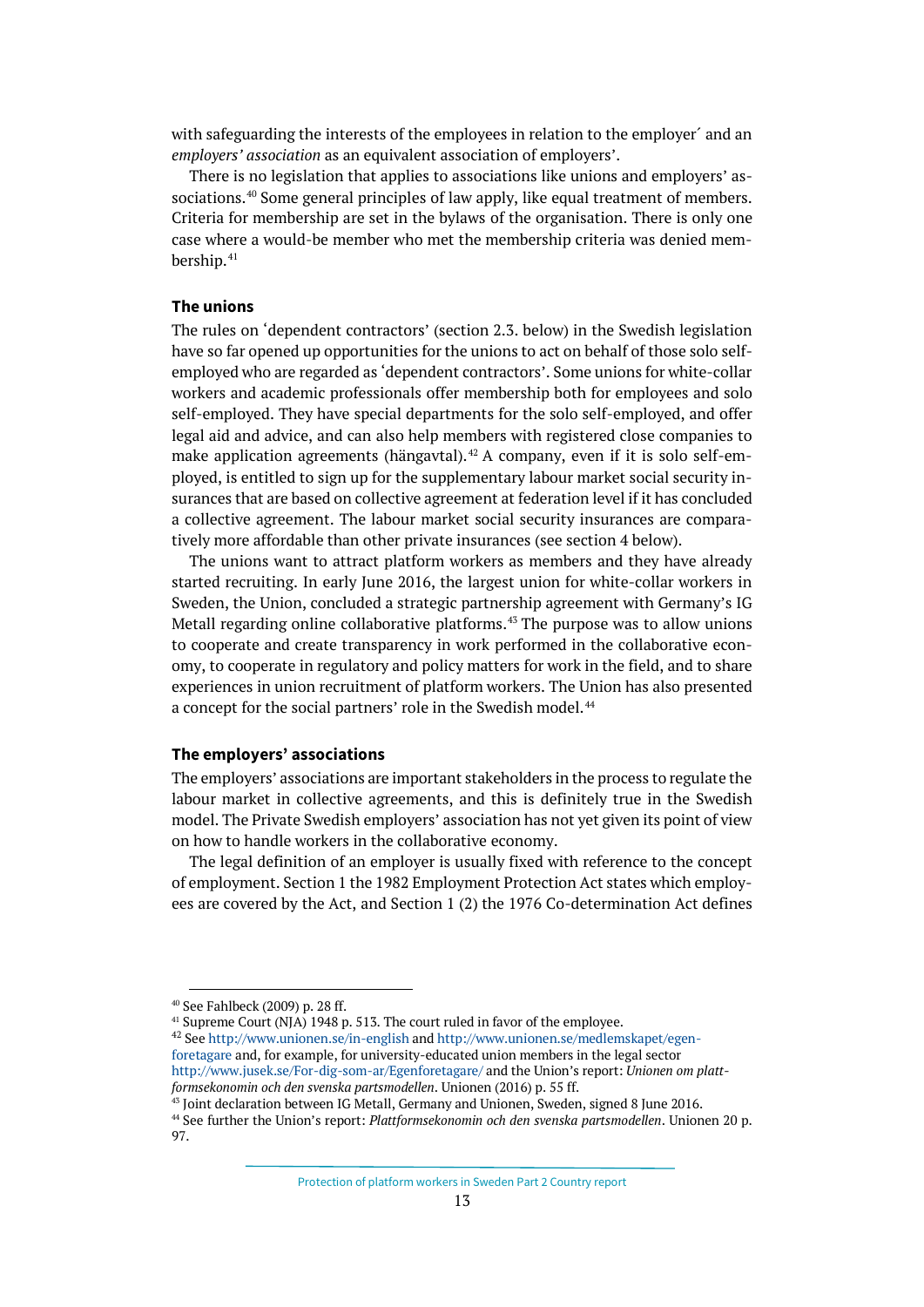an employer as the party that the employee works for. Possible employers in the digitalized economy are platform companies, the service consumers´ principal or um-brella companies.<sup>[45](#page-13-1)</sup>

The problem at present is that the platform companies' representatives claim that platform employees are self-employed. They argue they are not employers and thus have no employers' responsibilities. The platform companies therefore have no interest in joining employers' associations or regulating working conditions in collective agreements. The employers' associations do not act until they have members that demand negotiation and collective agreements.

Solo self-employed can join most of the employers' associations. This means that platform workers with their own registered companies can join.

## <span id="page-13-0"></span>**2.3 Scope of the collective bargaining mechanism**

The collective agreements contain a number of special characteristics that distinguish them from other agreements. These include special formal requirements and legal effects.[46](#page-13-2) According to Section 23 of the 1976 Co-determination Act, a collective agreement is 1) a *written* agreement between an 2) employers´ association or *employer* and an *employee organisation* that 3) regulates the *employment conditions* for *employees* or *other conditions or working relationships* between employers and employees. The three components that must be present are certain parties, a certain content and a certain format.

Principal problems that arise in the legislation when regulating conditions for solo self-employed in collective agreements are more or less solved for some of them in the national Swedish legislation (see section 2.4) though the term 'dependent contractor'. A 'dependent contractor' in Section 1 (2) of the 1976 Co-determination Act is someone 'who works for another and at that time is not employed by them, but has a position that in essentials is the same as an employee's'.[47](#page-13-3) If someone is considered a 'dependent contractor', this does not mean that they are also subject to Section 1 of the 1982 Employment Protection Act and its definition of an employee. The concept of 'dependent contractor' only applies in the scope of the 1976 Co-Determination Act. In the binary system a 'dependent contractor' is self-employed, but in the context of the 1976 Co-determination Act he is treated as an employee. This means that the solo self-employed have the same rights as employees in the 1976 Co-determination Act. They have the right to organize, to negotiate and to strike and the so-cial partners can conclude collective agreements for them.<sup>[48](#page-13-4)</sup>

The conflicts that arise when the solo self-employed take employees' jobs by working for less than the wages agreed in the collective agreement were settled. Källström argues that the reason why the 1976 Co-determination Act also covers some of the genuinely self-employed is that they can negotiate and enter into collective agree-

<span id="page-13-1"></span><sup>45</sup> See Westregård, Annamaria, *Key concepts and changing labour relations* Part 1 Country report from Sweden, The future of work: Opportunities and Challenges for Nordic models. Pillar VI: Labour Law & regulations – needs, hurdles and pathways for legal reform, 2019, section 2.2.2.

<span id="page-13-2"></span><sup>46</sup> Källström K., Malmberg J., Öman S. (2016) *Den kollektiva arbetsrätten*. Iustus, p. 80 f, and Glavå M., Hansson M. (2016) *Arbetsrätt*. Studentlitteratur, Lund, p. 164 ff. See also Articles 23, 26 and 27 of the 1976 Co-determination Act. 47 Section 1 (2) of the 1976 Co-dermination Act.

<span id="page-13-5"></span><span id="page-13-4"></span><span id="page-13-3"></span>

<sup>48</sup> Sections 7–9, 10, 26–7, 41 of the 1976 Co-determination Act.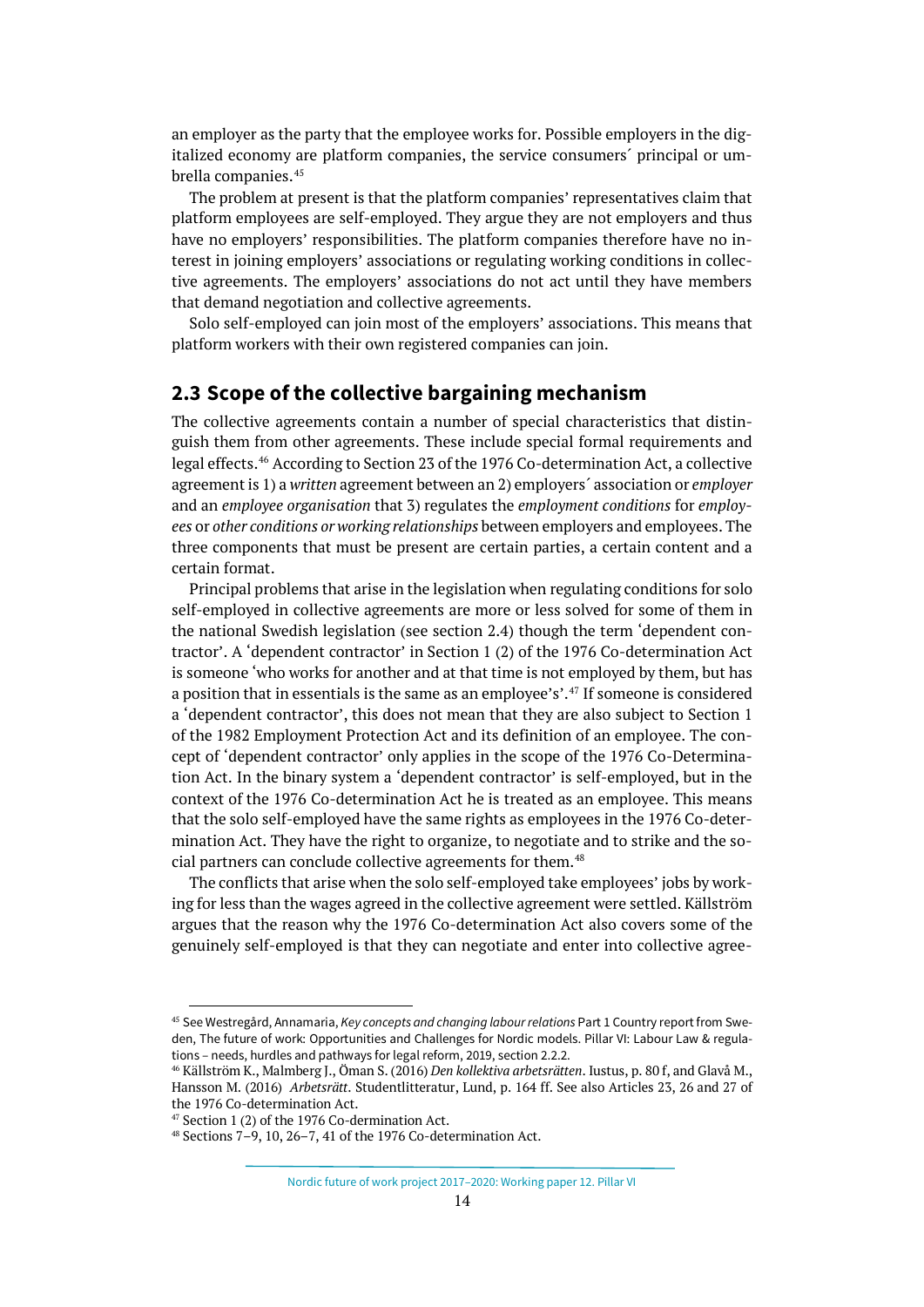ments without affecting the application of other labour laws, such as the 1982 Employment Protection Act.[49](#page-13-5) The 'dependent contractors' have been a part of the Swe-dish labour law legislation since the mid-1940s.<sup>[50](#page-14-0)</sup> The legislation was originally applied in the forest industry, where farmers worked for the forest companies during the winter with their own tractors. Another example was head of a petrol stations, who had their own business but was very dependent on deliverance of oil.

Whether someone is regarded as a 'dependent contractor' or not, depends on the degree of dependence on the principal. In some cases the self-employed persons are deemed too independent to be considered 'dependent contractors'. In Labour court ruling 1980 no 24 the travelling sellers of sewing machines where not considered 'dependent contractors' due to the fact that they bought the machines from the manufacturer before selling them and also sold a large assortment of other products. In the 1980´s there was debate amongst scholars as to whether the concept of 'dependent contractors' was actually needed anymore. The concept of the employee had over time been broadened to cover many of those formerly regarded as 'dependent contractors'[.51](#page-14-1) Some scholars were of the opinion that the broadening of the concept of employment had meant an even further broadening of the concept of 'dependent contractors'. The concept was extensive enough to catch new phenomena, such as franchising, which emerged as a new business model in the 1980's.<sup>[52](#page-14-2)</sup> This discussion and the idea of expanding the concept of both the employee and the 'dependent contractor' could be very fruitful if applied to new phenomena such as platform workers. Whether a platform worker can be regarded as a 'dependent contractor' depends on the worker's dependency on the platform. That would differ depending on the platform company's business model.

For an existent collective agreement covering ordinary employees to also cover genuinely solo self-employed regarded as 'dependent contractors', a number of specific conditions must be fulfilled. There must be a specific regulation in the collective agreement which broadens the concept of the employee to also cover 'dependent contractors'. Otherwise the agreement is not applicable outside the normal concept of the employee, such as it is expressed in e.g. the 1982 Employment Protection Act.<sup>[53](#page-14-3)</sup>

The social partners have the possibility of defining the concept of the employee in accordance with industry practice (branchpraxis) through collective agreements. This makes it easier to adapt the concept of employment to new forms of work. One example can be found in journalism and the collective agreement known as the Free-lance Agreement,<sup>[54](#page-14-4)</sup> where drawing the boundary between employee and self-employed is facilitated by clear, traditional practice. Under the terms in Section 2, a freelance worker is any person who 'without being employed has journalism as his main occupation and by agreement undertakes assignments for one or more companies and is normally paid for each assignment'. In accordance with this agreement and commercial practice, a performing party may be considered a self-employed person

<sup>49</sup> Kent Källström *Löntagarrätt,* (Juristförlaget JF AB) 1994 p. 70 f.

<span id="page-14-1"></span><span id="page-14-0"></span> $50$  See Bergqvist (1997) p. 45 ff and prop. (Legislative Bill) 1945:88.  $51$  See Labour court ruling 1985 no 57.

<span id="page-14-2"></span><sup>&</sup>lt;sup>52</sup> See Bergqvist (1997) p. 45 and the references there to Tore Sigeman SvJT 1987 p. 613 and Kent Källström, *Löntagarrätt*, p. 70 ff and Frenchiseutredningen (Government White Paper) SOU 1987: 17 p. 183 ff.

<sup>53</sup> See Labour Court ruling AD 1994 no 130.

<span id="page-14-4"></span><span id="page-14-3"></span><sup>54</sup> 1994 Collective Agreement between the Swedish Media Publishers' Association and the Swedish Journalist Association for Freelance work.

Protection of platform workers in Sweden Part 2 Country report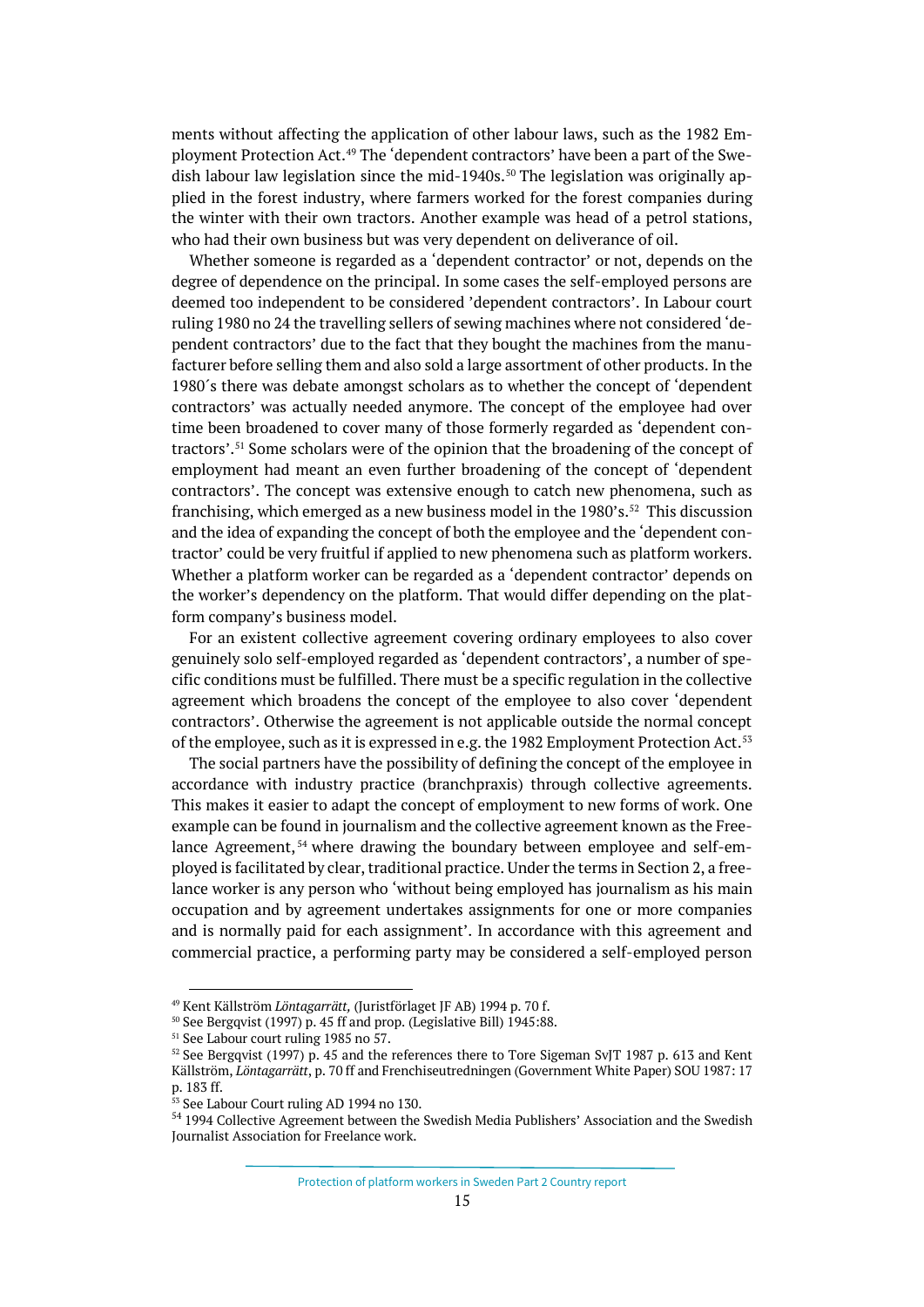in spite of the fact that, based on an assessment of evidentiary facts such as only one principal, regular work for a long time period, the principal providing equipment and tools etc., this person in 'normal' cases would be regarded as an employee.<sup>[55](#page-15-1)</sup> The Labour Court does not create its 'own' concept here, but rather follows the agreement which is customary in the commercial area in question.<sup>[56](#page-15-2)</sup>

In Sweden the white-collar union Unionen has concluded collective agreements with three platform companies.<sup>[57](#page-15-3)</sup> The collective agreements are not written especially for platform workers, platform companies or umbrella companies. In two of the Swedish companies the industry collective agreement for Temporary Work Agen-cies<sup>[58](#page-15-4)</sup> is applied and in one company the industry collective agreement for Media<sup>[59](#page-15-5)</sup> is applied. Since they are not specifically designed for platform work, the collective agreements do not deal with the special problems present in the digitalized economy. At the moment the unions conclude collective agreements with one company at a time, as there are so far no collective agreements at industrial level.

Until the employers take on a more organized form, there will be no collective agreements at industry level for platform work. It seems likely that those least averse to collective bargaining are the umbrella companies – this in spite of the lack of clarity about their position as parties to an action – because they already have a trade organisation and claim they are fulfilling their responsibilities as employers. $60$ 

## <span id="page-15-0"></span>**2.4 Exemption from competition law**

The margin for action to regulate salaries and general conditions in collective agreements that are available to the social partners can be related to the definitions of the concept of the employee. One problem here is the classical conflict between collec-tive agreements and competition law.<sup>[61](#page-15-7)</sup>

The regulation of working conditions and salaries for employees is excluded from the field of the 2008 Swedish Competition Act (2008:576). [62](#page-15-8) The concept of the employee in the 2008 Swedish Competition Act is linked to the concept of the employee in the 1976 Co-determination Act. This means that it includes 'dependent contractors'. If it had instead been linked to the narrower civil law concept of the employee in the 1982 Employment Protection Act, the 'dependent contractors' would have

<span id="page-15-3"></span><span id="page-15-2"></span><span id="page-15-1"></span><sup>55</sup> Swedish Labour Court AD 1994 no. 104 and Legislative Inquiry Ds 2002:56 p. 121 and Lunning (2010) p. 25.

<sup>&</sup>lt;sup>56</sup> Swedish Labour Court AD 1987 no 21, AD 1994 no 104 and AD 1998 no 138.

<span id="page-15-4"></span><sup>57</sup> Carl Fredrik Söderqvist and Victor Bernhardtz; Union Working Paper 2019:57, Labor Platforms with Unions Discussing the Law and Economics of a Swedish collective bargaining framework used to regulate gig work

March 15 2019 p. 4.

<span id="page-15-5"></span><sup>&</sup>lt;sup>58</sup> The white collar agreement for Temporary Work Agenies (Tjänstemannaavtalen) between the unions Unionen and Akademikerförbunden, and the employers' association Almega Kompetensföretagen (The Competence Agencies of Sweden); and Bemanningsavtalet between LO (The Swedish Trade Union Confederation and Almega Kompetensföretagen).

<span id="page-15-7"></span><span id="page-15-6"></span><sup>59</sup> Tjänstemannaavtalet between Unionen and Almega Medieföoretagen (The Media Industries Employer Association).

<span id="page-15-8"></span><sup>60</sup> *Egenanställningar – den svenska partsmodellens ingenmansland* 2017:1 FURION TCO:s (Federation of White-collar Workers) think tank.

<span id="page-15-9"></span><sup>61</sup> See Niklas Bruun & Jari Hellsten (eds.) *Collective Agreement and Competition in the EU, DJOF by the Association of Danish lawyers and economists*, 2001.<br><sup>62</sup> Chapter 1 section 2 in the 2008 Competition Act (2008:576).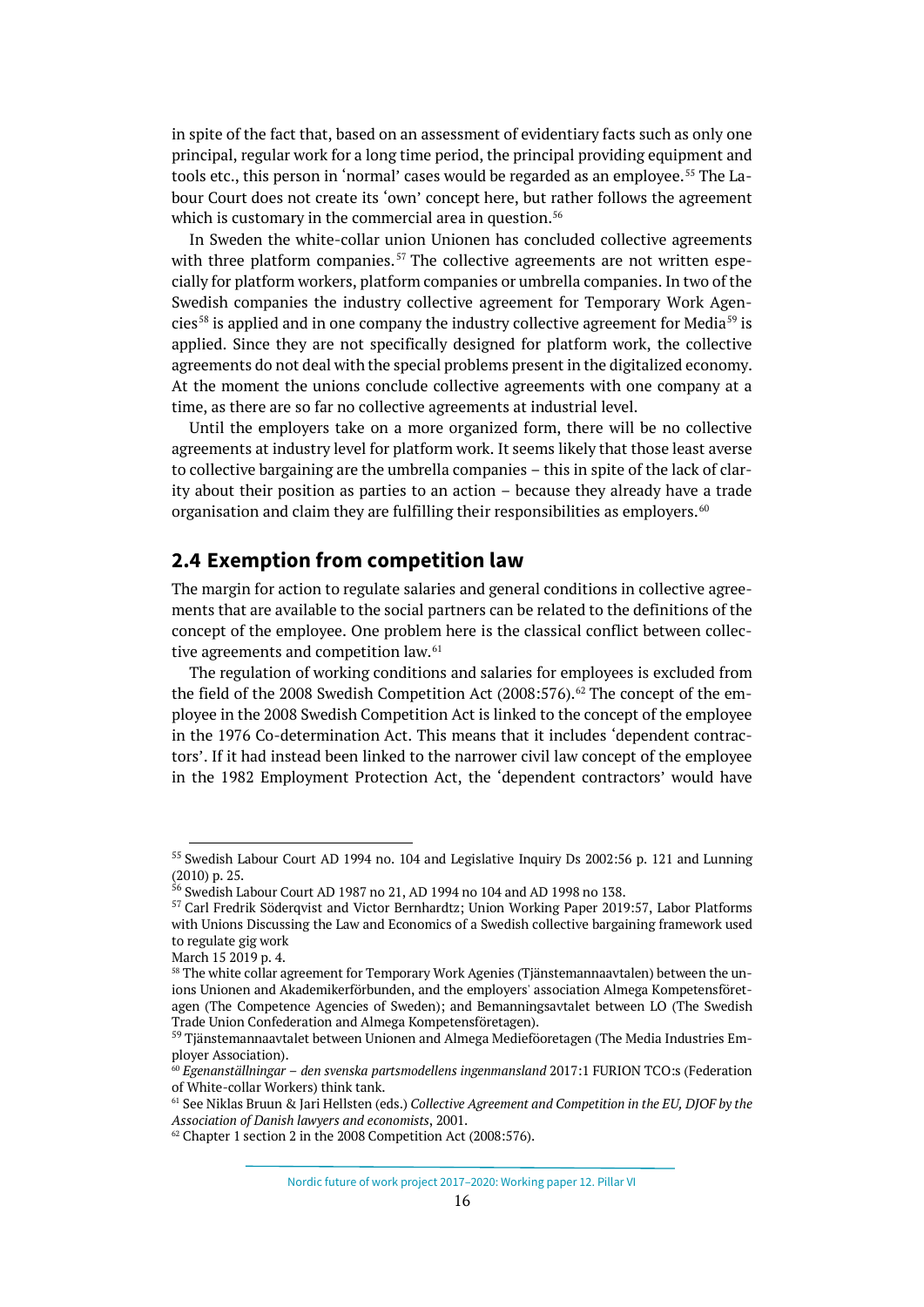been excluded. [63](#page-15-9) In the current state of things, a collective agreement that covers 'dependent contractors' does therefore not conflict with the Swedish competition legislation.

If the social partners were to conclude a collective agreement that directly included genuinely self-employed people with regard to conditions of employment, e.g. minimum salary, the agreement would easily come into conflict with Article 101 of the Treaty on the Functioning of the European Union, TFEU, and the 2008 Swedish Competition Act (2008:576), since the trade union acted as an association for genuinely self-employed workers and not as an employees' association.<sup>64</sup> The Judgment in *FNV Kunsten Informatie en Media*, C-413/13, EU:C:2014:2411 clarified that the exemption for collective agreements also applies to 'false self-employed'. The court defined a 'false self-employed' as a self-employed service provider who is a member of one of the contracting employees' organisations and who performs work for the employer under a work or service contract, and performs the same activities as that employer's employed workers: in in other words a service provider in a situation com-parable to the situation of other employees at the company. <sup>[65](#page-16-2)</sup>

The Swedish concept of the 'dependent contractor' in the 1976 Co-determination Act and in the 2008 Competition Act probably has a wider meaning than the concept of the 'false self-employed' found in EU Law after the judgement in *FNV Kunsten Informatie en Media*. It could potentially be in conflict with the EU Law. On the other hand, in light of the case Irish Congress of Trade Unions v. Ireland from the European Committee of Social Rights, it is not likely that the Swedish concept of the 'dependent contractor' is illegal, and therfore the concept is probably not in conflict with the European Social Charter. The European Committee of Social Rights recognized the need for protection also for some self-employed and stated that a collective agreement covering those self-employed would not disturb the balance between consumer and company any more than a collective agreement for employees does.  $^{66}$  $^{66}$  $^{66}$ 

The uncertainties in the EU Law about the possibilities of regulating the terms for self-employed in collective agreements, affects the possibilities of regulating all those platform workers who are to be considered genuinely self-employed on condition that they are also considered as 'dependent contractors'.

## <span id="page-16-0"></span>**2.5 Overall comparison**

Collective agreements are normally only concluded for traditional employees and not for genuinely self-employed, as the labour legislation, with its binary distinction be-

<sup>63</sup> See prop. (Legislative Bill) 1981/82:165 *Proposition med förslag till konkurrenslag* p. 194 and Kenny Carlsson et al: Konkurrenslagen. En lagkommentar (1999) p. 35. The rules have been transferred to the new 2008 Competition Act (2008:576) and the Legislative Bill 2007/08:135 p. 247.

<span id="page-16-2"></span><span id="page-16-1"></span><sup>64</sup> Judgment in FNV Kunsten Informatie en Media, C-413/13 EU:C:2014:2411 paragraphs 27 and 28. <sup>65</sup> C-413/13 EU:C:2014:2411 paragraph 42: In light of those considerations, the answer to the questions referred is that, in a proper construction of EU law, it is only when self-employed service providers, who are members of one of the contracting employees' organisations and perform for an employer, under a work or service contract, the same activity as that employer's employed workers, are 'false self-employed' (in other words, service providers in a situation comparable to that of those workers), that a provision of a collective labour agreement, such as that at issue in the main proceedings, which sets minimum fees for those self-employed service providers, does not fall within the scope of Article 101(1) TFEU. It is for the national court to ascertain whether that is so.

<span id="page-16-3"></span><sup>66</sup> European Committee of Social Rights, 12.9.2018, Collective Complaint 123/2016, Irish Congress of Trade Unions v. Ireland.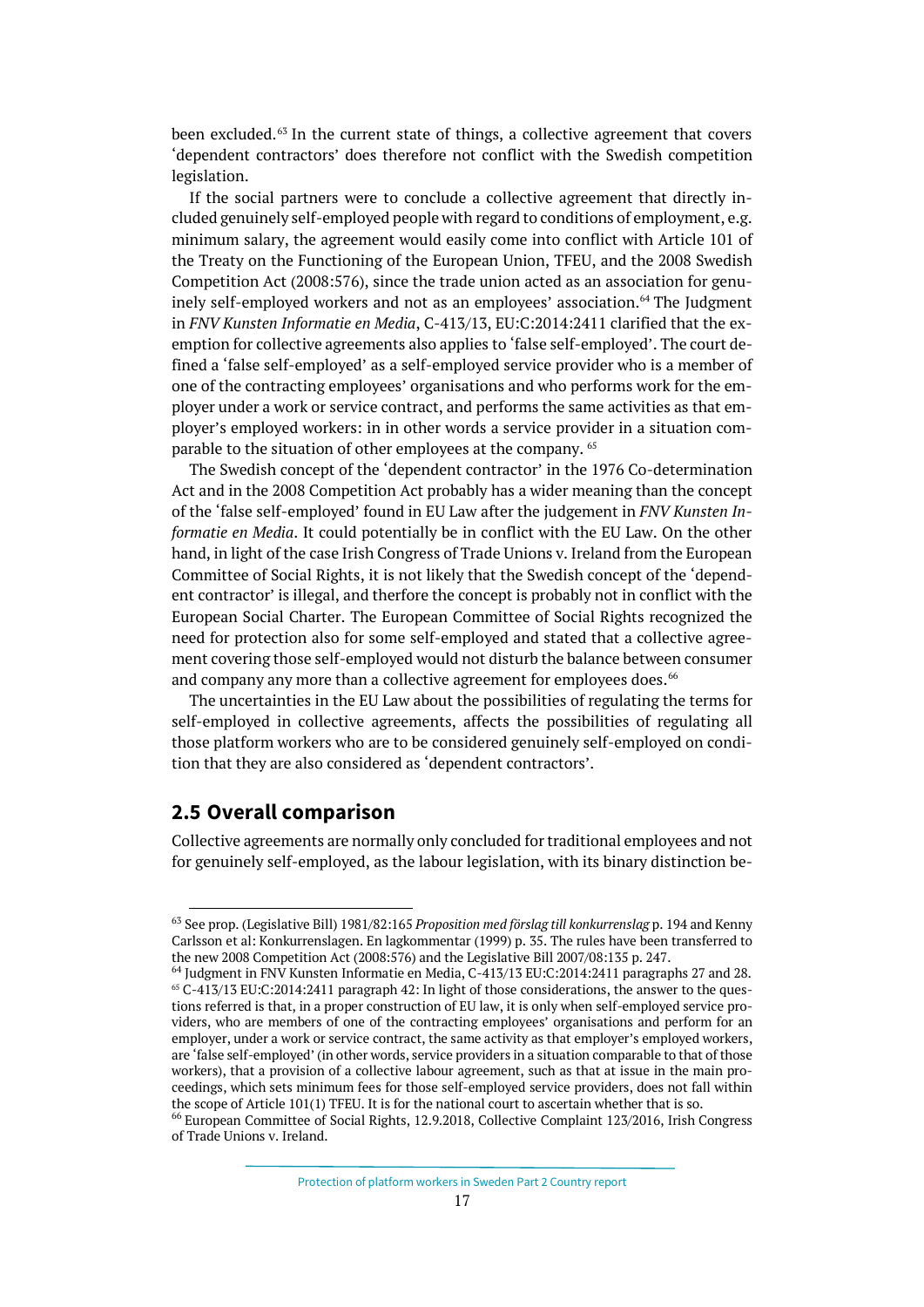tween employees and self-employed, does not apply to them. There are some examples where the social partners in spite of this have concluded collective agreements for performing parties in a grey zone, e.g. for freelance journalists, so that they there-after have been regarded as employees by the Labour Court.<sup>[67](#page-17-0)</sup> When the Labour Court decides (both under the statutory regulations and in the collective agreement) how to interpret the concept of employment the collective agreements have an impact as practice in the industry.[68](#page-17-1)

To some extent collective agreements could be concluded or extended to cover also the genuinely self-employed who work under 'employee-like' conditions – the concept of the 'dependent contractor' in the 1976 Co-determination Act. The concept of the 'dependent contractor' might be too wide, compared to the concept of the 'false self-employed' as it is defined in *FNV Kunsten case*, C413-/13. If so, there will be problems with the collective agreements for 'dependent contractors'.

Where the platform workers are placed in the binary system depends on the business model of the platform company in the specific case, and on how the performing party is defined. If a platform workers are defined as self-employed workers, numerous of those platform workers will be regarded as 'dependent contractors'. The unclear legal status of the Swedish 'dependent contractor' in the EU Law after the *FNV Kunsten case* is unfortunate from a Swedish perspective, as the case coincided with the appearance of platform workers in the digitalized economy.

There are as yet no collective agreements written specifically for the collaborative economy and the platform companies in Sweden. In time the social partners will probably be able to conclude collective agreements for the new industry, just as they did for the Temporary Agency Workers. [69](#page-17-2) Normally, the first step involves the unions recruiting members, which they are currently doing with platform workers (both employed and self-employed). Following that, the unions approach the employers to ask for a collective agreement. The employers can choose to conclude an application agreement (hängavtal), join an employer´s association (they normally have a collective agreement in the industry applicable to the company, but at the moment there are no agreements that focus on platform work) or to say no and risk industrial actions. Once the employers' associations have members asking for an industry-wide collective agreement, they start negotiating with the unions. Negotiating a whole new agreement for a new industry will take time and both parties must be patient. It took about ten years before the collective agreement for Temporary Agency Workers was in place. In the meantime, it is likely that the unions will try to conduct local collective agreements at company level with the platform companies.

<span id="page-17-0"></span><sup>67</sup> Labour court ruling AD 1994 no 104.

<span id="page-17-1"></span><sup>68</sup> Labour Court ruling AD 1998:38 and AD 1987:21.

<span id="page-17-2"></span><sup>69</sup> The white collar agreement for Temporary Work Agencies (Tjänstemannaavtalen) between unions Unionen and Akademikerförbunden, and the employers' association Almega Kompetensföretagen (The Competence Agencies of Sweden); and Bemanningsavtalet between LO (The Swedish Trade Union Confederation) and Almega Kompetensföretagen.

Nordic future of work project 2017–2020: Working paper 12. Pillar VI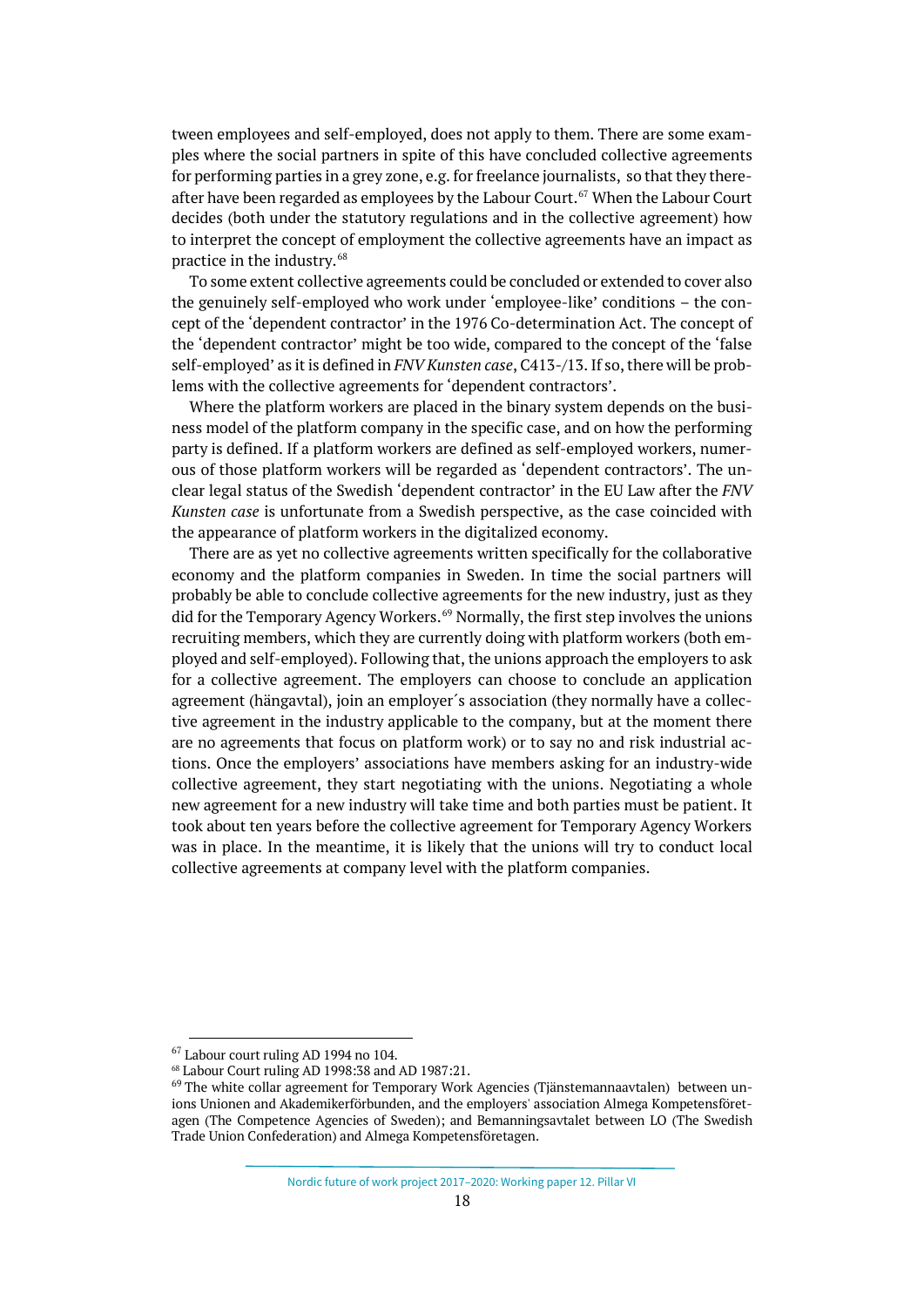## <span id="page-18-0"></span>**3 A healthy and productive workforce**

## <span id="page-18-1"></span>**3.1 The legal frame**

Statutory regulations that ensure a healthy and productive workforce are an important part of the Nordic labour market model. The Swedish Work Environment Authority was founded in 1890 to inspect the enforcement of the first Work Environment Act, applicable to factory work. The present Work Environment Act was passed in 1977. In 1919 The Working Hour Act regulated the working time to 8 hours a day (including Saturday) and in 1973 the 40-hour week was validated. In 1938 the first Annual Leave Act statutorily regulated 2 weeks of paid holiday, which in 1951 became 3 weeks, in 1963 4 weeks, and finally in 1978 5 weeks.

The 1977 Work Environment Act, the 1982 Working Hour Act and the 1977 Annual Leave Act with a small exception in the 1977 Work Environment Act only applies to employees and not to self-employed.

Directive 89/391/EEG on *Occupational Health and Safety* is implemented in the 1977 Work Environment Act and in the Statute books.[70](#page-18-2) The Directive 2003/88/EC *Concerning certain aspects of the organisation of working time* is implemented in the 1982 Working Hour Act and the 1977 Annual Leave Act.

### **Enforcement**

The Swedish health and safety regulations are part of administrative law (förvaltningsrätt). The Swedish Work Environment Authority supervises the enforcement of the 1977 Work Environment Act. Sanctions include confiscation and financial penalties and persons responsible for work environment can be fined or sentenced to im-prisonment.<sup>[71](#page-18-3)</sup>

The Swedish Work Environment Authority also supervises the enforcement of the 1982 Working Hour Act. The Authority may issue any orders or prohibitions, and the Authority may be accompanied by the conditional financial penalties (sanktionsavgift) necessary to ensure compliance with the 1982 Working Hour Act. An employer who intentionally or negligently fails to comply with an order or prohibition may be fined or sentenced to imprisonment.<sup>[72](#page-18-4)</sup> There are also fixed-price financial penalties for unpermitted overtime (overtime fees) which can make violation very costly.[73](#page-18-5)

Like other labour law cases, violations of the 1977 Annual Leave Act are handled by the Labour Court. An employer that violates the employee's legal right to *holiday pay* and *holiday allowance* (see terminology section 3.4.) shall pay *holiday pay* or *holiday allowance* but also remunerate any detriment.<sup>[74](#page-18-6)</sup>

<span id="page-18-2"></span><sup>70</sup> Prop. (Legilative Bill) 1991/92:170, see also SOU (Government White Paper) 1993:81 and B Nyström (2017) *EU och arbetsrätten* Wolters Kluver p. 386

<span id="page-18-3"></span><sup>&</sup>lt;sup>71</sup> Chapter 7 and 8 the 1977 Work Environment Act.

<span id="page-18-4"></span><sup>72</sup> Section 20, 22 and 23 the 1977 Working Hours Act.

<span id="page-18-5"></span><sup>73</sup> Section 26 the 1982 Working Hours Act.

<span id="page-18-6"></span><sup>74</sup> Section 32 and 34 in the 1977 Annual Leave Act.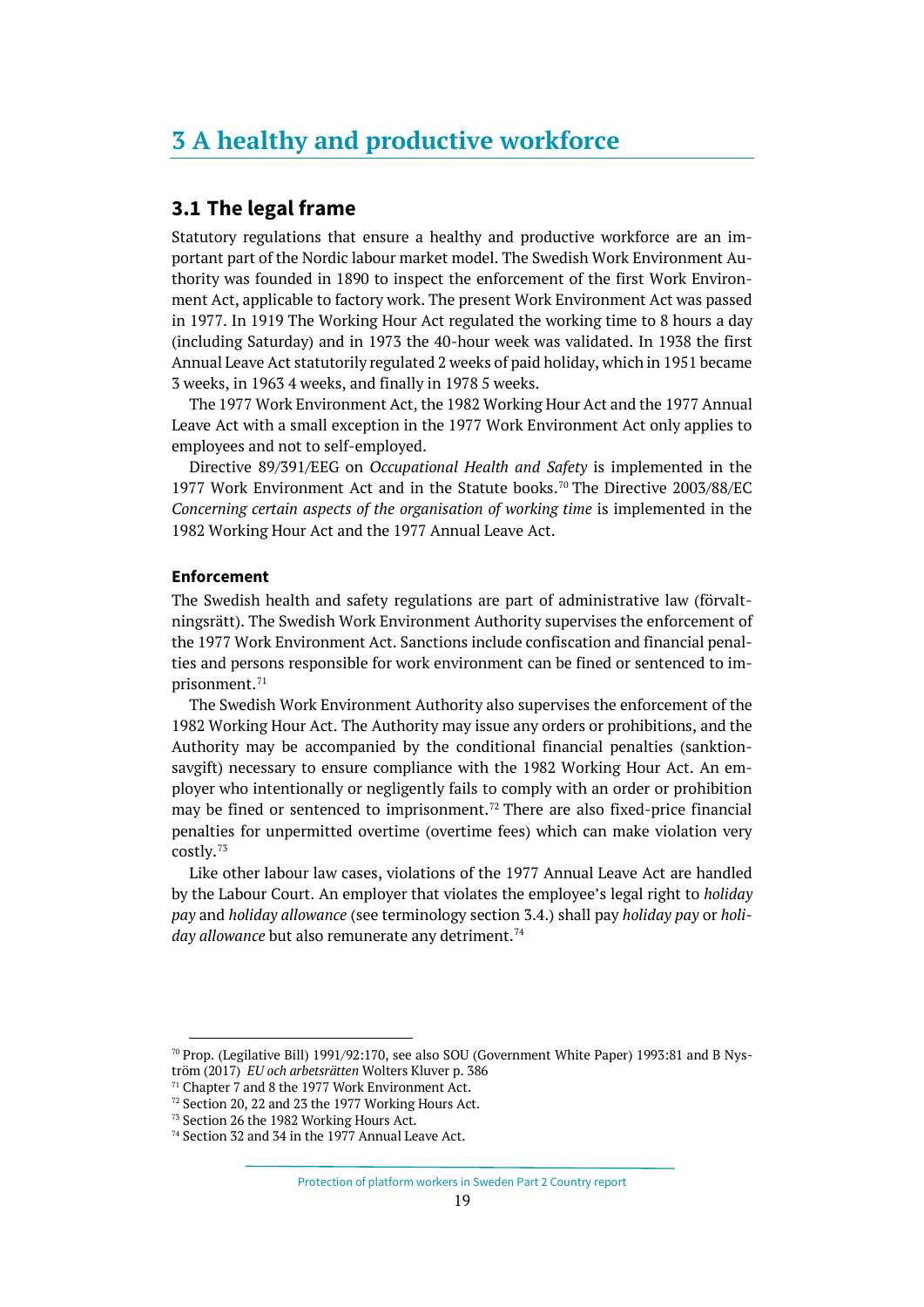## <span id="page-19-0"></span>**3.2 Health and safety**

In Sweden the 1977 Work Environment Act (Arbetsmiljölagen 1977:1066) regulates working environment. In addition to the 1977 Work Environment Act, the Swedish Work Environment Authority can also issue legally binding Statute books (AFS).

The 1977 Work Environment Act applies to 'every activity in which employees per-form work on behalf of an employer<sup>, [75](#page-19-1)</sup> and there are special regulations for work on ships. In principle, the 1977 Work Environment Act does not apply to the genuinely self-employed, except for in certain regulations about technical arrangements and dangerous substances, chapter 3 section 5 (2). For example, the safety representative only represents the employees in work environment matters.

Chapter 3 section 12 (1) in the 1977 Work Environment Act stipulates that the person who is in control of the workplace must also ensure that *permanent equipment* located in the workplace is safe to use, so that no persons who work there (including persons who are not employees) are exposed to risk or illness or accident. Any person who engages contract labour to perform work in his business must take the safety measures required for this work, chapter 3 section 12 (2). This should be compared to chapter 2 section 2 in the 1977 Work Environment Act, which states that the employer must take all necessary measures to prevent the employee from being exposed to illness or accidents. This means that someone who has engaged a temporary agency worker to perform work for him is responsible at the work place, but that the temporary work agency, which is the worker's employer, still has responsibility for 'all' measures, including e.g. long-term measures like rehabilitation and competence development. This is called *the double or shared responsibility*. [76](#page-19-2)

Like other parts of Swedish labour legislation, e.g. the 1982 Work Employment Protection Act, the 1977 Work Environment Act holds an extended interpretation of the concept of the employee.In the 1977 Work Environment Act there is currently no legal figure like the 'dependent contractor' in section 1(2) in the 1976 Co-determination Act (section 2.3. above). In a Government White Paper (SOU 2017:24 *Ett arbetsliv i förändring – hur påverkas ansvaret för arbetsmiljön?*) the Committee of Inquiry took into consideration that something similar to the concept of the 'dependent contractor' in the 1976 Co-determination Act might in future be suggested to clarify that the 19[77](#page-19-3) Work Environmental Act could apply to more than traditional employees.<sup>77</sup>

When it comes to umbrella companies (see Sweden report 1 section 4.1) the concept of the employee becomes crucial. The responsibility for work environment that rests on collaborative platform companies and umbrella companies is ambiguous in the legislation. The Committee of Inquiry (SOU 2017:24) said that the special triparty construction makes it unclear whether any responsibility at all can be demanded from some of the collaborative platform companies at the moment. It depends on the amount of control that the platform company has over the worker and his performance, on whether the activities are performed by a private person or a professional, by an employee or a self-employed etc. Due to the common business model in the industry, the legal investigation found it difficult to define the umbrella companies' workers as employees.<sup>[78](#page-19-4)</sup>

<sup>75</sup> Chapter 1 section 2 in the 1977 Work Environment Act.

<span id="page-19-2"></span><span id="page-19-1"></span><sup>76</sup> SOU (Government White Paper) 2017:24 *Ett arbetsliv i förändring—Hur påverkas ansvaret för arbetsmiljön?*, 55.

<sup>77</sup> SOU (Government White Paper) 2017:24 p. 239.

<span id="page-19-4"></span><span id="page-19-3"></span><sup>78</sup> SOU (Government White Paper) 2017:24 p. 221 f.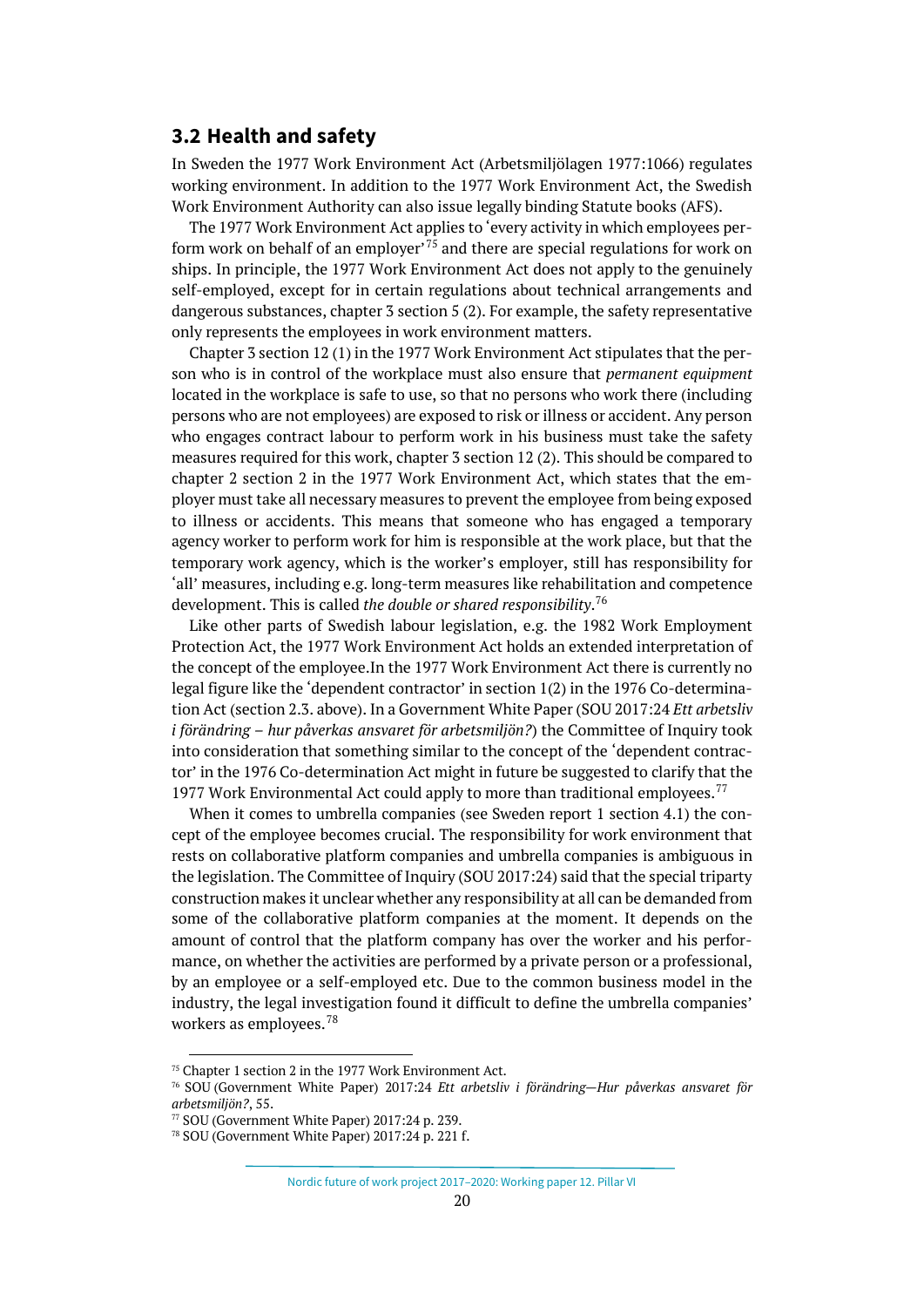The responsibility of umbrella companies for work environment has passed judgment in one case. The Swedish Work Environment Authority charged an umbrella company with financial penalties for a violation of chapter 3 section 12 in the 1977 Work Environment Act. The worker started work before the contract between the umbrella company and the client was signed. Due to that the worker was not regarded as employed by the umbrella company and the umbrella company could therefore not be charged with the financial penalty. The special business model in which umbrella companies operate was of particular importance for the outcome of the case. There is only employment during the time that there is a signed contract, i.e. for the duration of the assessment. Even if an employment contract is signed after the worker has started work, this will not change. The worker will not be regarded as employed by the company according to the rules stated in the 1977 Work Environment Act.<sup>[79](#page-20-1)</sup>

## <span id="page-20-0"></span>**3.3 Working time**

The concept of the employee in the 1982 Working Hour Act (Arbetstidslagen (1982:673)) corresponds with the normal concept of the employee as expressed in e.g. the 1982 Employment Protection Act, so the 1982 Working Hour Act does not apply to the genuinely self-employed.

The 1982 Working Hour Act is semi-discretionary at industry level. Collective agreements concluded or approved by a central employee organisation can make exemptions from the Act in its entirety. An agreement is invalid in so far as it entails that less favorable conditions shall apply for the employees than those prescribed by Directive 2003/88/EC. An employer bound by a collective agreement may also apply the agreement to employees who are not members of the employee organisation that is party to the agreement if they are engaged in work to which the agreement refers.  $^{\text{so}}$ 

A lot of employees are exempted from the working time regulations in the 1982 Working Hour Act. This includes employees who, because of the nature of their duties are entrusted with organizing their own working time, and employees who perform work under conditions that entail that the supervision of how the work is organized is not the employer's responsibility. $81$  That exemption may apply to platform workers, depending on the business model. The exemptions shall be interpreted restrictively. There are some other excemptions, such as work on ship, some road transports and work in employer's household.

Working hours are 40 hours per week and overtime may be worked with a maximum of 48 hours over four weeks (or 50 hours per calendar month) and a maximum of 200 hours a year (general overtime). To this the employer can add a maximum of 150 hours a calendar year if there are special grounds for doing so and no other reasonable solution can be found (extra overtime). For part-time employees the term 'additional time' is used. The limitations are the same as for overtime.

A regulation that might be of interest for platform workers is the regulation of *oncall time.* [82](#page-20-4) On-call time is relevant in cases where the nature of work necessitates that the employee is at the disposal of the employer at the place of work. The time during which an employee actually performs work on behalf of the employer is not

Protection of platform workers in Sweden Part 2 Country report

<span id="page-20-1"></span><sup>&</sup>lt;sup>79</sup> Judgement from Administrative Court of Appeal in Stockholm 30 October 2029 (case no. 5725-18).

<span id="page-20-2"></span><sup>80</sup> Section 3 in the 1982 Working Hours Act.

<span id="page-20-3"></span><sup>81</sup> Section 2 in the 1982 Working Hours Act.

<span id="page-20-4"></span><sup>82</sup> Section 6 in the 1982 Working Hours Act.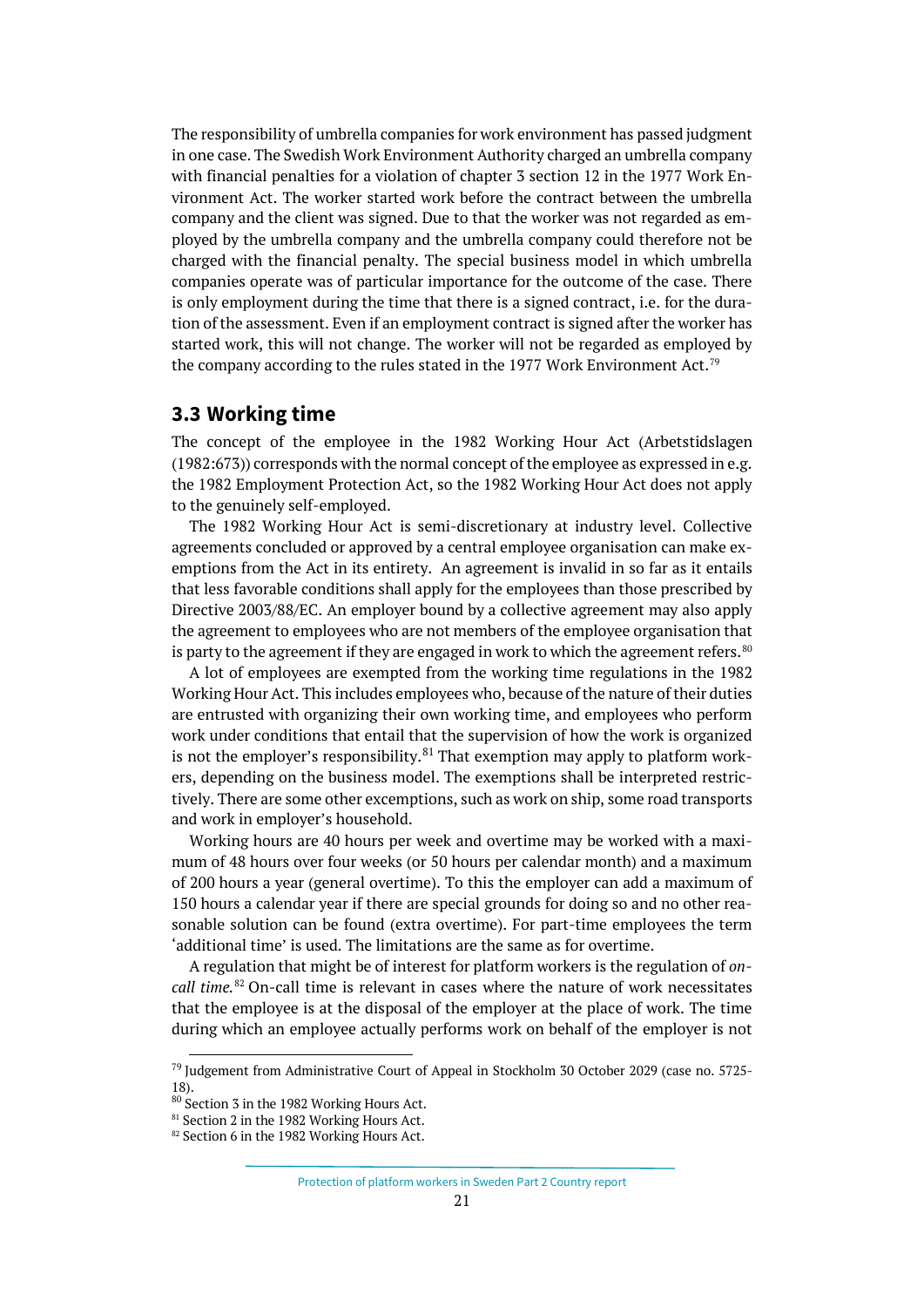considered on-call time, but ordinary working time. The maximum amount of on-call time allowed is 48 hours over a period of 4 weeks or 50 hours per calendar month. This statutory regulation might be applicable for platform workers when they have turned on the app and are waiting for a task. This regulation only applies if the platform worker is regarded as an employee. Worth noticing is also that the 1982 Working Hour Act's restrictions only apply to each employer separately. If a person is performing work for two employers (e.g. platform companies) then he can work legally 40 hours a week for each of them.

The 1982 Working Hour Act is semi-discretionary at industry level except for in the parts that are implemented from the Working Time Directive 2003/88/EC.<sup>[83](#page-21-1)</sup> Almost all collective agreements contain some Industry-specific deviations. It is common for white-collar workers' collective agreements to have shorter weekly hours, e.g. 37,5 hours per week. The 1982 Working Hour Act does not contain any statutory regulations on over-time pay, payment for unsocial hours and on-call time pay – such pay is always regulated in the collective agreements. The collective agreements also often contain exemptions from the over-time regulations. Such exemptions may only be made for directors and employees who are trusted to organize their own work or whose working hours are difficult to control. They are also compensated through a higher salary and/or an additional five days of annual leave.<sup>[84](#page-21-2)</sup>

To summarize the situation for platform workers in regard to working time, the social parties at industry level can construct the regulations more or less as they want. The only restriction lies in the Directive 2003/88 EC.

## <span id="page-21-0"></span>**3.4 Paid annual leave**

The concept of the employee in the 1977 Annual Leave Act (Semesterlagen 1977:480) corresponds with the normal concept of the employee as defined in e.g. the 1982 Employment Protection Act and does not apply to the genuinely self-employed.

The 1977 Annual Leave Act is semi-discretionary at industry level, except for in some minimum statutory regulations. An example is the regulation that stipulates that an employee is entitled to twenty-five days of annual leave (five days if he starts work after 31 August).<sup>[85](#page-21-3)</sup> The annual leave can be paid or unpaid. An employee can waive annual leave days that are without holiday pay.

The employee receives *holiday pay* (semesterlön) in accordance with the terms stated in the act, which depend on the period of time that the employee has been in the employer's service during the qualifying year. [86](#page-21-4) Holiday pay more or less corresponds with ordinary monthly pay according to the same-pay (sammalöneregeln) rule in section 16 a or, if the work is irregular, it amounts to 12 per cent of the total annual pay in accordance with the percentage rule (procentregeln) in section 16 b.

If the duration of the employment is shorter than three months the employer and the employee can agree that annual leave will not be scheduled. In that case the employee is entitled to *holiday allowance* (semesterersättning).<sup>[87](#page-21-5)</sup> This means that the

<span id="page-21-1"></span><sup>83</sup> See SOU 1995:92 and B. Nyström (2017) p. 390 f.

<span id="page-21-2"></span><sup>84</sup> Collective agreement between Unionen and Almega concerning tech and media companies for the period 1 May 2017 to 30 April 2020. The regulation is in § 4.1.1. of the collective agreement.

<span id="page-21-3"></span><sup>85</sup> Section 4 in the 1977 Annual Leave Act.

<span id="page-21-5"></span><span id="page-21-4"></span><sup>86</sup> Section 7 in the 1977 Annual Leave Act. 87 Section 5 in the 1977 Annual Leave Act.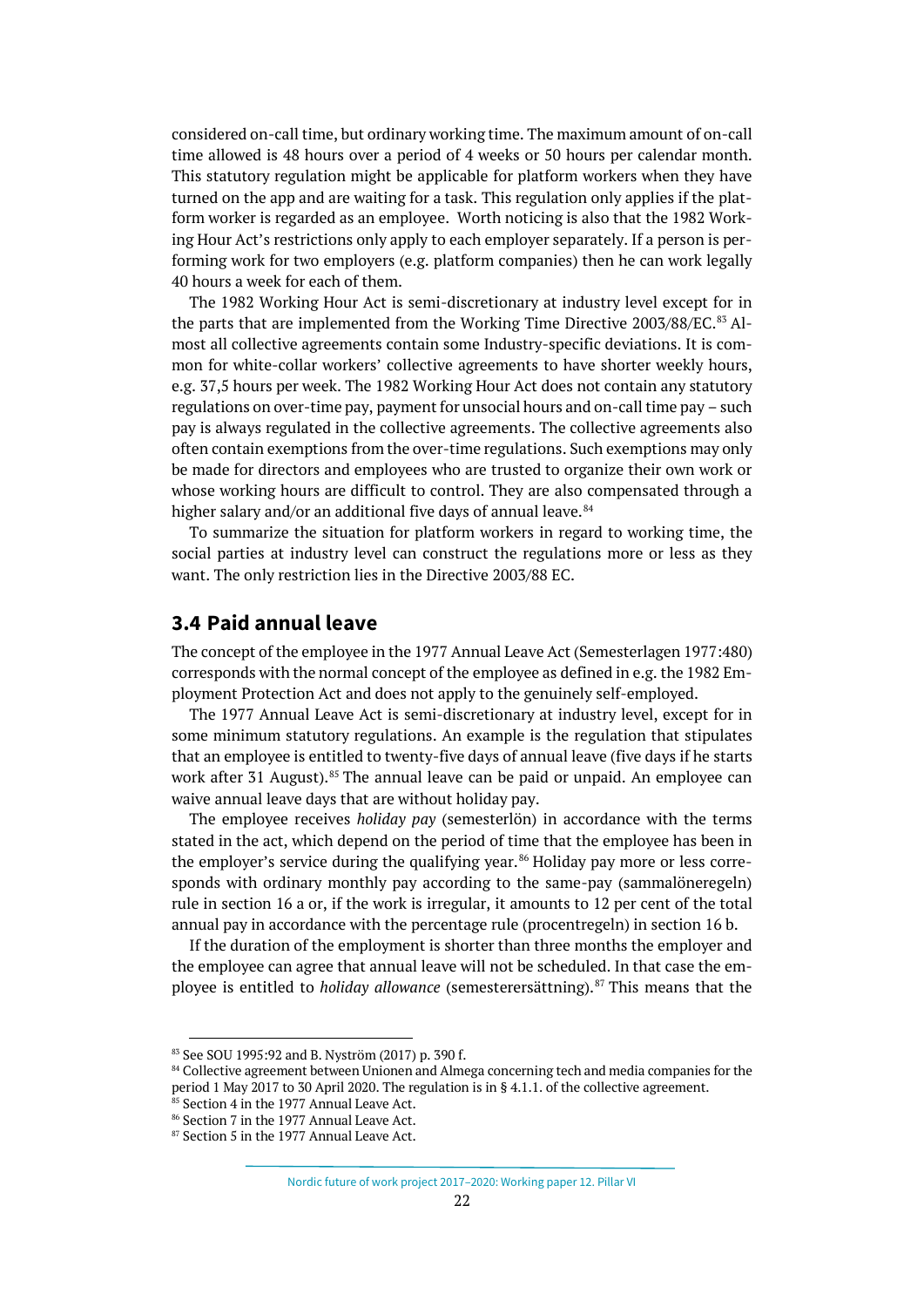employee is paid an additional 12 percent of the total pay from the employment when the employment ends.

For platform workers (considered as employees) the employment is likely to be short. The parties can agree on no leave, in which case the employee is entitled to holiday allowance. Since the work is most likely irregular, the allowance will amount to 12 per cent of the total pay from the employment. If the duration of the employment is longer, the employee is entitled to holiday leave and holiday pay, which is likely to fall under the percentage rule (and thus be calculated as 12 per cent of the total pay for that year). Ordinary salary and holiday allowance may not be amalgamated. If they nonetheless are, the employer may have to pay holiday allowance 'again', when the employment ends. On the other hand, if no collective agreement is applicable, the employer can decide on a 12 per cent 'lower' salary and then pay the holiday allowance, since there are no statutory regulations about minimum salary.

Another regulation that might be of interest for platform workers is section 30 a) on uncontrolled employees. If an employee performs work under such circumstances that it cannot be deemed to be the task of the employer to monitor how the work is organized, a contract may be concluded between the employee and employer on a deviation from the provisions on scheduling of annual leave. Such deviations may not lead to a restriction to take out twenty-five days of annual leave, or such lower number of days of annual leave as the employee is entitled to each annual leave year. This statutory regulation on uncontrolled employees might give the employer and employee more flexibility when it comes to scheduling the annual leave.

## <span id="page-22-0"></span>**3.5 Overall comparison**

The binary system is very distinct in statutory legislation in the area of healthy and productive workforce. Employees are protected and genuinely self-employed are not. The protection for platform workers depends on their classification in the binary system. This is likely to vary depending on the platform company's business model.

In summary an employer has the responsibility for all measures in the work environment for traditional employees. For other persons performing work at the workplace, the 'employer' has some responsibilities for the equipment at the workplace so no one is exposed to risks. The 1977 Work Environment Act is more or less nonapplicable to genuinely self-employed when they perform work, except for in a few regulations about technical arrangements and dangerous substances. 'Dependent contractors' are also excluded from the 1977 Work Environment Act, as they are selfemployed. For platform workers the triparty construction makes the delegation of responsibilities unclear and dependent on the business model of the platform company. Compared to the temporary work agency workers, the problem for platform workers is that there is still uncertainty as to whether they are to be considered solo self-employed or employees etc. After almost 30 years the legal situation for temporary work agency workers in Sweden is rather clear and not so problematic. There has been an idea (not a suggestion) by a Committee of Inquiry, with regard to platform, to extend the scope of the 1977 Work Environment Act to 'dependent contractors'.<sup>[88](#page-22-1)</sup>

The 1982 Working Hour Act applies only to employees. Whether or not it is applicable to employed platform workers depends on how the exemption for people working under conditions where it is not the employer's responsibility to control how the

<span id="page-22-1"></span><sup>88</sup> SOU (Government White Paper) 2017:24 p. 221.

Protection of platform workers in Sweden Part 2 Country report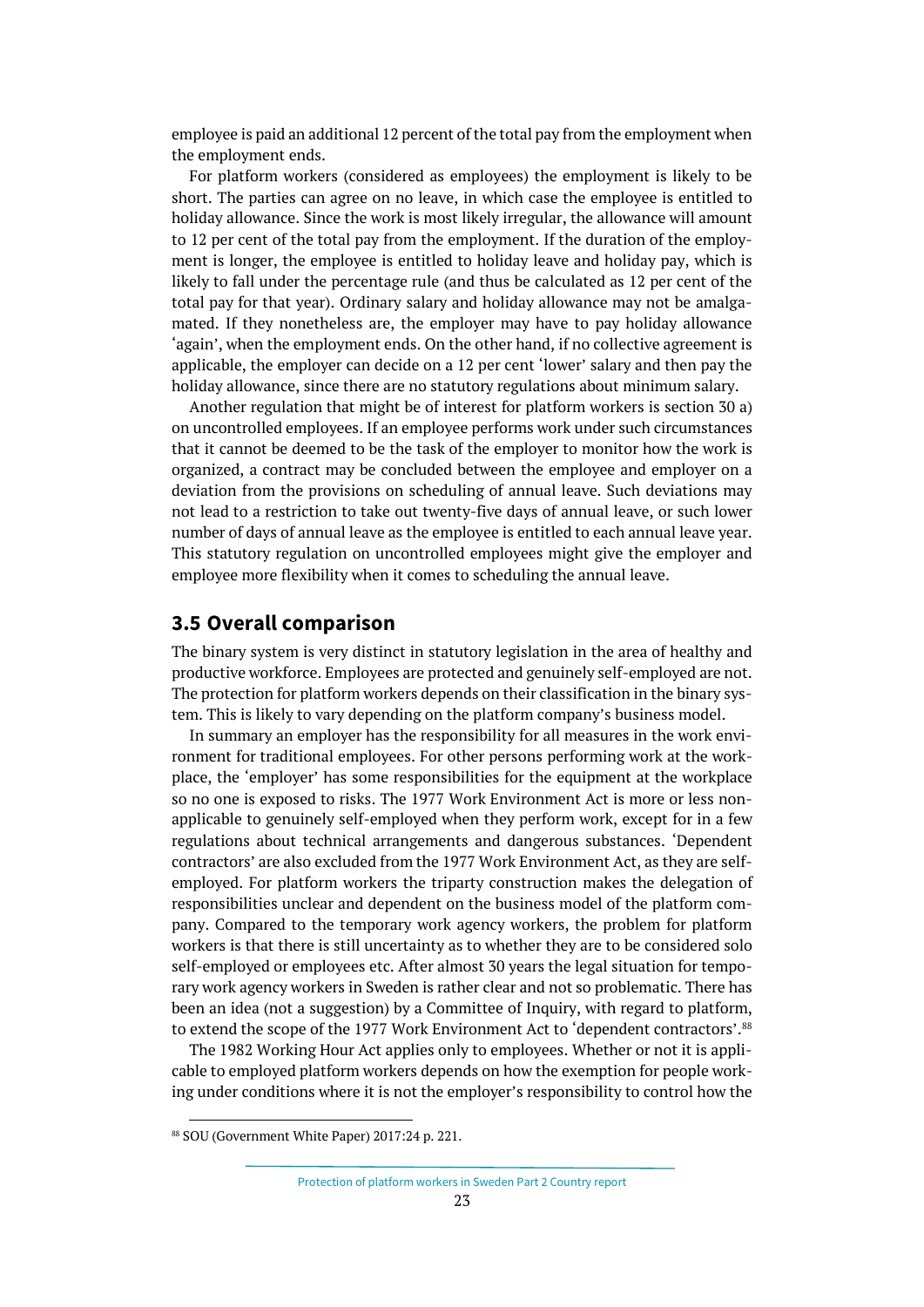work is organized, is interpreted. As the exemption should be interpreted restrictively, the 1982 Working Hour Act might be applicable to platform work. If so, platform workers are protected by the legislation (limits for working hours, over-time etc.). They are not entitled to over-time pay, payment for unsocial hours, or payment for on-call time unless the employer has a collective agreement that regulates this. A collective agreement could also cover solo self-employed if they are regarded as 'dependent contractors'. A platform company without a collective agreement does not have to pay for over-time, unsocial hours, on-call time etc. A possible exemption could be cases where the regulation is regarded as practice in the industry (Supreme Court ruling NJA 1968 page 570, see section 2.1.). Even if the employer has an applicable collective agreement, it is very likely that uncontrolled work like platform work is exempted from the regulation about overtime payment etc. in the collective agreement. If the platform worker is self-employed or a 'dependent contractor' then there is no limitation in working hours, no remuneration for over-time etc.

The 1977 Annual Leave Act only applies to employees and not to self-employed or 'dependent contractors'. If a platform worker is classified as an employee, he or she is entitled to paid holiday if the employment is long. If the employment is shorter than three months (this also includes employment as short as 10–20 minutes) the platform company and the platform worker can agree on a holiday allowance of 12 per cent of the total pay. The holiday allowance may not be included in the salary. If it is, the employer has to pay holiday allowance again, on the whole amount, when the employment ends. However, since the platform worker (or his union if he is a member) has to take legal action and sue the employer in a civil case in order to get the second allowance, the enforcement might not be so efficient.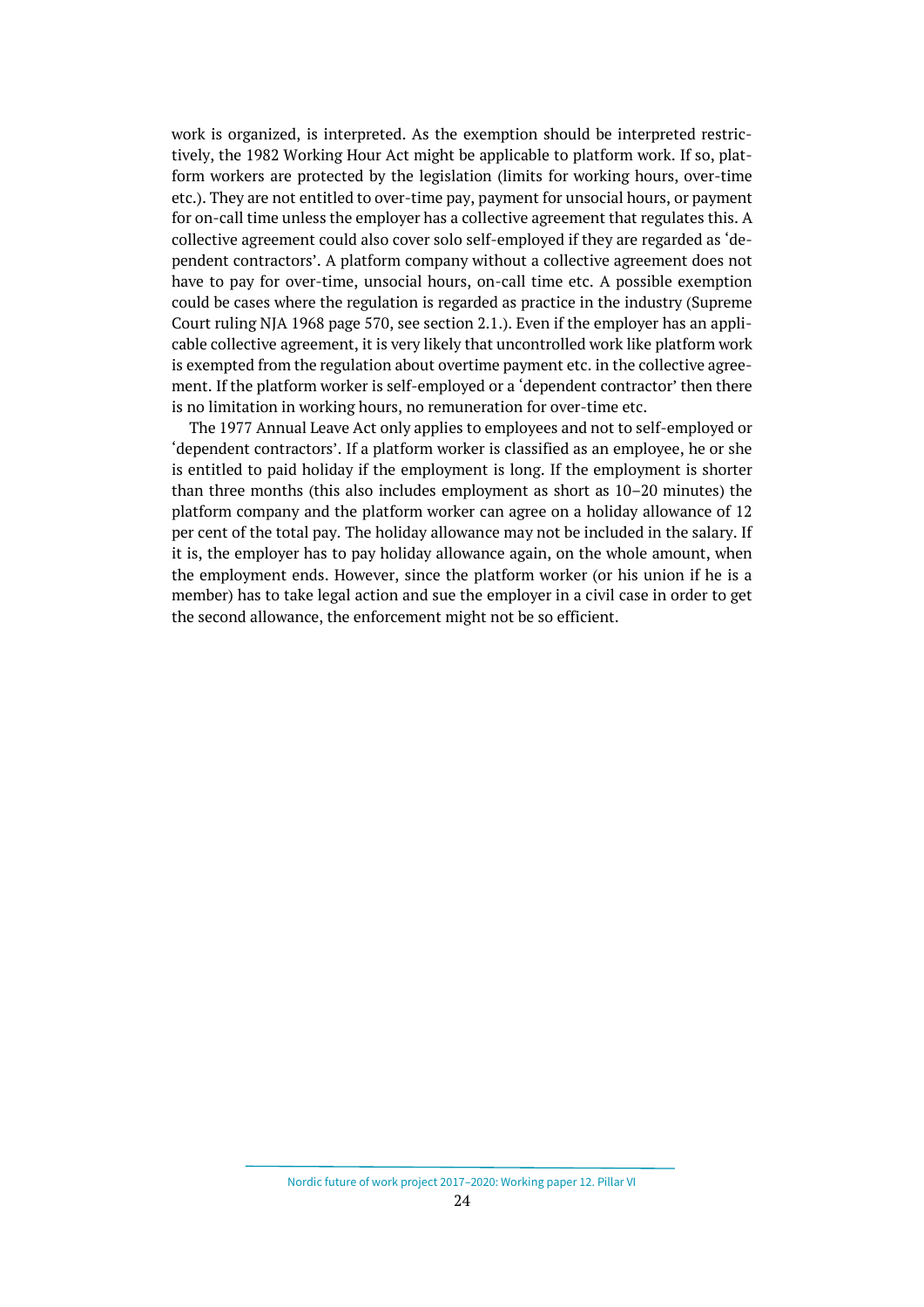## <span id="page-24-0"></span>**4 Basic social security**

## <span id="page-24-1"></span>**4.1 The legal framework**[89](#page-24-2)

A basic social security system for all is important in the Nordic labour market model. The work-based insurances secure the income of the individuals if they are out of work. In this section entrance the social insurances and calculating of the benefits from to *unemployment* benefits, *sickness- and injury* benefits, *parental allowance* and *retirement* and *old age* benefits is analysed from the perspective of the traditional employee, the genuinely self-employed and the platform worker.

*Unemployment benefits* are regulated in the 1997 Unemployment Insurance Act (1997:238) and unemployment insurance funds are regulated in the 1997 Unemployment Funds Act (1997:239). There are 25 unemployment insurance funds in Sweden that administrate unemployment benefits. Most of them are administrated by differ-ent unions but there are also funds for self-employed (Småa).<sup>[90](#page-24-3)</sup> From the beginning the unemployment insurance funds were founded and administrated by the unions and to qualify for membership in an umemployment insurance fund, workers had to be members of a union. Membership in a union is not a condition anymore. Joining an unemployment insurance fund is optional for employees and self-employed. Only members of an unemployment fund will have unemployment benefits. Unemployment insurance is financed to around 90 per cent by employer contributions (a labour market fee as part of the mandatory payroll tax)<sup>[91](#page-24-4)</sup> and to around 10 per cent by mem-bership fees.<sup>[92](#page-24-5)</sup>

*Sickness- and injury* benefits, *parental allowance* and *retirement* and *old age* benefits are regulated in the 2010 Social Insurance Code (2010:110) and The Swedish Pensions Agency distributes income pension, supplementary pension, premium pension and guaranteed pension. [93](#page-24-6) The rest is distributed by the Swedish Social Insurance Agency (Försäkringskassan). The government financed (by employer contributions) sickness- and injury insurance, parental allowance and retirement schemes covers both employees and self-employed.

The sickness benefits are financed to 85 per cent by the mandatory employer contributions (a health insurance labour market fee as part of the mandatory payroll tax) and the rest is financed by state taxes. $94$  The parental allowance is to 100 per cent financed by mandatory employer contributions (a parental insurance fee as part of the mandatory payroll tax).<sup>[95](#page-24-8)</sup>

Protection of platform workers in Sweden Part 2 Country report

<span id="page-24-2"></span><sup>89</sup> See Annamaria Westregård, 'Social protection for workers outside the traditional employment contract—A Swedish example', in Mies Westerveld and Marius Olivier (eds.) *Social security outside the Realm of the Employment Contract*, Edward Elgar (2019) Cheltenham UK and Northampton USA. <sup>90</sup> Se[e https://www.sverigesakassor.se/om-oss/in-english/](https://www.sverigesakassor.se/om-oss/in-english/)

<span id="page-24-4"></span><span id="page-24-3"></span><sup>&</sup>lt;sup>91</sup> The 2000 Social Insurance Contribution Act (2000:980).

<sup>&</sup>lt;sup>92</sup> SOU (Government White Paper) 2015:21 p. 738.

<span id="page-24-6"></span><span id="page-24-5"></span><sup>93</sup> [https://www.pensionsmyndigheten.se/other-languages/english-engelska/english-engelska/your](https://www.pensionsmyndigheten.se/other-languages/english-engelska/english-engelska/your-pension-if-you-live-outside-sweden)[pension-if-you-live-outside-sweden](https://www.pensionsmyndigheten.se/other-languages/english-engelska/english-engelska/your-pension-if-you-live-outside-sweden)

<span id="page-24-7"></span><sup>94</sup> The 2000 Social Insurance Contribution Act (2000:980) and Försäkringskassan *Socialförsäkring i siffror* (2017), p. 24.<br><sup>95</sup> The 2000 Social Insurance Contribution Act (2000:980); Socialförsäkring i siffror (2019).

<span id="page-24-8"></span>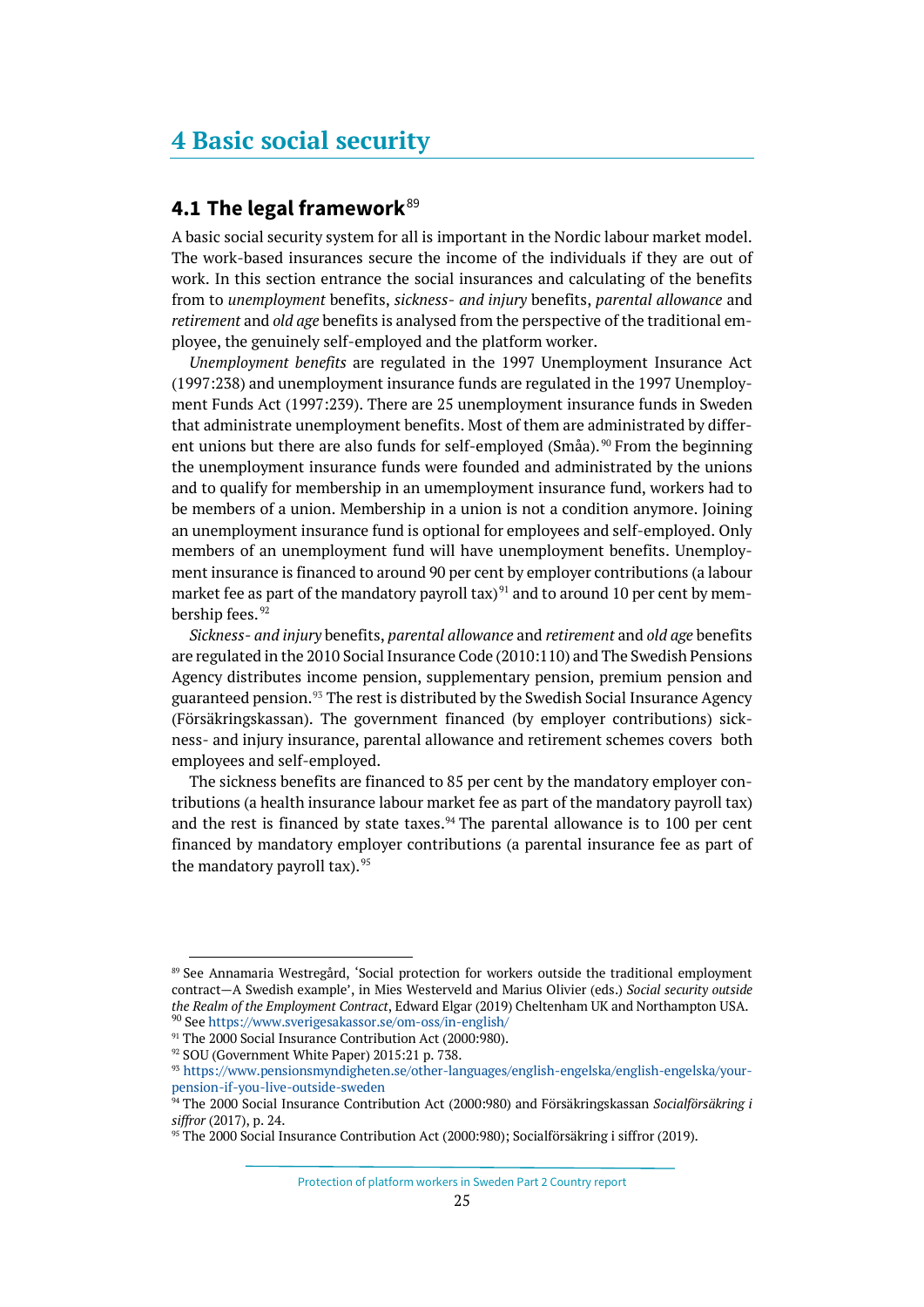The national pension is financed by general taxes and the income pensions are financed to 100 per cent by mandatory employer contributions (a pension contribution fee as part of the mandatory payroll tax that amounts to 10.21 per cent (1/3) of the total employer contribution).

For 2020 the total mandatory employer contribution (social security fees) is 31.42 per cent of paid gross salary. [96](#page-25-0) It is the same for employees and for self-employed. The employer's contribution is based on the whole income. The benefits to the individual is limited to 8 price base amounts (380 000 SEK). If the employee's salary is higher than 380 000 SEK, the employer's contribution over that limit is similar to an ordinary tax, not earmarked for anything in particular.

#### **Who is responsible for paying tax and social fees?**

As mentioned, it is mandatory for employees and self-employed to have and contribute to the social insurances. According to the 2000 Social Insurance Contribution Act (2000:980), persons deemed to be the owner of a business must pay the social fees themselves (the genuinely self-employed). A principal, however, must pay social fees for self-employed who do not carry out work independently. The employer's responsibility for paying social fees thus goes beyond the concept of employment and includes some independent solo self-employed without a firm registered with the Busi-ness Authority. Employers must pay social fees for their employees.<sup>[97](#page-25-1)</sup>

When it comes to platform workers it is difficult to pin down who is responsible for the payment of social insurance contributions and tax – the platform company, the service consumer, or the platform workers themselves (if they are held to be genuinely self-employed). A problem, as a Committee of Inquiry noted in Government White Paper SOU 2017:26 (*Delningsekonomi På användarnas villkor*), is that an assumption for all social security insurances is that employers are 'in the system', and that all taxes and social security contributions are reported and paid correctly.<sup>[98](#page-25-2)</sup> Income that is not accounted for is not included in the calculation of social benefits, which are based on declared income. The result is that the entire informal sector falls outside of Sweden's social and unemployment insurance system. The Swedish Tax Agency has identified a number of tax issues in the new collaborative economy. Its primary concern has been who should be responsible for paying social security contributions and handling tax credits for everyday services and transport services. It can be difficult in a collaborative economy to judge whether it is the client or the platform that is renumbering the performing party, and thus is responsible for paying tax and social insurance contributions, if the performing party does not have Business Tax Certificate approval. [99](#page-25-3)

[https://www.skatteverket.se/foretagochorganisationer/arbetsgivare/arbetsgivaravgifter](https://www.skatteverket.se/foretagochorganisationer/arbetsgivare/arbetsgivaravgifterochskatteavdrag/arbetsgivaravgifter.4.233f91f71260075abe8800020817.h.tml)[ochskatteavdrag/arbetsgivaravgifter.4.233f91f71260075abe8800020817.h.tml](https://www.skatteverket.se/foretagochorganisationer/arbetsgivare/arbetsgivaravgifterochskatteavdrag/arbetsgivaravgifter.4.233f91f71260075abe8800020817.h.tml) accessed 19 February 2020.

<span id="page-25-0"></span><sup>&</sup>lt;sup>96</sup> For 2020 the total employer contribution is 31.42 per cent of paid gross salary

<span id="page-25-1"></span><sup>97</sup> Chapter 2 of the 2000 Social Insurance Contribution Act (2000:980); see also Kent Källström, 'Employment and contract work' (1999), *Comparative Labour Law & Policy Journal* 21/1 p. 162.

<span id="page-25-2"></span><sup>98</sup> Government White Paper SOU 2017:26 p. 62

<span id="page-25-3"></span><sup>99</sup> Skatteverkets Rapport Dnr 1 31 129651–16/113 *Delningsekonomi. Kartläggning och analys av delningsekonomins påverkan på skattesystemet* 2016.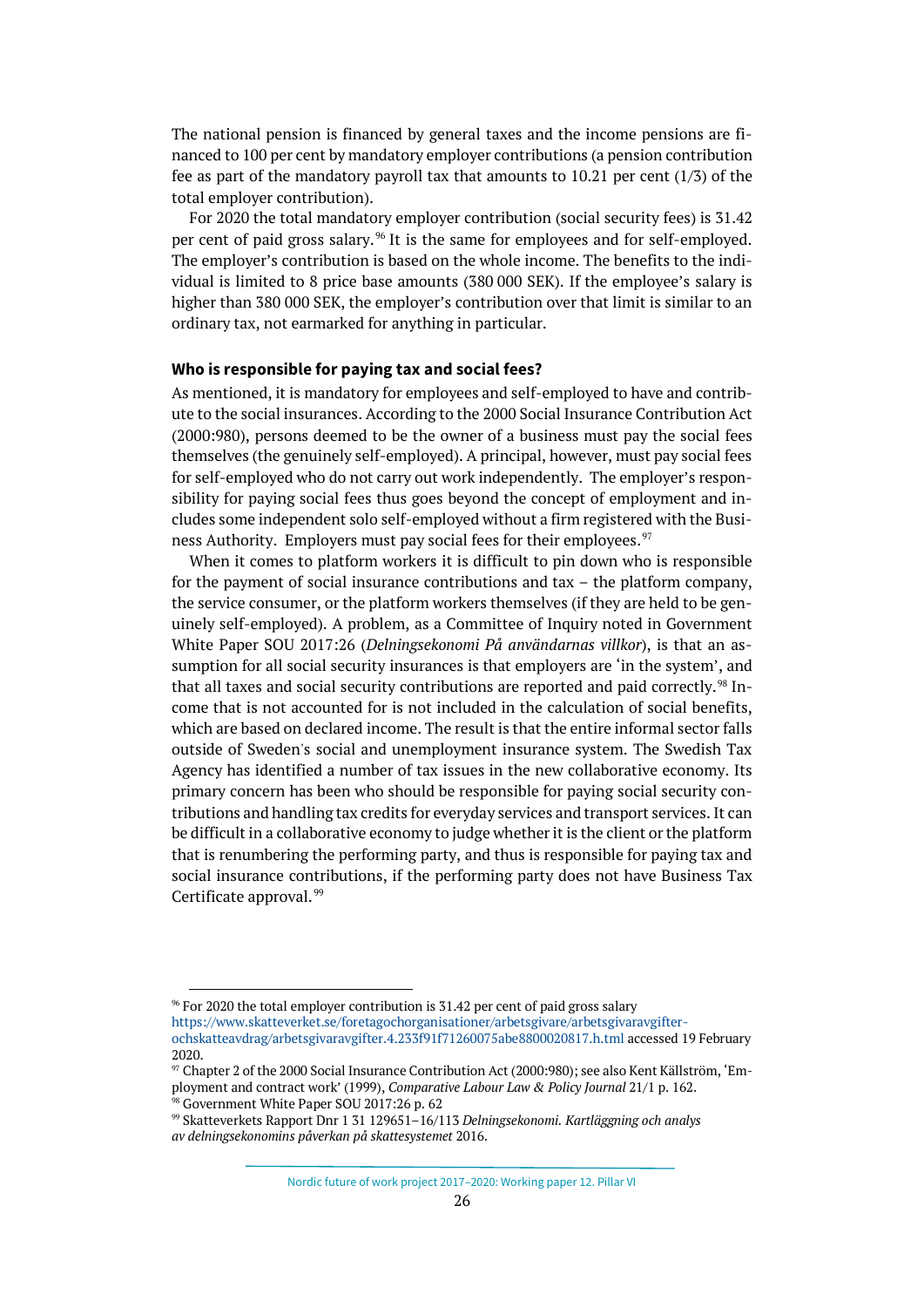Another problem is that remuneration under 1 000 SEK a year from a principal or employer is exempted, and no social fees are paid.<sup>[100](#page-26-0)</sup> There are corresponding exemptions for incomes from a principal under 1 000 SEK in the SGI calculation for sickness benefits etc., and for calculation of pensions, see below.<sup>[101](#page-26-1)</sup> This may be of consequence for platform workers if the platform company's business model involves the platform worker being paid by the principal and not by the platform company. If the platform worker has many short assignments that pay under 1 000 SEK, this remuneration is not registered in the system and hence not included when social benefits are calculated. The social security system needs to adapt its regulations to the gig economy.

#### **Supplemental collective agreements**

In this report the focus is on the mandatory state social security insurances. It is important to notice that there are also collective agreements between Sweden's major federations (that have very wide coverage) which contain important supplemental compensation to the state social security insurance and pensions. [102](#page-26-2)

All employers with a collective agreement (92 per cent in the private sector and 100 per cent in the public sector) are obliged in the collective agreement at industry level to also keep their employees insured in accordance with the federal collective agreements. Those federal collective agreements contain sickness insurance, work occupational injury insurance, supplementary industrial injury insurance, occupational life insurance, ITP- pension schemes for white-collar workers and occupational pension schemes for blue-collar workers, occupational group health insurance etc. There are also supplemental benefits in the industry wide collective agreements (see example in 4.3. and calculation of SGI).

If a collective agreement does not cover the workplace the employees do not get any of the benefits in the federal collective agreements. They only have the state social security insurances: Sickness- and injury benefits, parental allowance and retirement and old age benefits (see sections 4.4–4.6). An employer who is a not a member of any employers' association can of course sign a private insurance. They are normally more expensive than the federal collective agreement insurances. The collectively agreed federal social security schemes, including pensions, have better terms than other private social security schemes that are available for individual companies, due to the large number of insured.

Solo self-employed who operate in a close company (small limited company – fåmansaktiebolag) and who also are members of the white-collar union Unionen, can sign an application agreement (hängavtal) for their own work in their limited company.[103](#page-26-3) They then have the right to sign the labour market insurances in the federal

<span id="page-26-0"></span><sup>100</sup> Chapter 2 section 14 and chapter 3 section 9 in the 2000 Social Insurance Contribution Act (2000:980)

<sup>&</sup>lt;sup>101</sup> Chapter 25 section 16 and chapter 59 section 22 in the 2010 Social Insurance Code.

<span id="page-26-2"></span><span id="page-26-1"></span><sup>&</sup>lt;sup>102</sup> The federal level comprises the private-sector employers - the Confederation of Swedish Enterprise and Industry (Svenskt Näringsliv – SN). The union representatives are the Swedish Federation of Professional Associations (Sveriges akademikers centralorganisation – SACO) for academically qualified personnel, the Federation of White Collar Workers (Tjänstemännens centralorganisation – TCO) for white-collar workers, and the Swedish Trade Union Confederation (Landsorganisationen

<span id="page-26-3"></span><sup>–</sup> LO) for blue-collar workers.<br><sup>103</sup> <https://www.unionen.se/medlemskapet/egenforetagare/teckna-hangavtal-egenforetagare> 13 March 2020.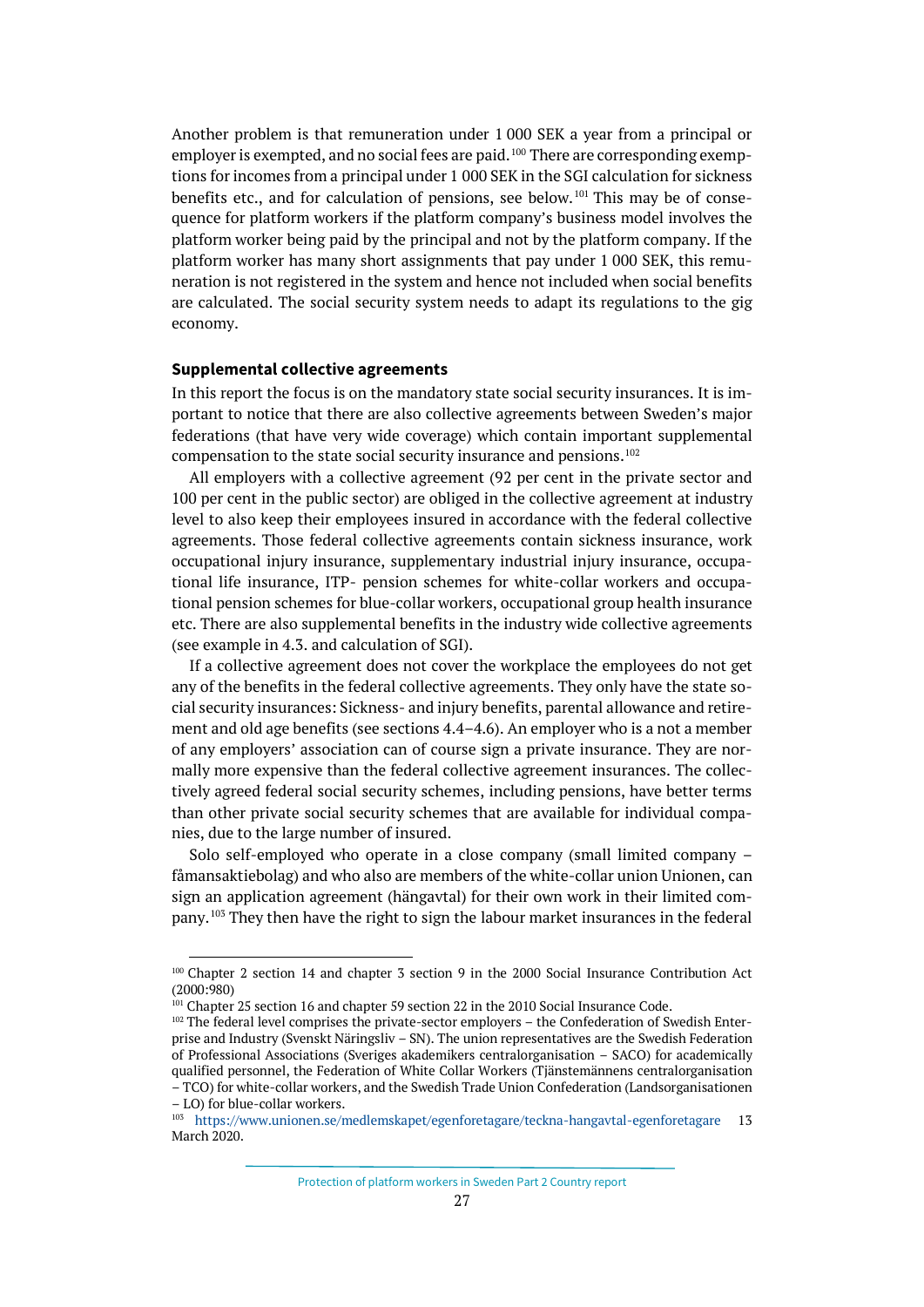collective agreements. In the social security legislation solo self-employed who operate in limited companies (aktiebolag) are regarded as employees (see section 4.2).

In Sweden, healthcare is not connected to employment, and therefore it is not relevant here.

#### **The aim of the legislator and inquiry for new legislation**

The aim of the legislator is to create parity in the social security system between employees and genuinely self-employed, but also between different business models and company structures. This can be seen in the reforms of the last decade. In 2010, reforms were made in social security and tax regulations with the express ambition to encourage all types of work, including work performed in non-traditional forms.  $^{\rm 104}$  $^{\rm 104}$  $^{\rm 104}$ Complementary reforms where made or initiated in 2018 and 2019.[105](#page-27-2)

#### **Legal enforcement**

The legal enforcement of the benefits in the social security insurances are as follows. A decision by the Swedish Social Insurance Agency or by an unemployment insurance fund about access to an insurance and calculation of benefits for a person can be appealed to administrative courts. Their decisions can be are appealed to the Administrative Court of Appeal and as a final instance to the Supreme Administrative Court. A review permit is needed to appeal to the Administrative Court of Appeal and to the Supreme Administrative Court.

Decisions about who should pay social security fees are made by the Tax Authority. The decisions are appealed to the Administrative Courts.

### <span id="page-27-0"></span>**4.2 Categories of workers and definition of employer**

In Sweden the social security system is connected to the concept of the employee in tax law and not in labour law. The concept of employment in tax law (and social security law) is based on the same 'core' as in labour law; there has to be '*contract that*  a performing party must personally perform work on behalf of another party'.<sup>[106](#page-27-3)</sup> The different circumstances (or evidentiary facts) are viewed differently in tax and social security legislation when deciding whether the performing party is sufficiently independent for Business Tax Certificate approval and therefore to be regarded as genuinely self-employed.

<sup>104</sup> See prop. (Legislative Bill) 2009/10:120.

<span id="page-27-3"></span><span id="page-27-2"></span><span id="page-27-1"></span><sup>105</sup> A legal change in SFS 2018:670 and prop. (Legislative Bill) 2017/18:168 *Stärkt försäkringsskydd för studerande och företagare*; proposal for legal changes in SOU (Government White Paper) 2018:49 *F-skattesystemet – några särskilt utvalda frågor*; inquiry for new legislation in Kommittédirektiv Dir. 2017:56 *Trygghet och utveckling i anställning vad gäller arbetstid och ledighet*; Kommittédirektiv Dir. 2018:8 *En ny arbetslöshetsförsäkring för fler, grundad på inkomst*; Dir. 2018:26 *En trygg sjukförsäkring med människan i centrum*; SOU (Government White Paper) 2019:2 *Ingen regel utan undantag – en trygg sjukförsäkring med människan i centrum*. In the inquiry for legislation SOU (Government White Paper) 2019:41 *Företagare i de sociala trygghetssystemen* the intention is to create more explicit regulations for calculation of SGI for the genuinely self-employed operating with a company as a simple partnership (enskild firma). The inquiry also suggest changes in the system with qualification days in the sickness insurance. An analyse of the regulations on part time sickness benefits is also made and there are also a more general analyse of the collaborative economy and the platform workers. <sup>106</sup> A. Adlercreutz, *Arbetstagarbegreppet* (Norstedts 1964) pp. 186, 276 ff; Ds. 2002:56 *Hållfast arbetsrätt för ett föränderligt arbetsliv* p. 111, n. 63; A. Westregård (2016).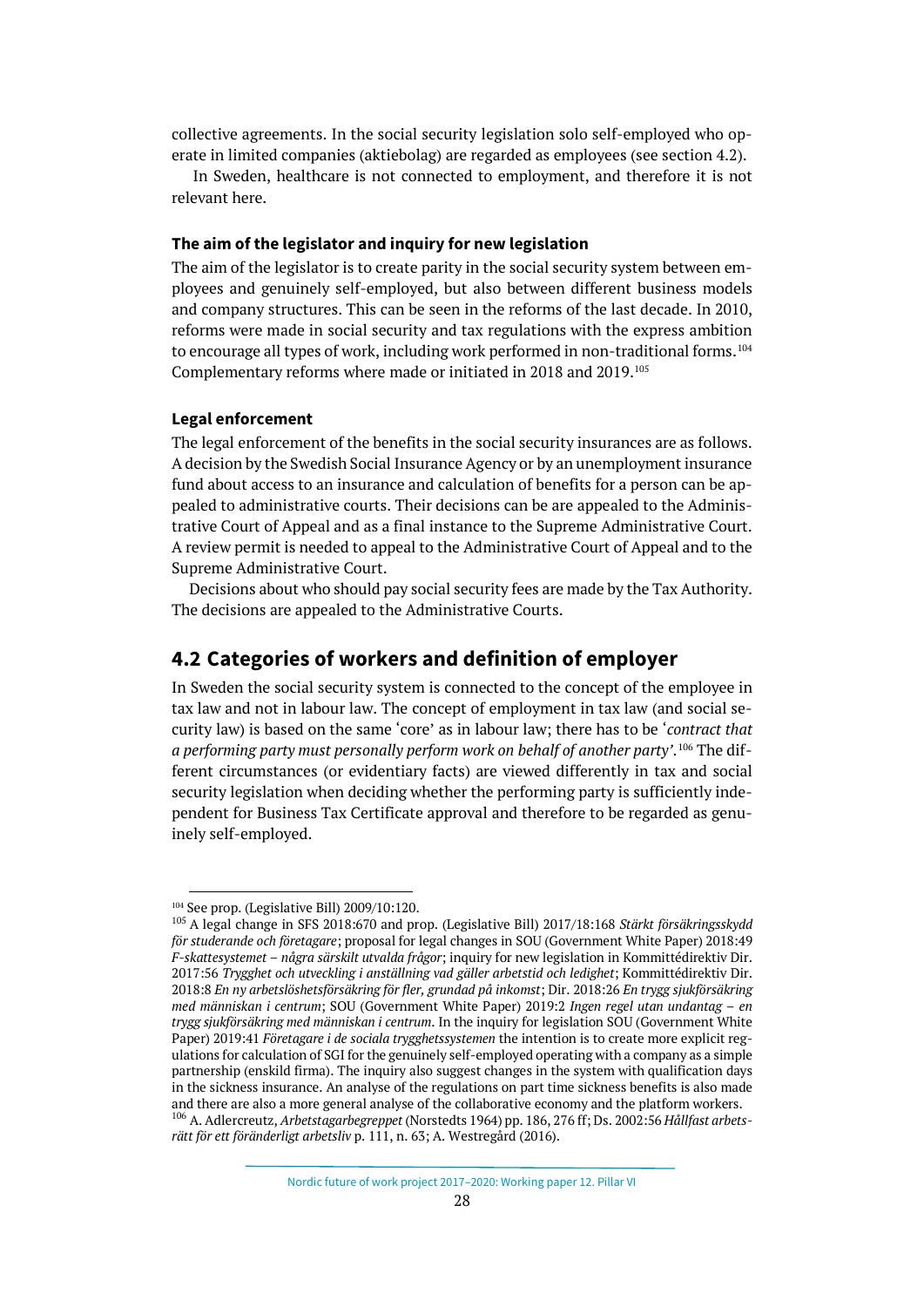In social security regulations the concept of the *employee* is defined as someone who has an income from employment. [107](#page-28-0) The concept *self-employed* in the context of social security legislation refers to those operating a company as a simple partnership (enskild firma), trading partnership (handelsbolag) or limited partnership (kommanditbolag). Those company forms constitute one category.[108](#page-28-1) People operating a close company (fåmansaktiebolag) do not belong to this category; from a social insurance perspective, they are employed in their own company, and are therefore regarded as employees. The term close company here refers to small shareholder com-panies with only one employee – usually the owner.<sup>[109](#page-28-2)</sup> What company structure a person chooses to operate in will have consequences for the social insurance protection that the person receives.

A performing party can be regarded as an employee under the 1982 Employment Protection Act, but as genuinely self-employed under the 1999 Income Tax Act (1999:1229), and thus qualify for for Business Tax Certificate approval. Business Tax Certificate approval adds little of weight, when the concept is assessed under labour law. [110](#page-28-3) (See also Report 1 where the concept of employment in labour law is discussed.)[111](#page-28-4) Statutory regulations in tax law were introduced in 2009 to make it easier for individuals to obtain approval for Swedish Business Tax Certificate (godkänd för F-skatt).[112](#page-28-5) The problem is that the rules for Business Tax Certificate approval can result in more people being hired as sole traders, even though they are actually employed — so-called 'false self-employed'. This was brought to the attention of the Ministry of Finance, which appointed an inquiry to look at possible alterations to the legislation. [113](#page-28-6) In the SOU (Government White Paper) 2018:49 (*F-skattesystemet – några särskilt utpekade frågor)* the Committee of Inquiry was especially critical of the fact that the former employer can be the new company's only client. The Committee proposed a change in statutory regulations in the tax legislation to avoid 'false self-employed'.<sup>[114](#page-28-7)</sup> If there is a change in the legislation this will also affect the scope of the social security regulations as the classification in social security is linked to the classification in tax law. It is however still unclear if and when a change will be made.

Those working in new, precarious forms of employment, like platform workers, are often called assignment workers. This is not a legal category but the term is used in the SOU (Government White Paper) 2015:21 (*Mer trygghet och bättre försäkring*). An

<span id="page-28-0"></span><sup>&</sup>lt;sup>107</sup> Chapter 6 section 2 and for calculation of SGI see chapter 25 section 10 in the 2010 Social Insurance Code.

<sup>108</sup> SOU (Government White Paper) 2015:21 *Mer trygghet och bättre försäkring* p. 969.

<span id="page-28-2"></span><span id="page-28-1"></span><sup>&</sup>lt;sup>109</sup> A close company (fåmansaktiebolag) is a limited company in which four or fewer owners hold at least 50 per cent of voting shares, chapter 56 Section 2 in the 1999 Income Tax Law (1999:1229). Companies listed on the stock exchange are not close companies.

<span id="page-28-3"></span><sup>110</sup> Källström and Malmberg (2016) p. 31; In Denmark and Norway the established practice in tax law seems to follow the established concept of employment in labour legislation; Ole Hasselbalch, *Arbejdsretten*, (11th edn, Djøf Forlag 2013, revise oktober 2017 available through Schultz arbejdsretsportalt, *Arbejdsretsnøglen*) Section III, section 1.2.1.; Marianne Jenum Hotvedt, 'Arbeidstaker-Quo vadis? Den nyere utviklingen av arbeidstakerbegrepet' (1/2018) *Tidsskrift for Rettsvitenskap* vol 131 pp. 42–103, 51, 58 and 64.

<span id="page-28-4"></span><sup>111</sup> Westregård, Annamaria, *Key concepts and changing labour relations* Part 1 Country report from Sweden, The future of work: Opportunities and Challenges for Nordic models. Pillar VI: Labour Law & regulations – needs, hurdles and pathways for legal reform, 2019, section 2.

<span id="page-28-5"></span><sup>&</sup>lt;sup>112</sup> See chapter 13 section 1 in the 1999 Income Tax Law (1999:1229).

<span id="page-28-7"></span><span id="page-28-6"></span><sup>113</sup> Dir. 2017:108 *Översyn av F-skattesystemet*. 114 SOU (Government White Paper) 2018:49 *F-skattesystemet – några särskilt utpekade frågor* p. 211 f see also SOU (Government White Paper) 2019:31 *F-skattesystemet – en översyn.*

Protection of platform workers in Sweden Part 2 Country report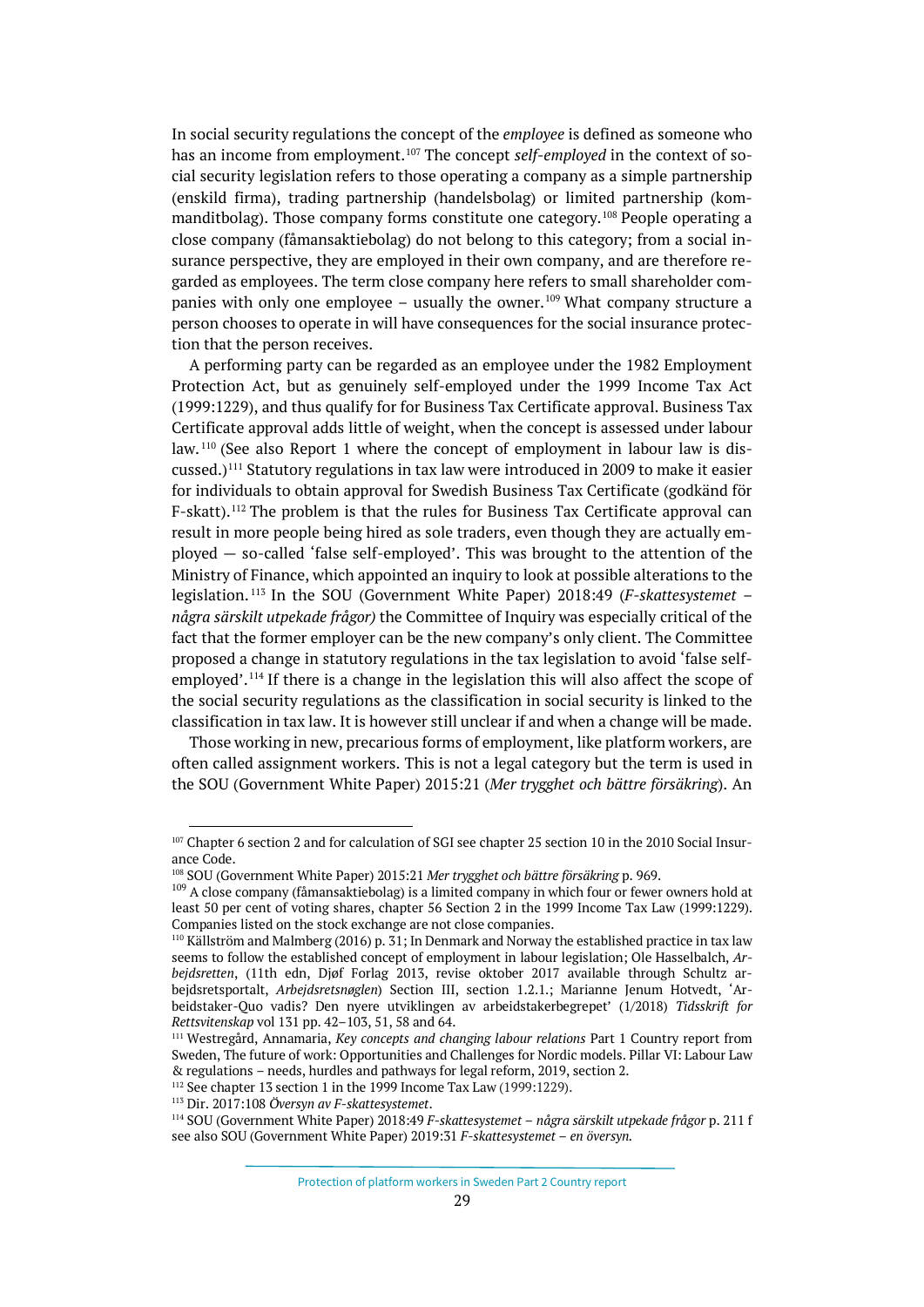assignment worker is not employed by the platform company, nor does he or she have a firm registered with the Business Authority, nor a Business Tax Certificate. Traditionally assignment workers have been classified as self-employed in the binary social security system.[115](#page-29-1) How platform workers will come to be classified in the social security system in future is still an open question. The worker's degree of independence will probably be an important factor in the assessment. If workers have income from an employment they are regarded as employees. Otherwise they are regarded as self-employed.

## <span id="page-29-0"></span>**4.3 Unemployment insurance**

The unemployment insurance is voluntary. Both employees and genuinely self-employed can be members of an unemployment fund. Only members are covered by Swedish unemployment insurance. The insurance includes basic insurance as well as loss-of-income insurance. *Basic insurance* is provided by a basic amount to persons who fulfil the basic requirements and work requirements, but who have not been members of an unemployment insurance scheme for the past 12 months.<sup>[116](#page-29-2)</sup> Persons who have been members for the past 12 months and who fulfil the basic requirements receive *compensation from the loss-of-income* insurance scheme. The basic work requirements are that the person has worked at least 80 hours a month for 6 months during the last year or 480 hours totally and at least 50 hours a month 6 months in a row during the last year. With some variation, benefits amount to 80 per cent of the income for 200 days and 70 per cent of the income for the following 100 days.<sup>[117](#page-29-3)</sup> The government sets a monetary limit for the amount received per a day. [118](#page-29-4) Around 70 per cent of the workforce are members of an unemployment fund. Out of all unemployed only 40 per cent get unemployment benefits out of a loss-of-income insurance scheme, since not all insured fulfil the requirements. Ten years ago, 64 per cent of the unemployed where entitled to loss-of-income benefits.[119](#page-29-5) In summary platform workers are covered on the same conditions as others if they fulfil the requirements.

In 2010 changes were made to the 1997 Unemployment Insurance Act (1997:238). [120](#page-29-6) Before, self-employed had to close down their business activities completely in order to receive benefits, which made it difficult for them to restart their companies. Since 2010, a hiatus in operations can either be temporary or permanent. With a temporary hiatus the company owner does not need to close down the company to receive unemployment insurance. The only requirement is that the business owner states that he or she is not operating the company.

<span id="page-29-1"></span><sup>115</sup> SOU (Government White Paper) 2015:21 p. 944. In this case social insurance law and unemployment insurance rely on chapter 13 section 1 in the Income Tax Law (1999:1229).<br><sup>116</sup> The basic amount is determined by the government, and for 2019 the maximum amount is

<span id="page-29-2"></span>SEK 365 per day for full-time work.<br><sup>117</sup> Sections 7 and 24 in the 1997 Unemployment Insurance Act.

<span id="page-29-4"></span><span id="page-29-3"></span><sup>&</sup>lt;sup>118</sup> Section 25 in the 1997 Unemployment Insurance Act. Currently 80 per cent of a monthly income of 25 025 SEK, i.e. 910 SEK /day.

<span id="page-29-5"></span><sup>119</sup> Arbetslöshetsrapporten (2019) https://arbetsloshetsrapporten.se/ersattning-akassa/.

<span id="page-29-6"></span><sup>&</sup>lt;sup>120</sup> Section 35 a (2010:445).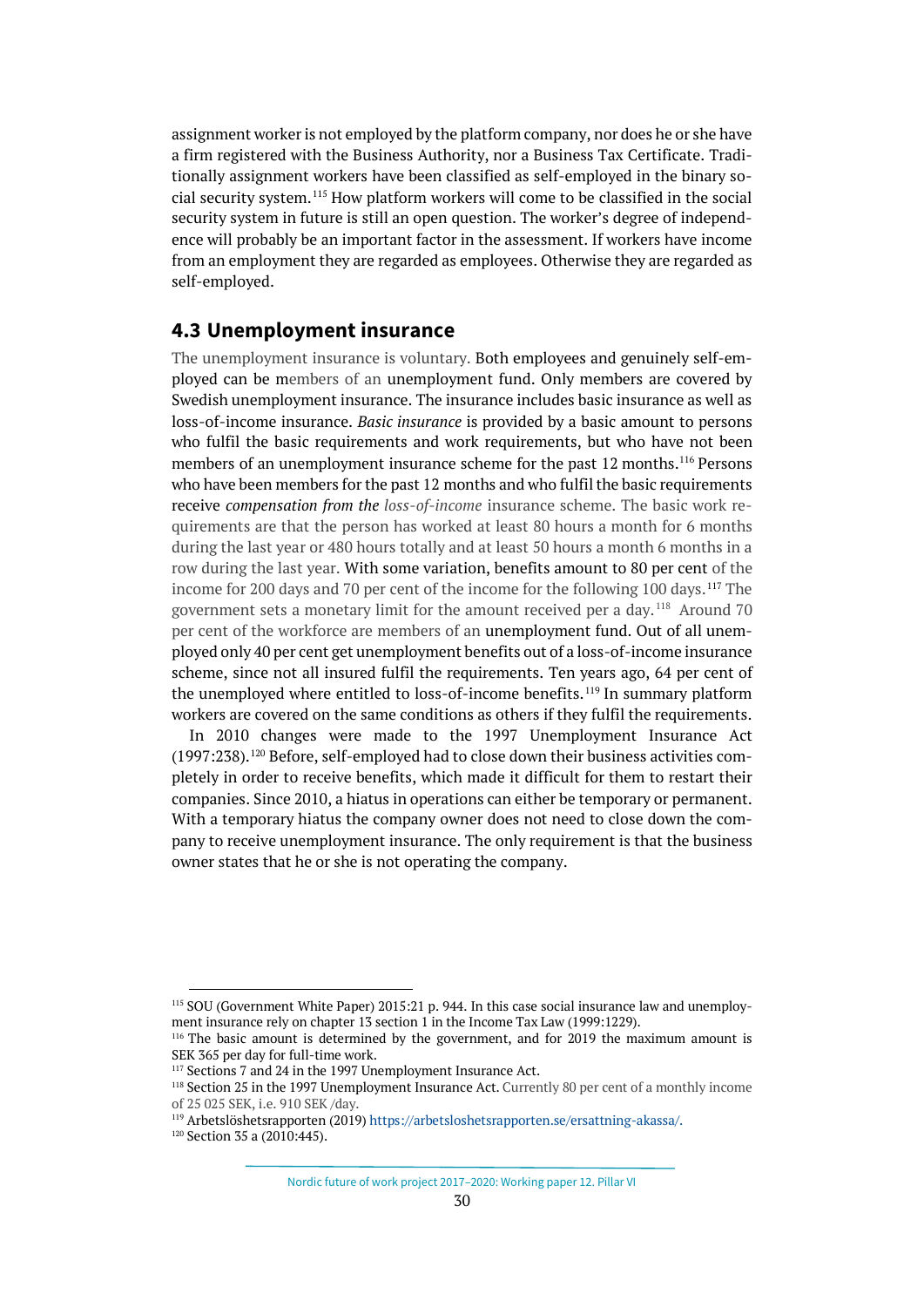In the collaborative economy the platform companies sometimes use umbrella companies as middlemen. The umbrella company construction is unique for Sweden.[121](#page-30-0) There have been difficulties in deciding whether the umbrella company workers are to be considered employees or solo self-employed; this effects whether the worker will get unemployment benefits between two assignments.

The Administrative Court of Appeal has ruled on whether umbrella company workers are to be considered employees in the sense of the 1997 Unemployment Insurance Act (1997:238) in a few cases. Settled case law from the Administrative Court of Ap-peal varies and the most essential criteria has been the degree of independence.<sup>[122](#page-30-1)</sup> It is of crucial importance for the umbrella company workers whether they are regarded as employees or not. An employee is unemployed between assignments and therefore entitled to unemployment benefits. An independent contractor or a solo self-employed is entitled to unemployment benefits for self-employed, which means that they will not receive any unemployment benefits between assignments unless they state a temporary hiatus in their business activity.

Platform workers are entitled to unemployment benefits under the same conditions as other employees and self-employed. Like many others they will have difficulties fulfilling the working conditions even if they are members of an unemployment fund. They will encounter the same kind of problems when they apply for unemployment benefits as umbrella company workers. To be entitled to benefits between assignments, platform workers need to be able to prove how much they usually work.

#### **Calculation of compensation from unemployment insurance**

The law on unemployment insurance uses a different income basis than SGI – which is used to calculate the other social insurances, see below. Compensation on a basic benefit level is determined by the government. For employees, income-related benefits are based on income earned during the past 12 months, as documented in a socalled employer's certificate based on income declared to the tax authorities. The government sets the limit for maximum daily benefits each year for the daily benefit.

For genuinely self-employed, the benefit level is based on the most recent decision on final tax for an income year, or if it is more advantageous for the individual, on the average of the past two years of taxation. The definition of company owners in the 1997 Unemployment Insurance Act has been related to the concept of economic activity in the 1999 Income Tax Law (1999:1229). A company owner according to the 1997 Unemployment Insurance Act is a physical person who operates a business and who personally performs work over which he or she exerts significant influence. This

<span id="page-30-0"></span> $^{121}$  The business model of the Swedish umbrella companies is that the performing party bids for work and, if successful, arranges both the work and the remuneration with the client. The performing party then makes sure the client has signed a contract with the umbrella company. The client is invoiced by the umbrella company, which in turn employs the performing party for the duration of the assignment. Once the client has paid the umbrella company, the performing party is credited, after deductions for tax, social security contributions, and the umbrella company's commission.

<span id="page-30-1"></span><sup>&</sup>lt;sup>122</sup> Judgement from Administrative Court of Appeal in Gothenburg 11 May 2010 (case no. 3059-09); Judgement from Administrative Court of Appeal in Gothenburg 17 February 2015 (case no. 911–15); see also the Swedish Unemployment Insurance Board (IAF) appeal to the Supreme Administrative Court in the Judgement from Administrative Court of Appeal in Gothenburg 11 May 2010 (case no. 3059–09) review not granted (case no. 4218–10). See also *Uppdragstagare i arbetslöshetsförsäkringen*, 2016:3, 15–16, about the particular difficulties relating to the solo self-employed.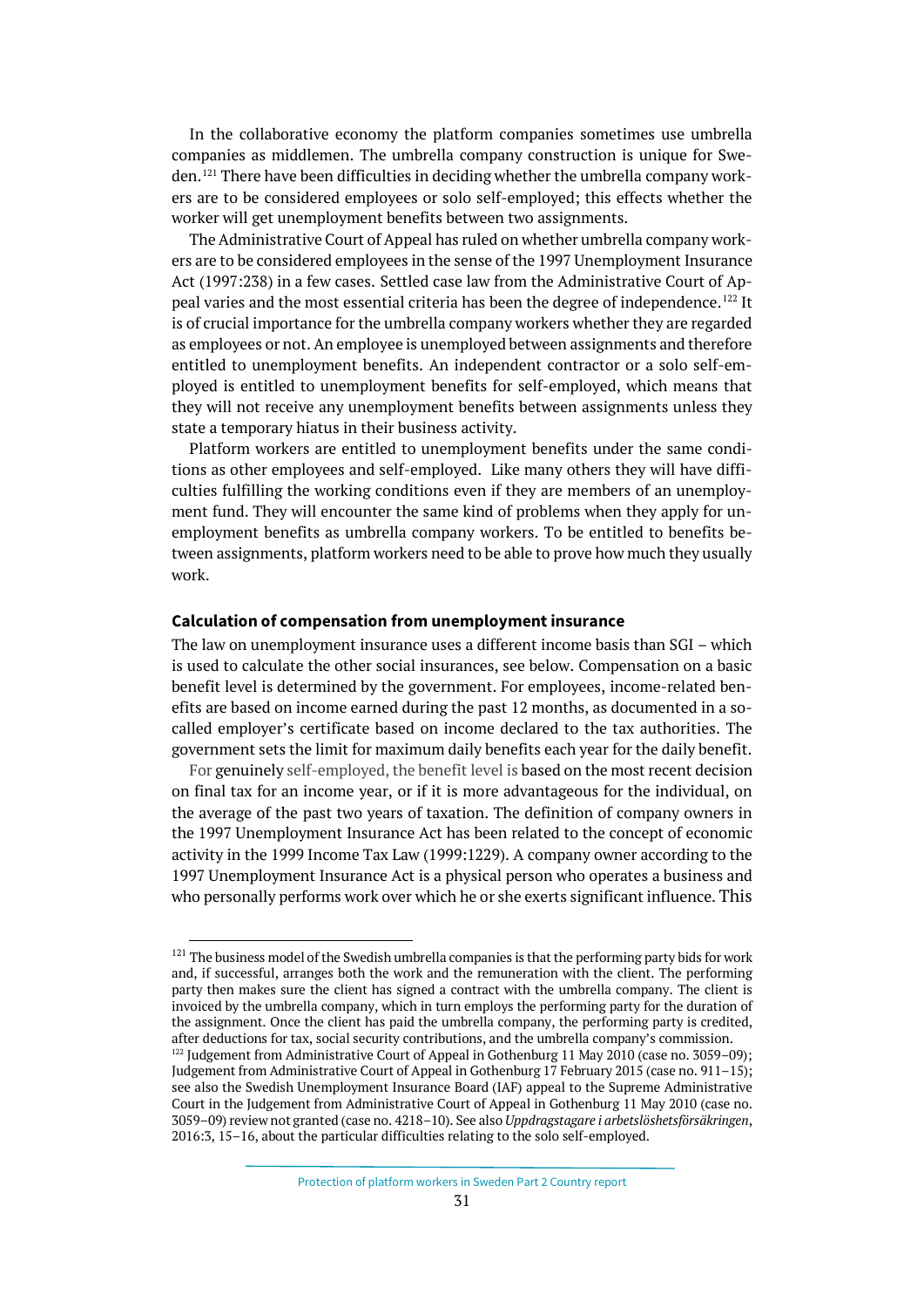means that this regulation, unlike the health insurance regulations, applies to all forms of companies – also small close companies

Genuinely self-employed company owners who close down their company within 36 months of establishment now receive benefits based on income from previous employment.[123](#page-31-1) Combiners receive benefits based on both employment and the opera-tion of their own businesses.<sup>[124](#page-31-2)</sup> A parliamentary inquiry committee was appointed in 2018 and will leave proposals for new legislation adapted to new situations in working life in 2020. [125](#page-31-3)

## <span id="page-31-0"></span>**4.4 Sickness and injury**

#### **Sickness benefits**

When an employee becomes ill, the employer pays sickness benefit at the level of 80 per cent of the salary from day 2 to day 14 (day 1 is a qualifying day for sickness and neither salary nor sickness benefits are paid).<sup>[126](#page-31-4)</sup> After 14 days, the Social Insurance Agency takes over the responsibility for paying sickness benefit. The sickness benefit is 80 per cent of the sickness benefit qualifying income (see calculation of SGI below), for 364 days and thereafter the benefit is paid at 75 per cent, without an ending date.

The sick pay from the employer is applicable from the first day of employment. If the employment is shorter than a month, there will be no sick pay until the employee has worked for 14 days. This is of disadvantage to some platform workers, who might have short employments for many different principals.

If an employee does not qualify for sick pay from the employer, the employee instead receives sickness benefit from the Social Insurance Agency from day 2 (as day 1 is a qualifying day). [127](#page-31-5) A problem here is that sickness benefits are only payed if the person was scheduled to work. For platform workers this presents a problem since their work is often 'on demand' and seldom planned in advance. It is the platform worker who decides when to work, when to sign up at the platform and when to turn on the app.[128](#page-31-6)

Owners of a simple partnership, trading partnership or limited partnership (but not those operating a company as a close company) can decide their own number of qualifying days (1 to 90) and thus pay a correspondingly higher or lower sickness in-surance contribution.<sup>[129](#page-31-7)</sup> After the selected number of qualifying days, the company owner receives sickness benefit from the Social Insurance Agency. Those operating a close company, however, are considered employees in their companies, and their companies are obligated to pay out sickness benefit for days 2 to 14. The owner of a close company cannot choose a different number of qualifying days.<sup>[130](#page-31-8)</sup>

<span id="page-31-1"></span><sup>&</sup>lt;sup>123</sup> Section 34, 37-7 b in the 1997 Unemployment Insurance Act (2010:445).

<span id="page-31-2"></span><sup>&</sup>lt;sup>124</sup>A combiner receives income from both employment and clients, or employment and work on an assignment basis, SOU (Government White Paper) 2015:21 p. 941.

<span id="page-31-3"></span><sup>125</sup> Kommittédirektiv Dir. 2018:8 *En ny arbetslöshetsförsäkring för fler, grundad på inkomst*. Tilläggsdir. 2019:34 The result will be declared 15th May 2020.

<span id="page-31-4"></span><sup>126</sup> Section 6 in the 1991 Sickpay Act (1991:1047).

<span id="page-31-5"></span><sup>&</sup>lt;sup>127</sup> Chapter 27 section 10 in the 2010 Social Insurance Code.

<span id="page-31-6"></span><sup>128</sup> An inquiry for legislation "*En trygg försäkring med människan i centrum*" (Dir. 2018:26) investigates the requirement for new legislation and will be reported 30<sup>th</sup> April 2020. <sup>129</sup> Chapter 27 section 29–33a in the 2010 Social Insurance Code.

<span id="page-31-8"></span><span id="page-31-7"></span><sup>130</sup> A legal investigation SOU (Government White Paper) 2019:41 *Företagare i de sociala trygghetssystemen* has suggested changes to create better parity between different forms of companies.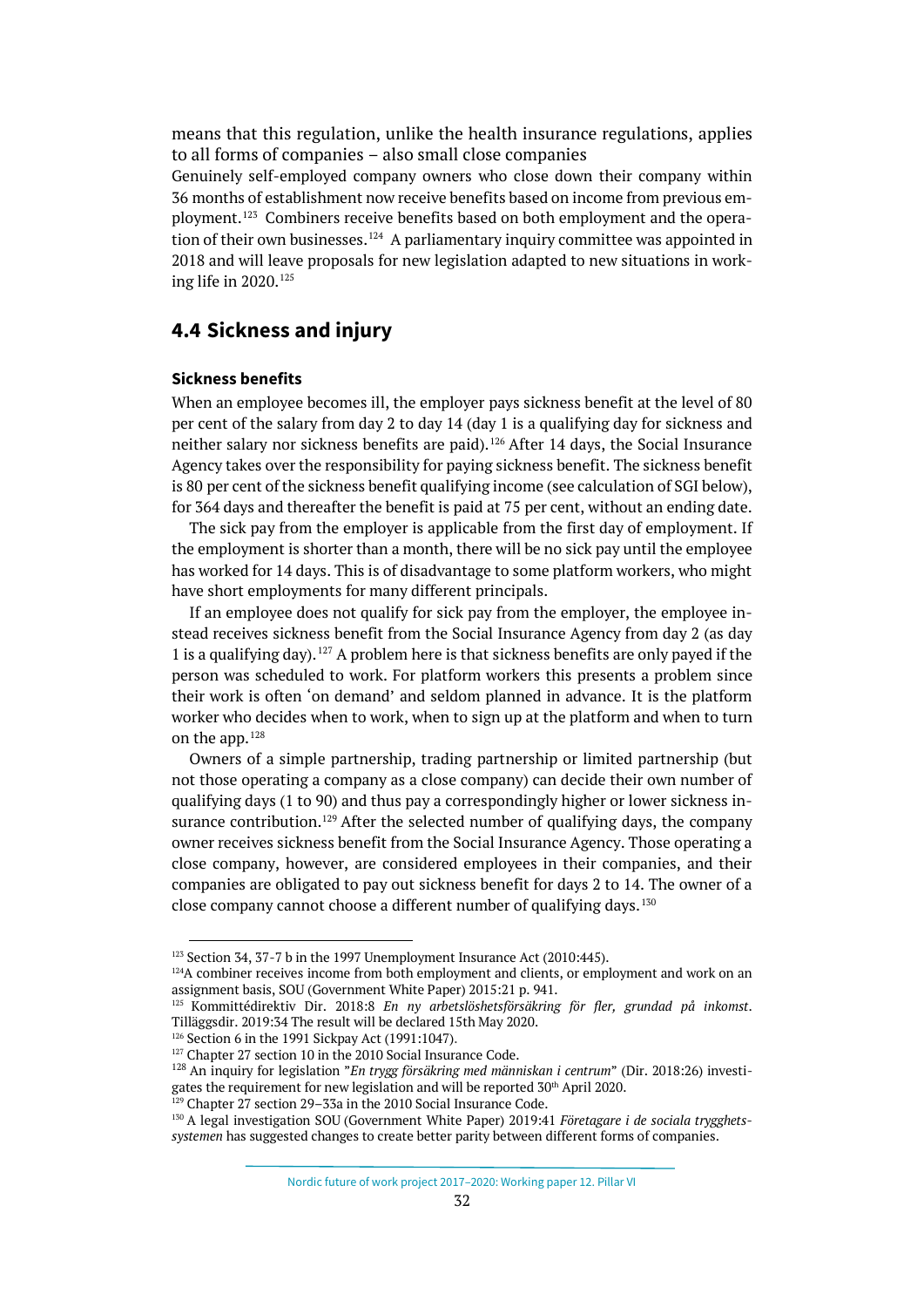#### **Rehabilitation allowance and sickness compensation**

In 2008 new regulations were introduced in the sickness insurances.<sup>[131](#page-32-0)</sup> The most controversial of these was that after 180 sick days a person was now only entitled to continue to get sickness benefits if he could do no work at all in any part of labour market. Before, an employee was entitled to sickness benefits if he could not work for *his* employer – his ability to work was not assessed in relation to the whole labour market. On the other hand, if a person is too sick to do any work at all, there is no time limit to the benefit. That person can continue to receive sickness benefits until permanent sickness compensation (early retirement pension) is conceded. If a person between 19 and 64 is so sick or injured that he will never be able to work again, he is entitled to permanent *sickness compensation* (early retirement pension).<sup>[132](#page-32-1)</sup> This benefit includes everyone who is insured in Sweden. After a recent change in the regulations sickness compensation is only conceded if it is obvious that the person will never in any way be able to work again.<sup>[133](#page-32-2)</sup> Nowadays this regulation is applicable to very few.

An employee who participates in occupational rehabilitation is entitled to *rehabilitation allowance* from the Social Insurance Agency – the aim of which is to help em-ployees back to work.<sup>[134](#page-32-3)</sup> The rehabilitation must be part of a plan. Under normal circumstances the employer is not allowed to terminate the employee's contract during the rehabilitation. Self-employed are also entitled to rehabilitation allowance.

#### **Occupational injury annuity and injury insurance**

Anyone who works in Sweden is insured against occupational injury (illness, accident at the workplace or while travelling to and from work and if a person have to stay at home because of contagion like during the covid 19-crisis).<sup>[135](#page-32-4)</sup> The insurance is mandatory and covers both employees and self-employed, meaning that both are entitled to occupational injury annuity if approved by the Social Insurance Agency. Insurance against occupational injury covers the self-employed, here defined as those operating a company as a simple partnership (enskild firma), trading partnership (handelsbolag) or limited partnership (kommanditbolag), but also assignment workers (tillfälliga uppdragstagare). [136](#page-32-5) The unclear classification of platform workers can pose a problem, since they may not fit into either of the insured categories (employees and self-employed).

The federal collective agreement insurance, Work Injury Insurance (Arbetskadeförsäkring TFA), is paid by the employers and is an important supplement to the mandatory occupational injury insurance. The TFA is a 'no-fault' insurance, which means that remuneration is paid regardless of whether anyone is to blame for the injury. The Work Injury Insurance takes over the employer's responsibility and pays the benefits to the employee instead of the employer. An employee cannot go to court with claims on an employer that has the insurance.<sup>[137](#page-32-6)</sup>

<sup>&</sup>lt;sup>131</sup> Chapter 27 section 46-49 in the 2010 Social Insurance Code.

<span id="page-32-1"></span><span id="page-32-0"></span><sup>&</sup>lt;sup>132</sup> Chapter 36 in the 2010 Social Insurance Code.

<span id="page-32-2"></span><sup>&</sup>lt;sup>133</sup> Chapter 27 and 35 in the Social Insurance Code; Annamaria Westregård, 'Changes in the Swedish Sickness Insurance System and Labour Law due to influence of flexicurity' *Europaeische Zeitschrift fur Arbeitsrecht*/*European Journal of Labour Law*, (2014) 1/2014. 134 Chapter 29-31a in the 2010 Social Insurance Code.

<span id="page-32-3"></span>

<span id="page-32-4"></span><sup>&</sup>lt;sup>135</sup> Chapter 39-42 in the 2010 Social Insurance Code.

<span id="page-32-5"></span><sup>136</sup> SOU (Government White Paper) 2015:21 p. 676.

<span id="page-32-6"></span><sup>137</sup> See mor[e https://www.afaforsakring.se/globalassets/alla-broschyrer--](https://www.afaforsakring.se/globalassets/alla-broschyrer--faktablad/arbetsskadeforsakring/f6358_trygghet-vid-arbetsskada.pdf)

[faktablad/arbetsskadeforsakring/f6358\\_trygghet-vid-arbetsskada.pdf.](https://www.afaforsakring.se/globalassets/alla-broschyrer--faktablad/arbetsskadeforsakring/f6358_trygghet-vid-arbetsskada.pdf)

Protection of platform workers in Sweden Part 2 Country report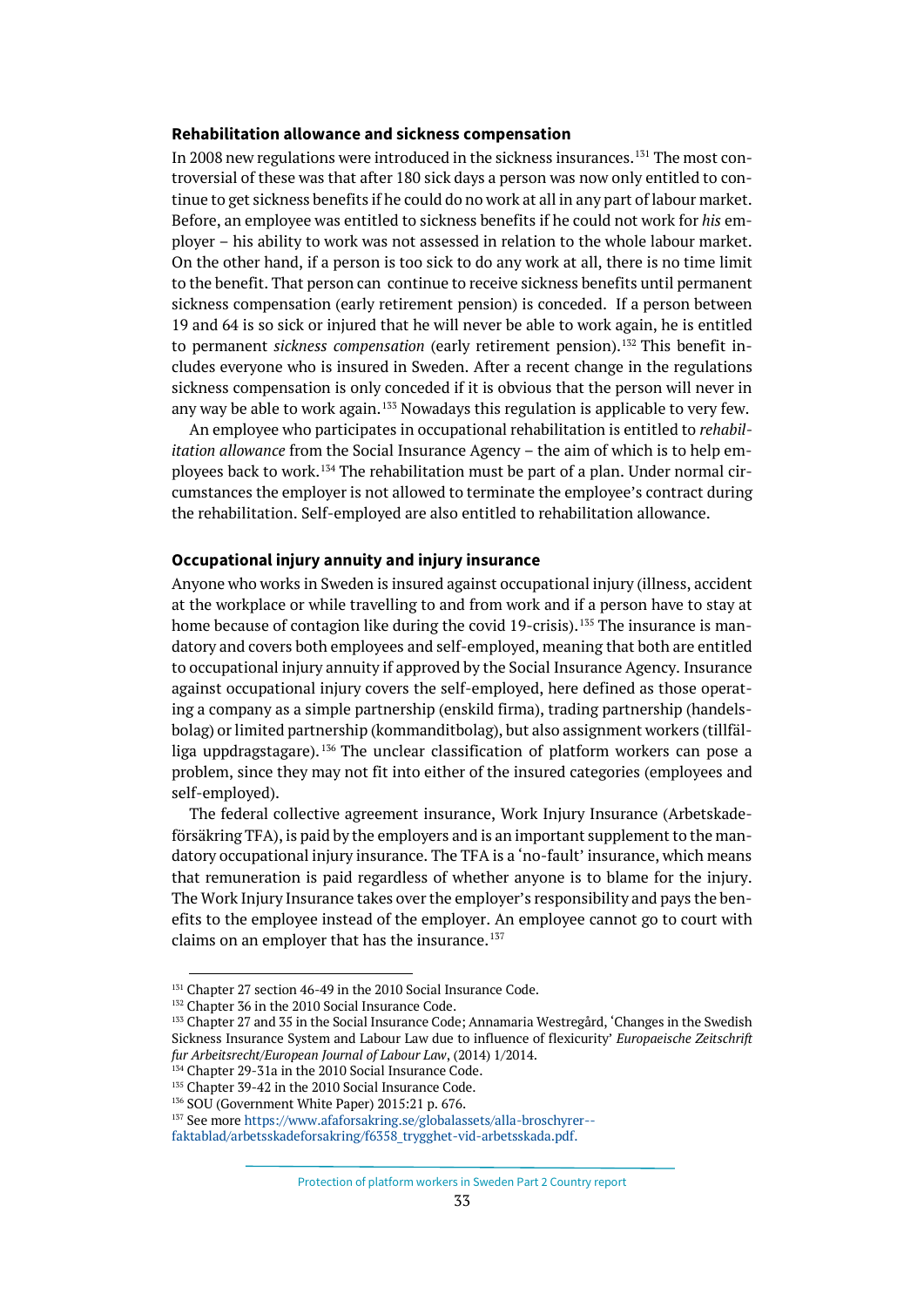### **Sickness benefit qualifying income (SGI) for sickness insurance and parental allowance**

The level of compensation is naturally of great significance to a person who is sick or on parental leave. The payment of sickness and parental benefits is based on sickness benefit qualifying income (Sjukpenninggrundande inkomst, SGI). The right to benefits requires that the individual is covered by the employment-based insurance stipulated in chapter 6 in the 2010 Social Insurance Code or in the EU [Regulation on the](http://eur-lex.europa.eu/legal-content/EN/AUTO/?uri=celex:32004R0883R(01))  [coordination of social security systems,](http://eur-lex.europa.eu/legal-content/EN/AUTO/?uri=celex:32004R0883R(01)) [138](#page-33-0) and has an annual income from own work in Sweden. This work must be expected to last at least six months or be of an annually recurring nature (seasonal work) and result in income over a minimum level (decided each year, for 2020 that level is just over 11 500 SEK).<sup>[139](#page-33-1)</sup>

SGI is at the moment limited to almost 380 000 SEK,<sup>140</sup> but many of the collective agreement stipulates that the employer pays the difference between the social insurance allowance and the ordinary salary. As the state social security benefits are limited, most employees do not get 80 per cent of their salary when they are sick. The collective agreements at industry level offers very important supplementary benefits. In the White-Collar Employee Agreement<sup>[141](#page-33-3)</sup> between the white-collar trade union Unionen and Almega (the Employers' Organisation for the Swedish Service Sector) sick pay is 80 per cent of the salary days 2 to 14 In accordance with the statutory regulation in the 1991 Sick Pay Act (1991:1047). The employer then pays 10 per cent of the salary up to 8 price base amounts for days 15 to 90 (while the Swedish Social Insurance Agency pays 80 per cent up to 8 price base amounts). For salaries over 8 price base amounts the employer pays 90 per cent of the salary. For employees who have not yet been employed for a whole year, the employer only pays for days 15 to 45. In the blue-collar agreements is it more common that the employer only pays 80 per cent of the salary for days 2 to 14 according to the statutory regulation.<sup>[142](#page-33-4)</sup>

For employees and owners of small close companies, SGI A is calculated using predicted annual income as the basis. Previous income levels are not determined; instead the individual's future income is predicted. Historical income can be used as a point of reference but not as a ground for decision.<sup>[143](#page-33-5)</sup> If a worker has an irregular income, for example from sporadic work, the calculation shall be based on information from both the individual and the employer, as well as on the estimate used for determining income tax. Using predicted income as the basis for calculating SGI has been simple, since Sweden has traditionally had large workplaces where pay rises have been controlled in collective agreements and thus have been easy to predict.

For those receiving income for other types of work, SGI B is calculated. These include persons operating small non-incorporated businesses and persons approved for

<span id="page-33-2"></span>[https://www.scb.se/hitta-statistik/statistik-efter-amne/priser-och-](https://www.scb.se/hitta-statistik/statistik-efter-amne/priser-och-konsumtion/konsumentprisindex/konsumentprisindex-kpi/pong/statistiknyhet/prisbasbeloppet-for-ar-2020/)

<span id="page-33-0"></span> $138$  Regulation (EC) No 883/2004 — [on the coordination of social security systems.](http://eur-lex.europa.eu/legal-content/EN/AUTO/?uri=celex:32004R0883R(01))

<span id="page-33-1"></span><sup>&</sup>lt;sup>139</sup> It is 24 per cent of the price base amount, chapter 25 Section 3 in the 2010 Social Insurance Code. <sup>140</sup> The limit is 8 price base amounts. For 2020 the price amount is 47 300 SEK.

[konsumtion/konsumentprisindex/konsumentprisindex-kpi/pong/statistiknyhet/prisbasbeloppet](https://www.scb.se/hitta-statistik/statistik-efter-amne/priser-och-konsumtion/konsumentprisindex/konsumentprisindex-kpi/pong/statistiknyhet/prisbasbeloppet-for-ar-2020/)[for-ar-2020/.](https://www.scb.se/hitta-statistik/statistik-efter-amne/priser-och-konsumtion/konsumentprisindex/konsumentprisindex-kpi/pong/statistiknyhet/prisbasbeloppet-for-ar-2020/)

<span id="page-33-3"></span><sup>&</sup>lt;sup>141</sup> Collective agreement between Unionen and Almega concerning tech and media companies for the period 1 May 2017 to 30 April 2020. The regulations are in § 10 of the collective agreement.

<span id="page-33-4"></span><sup>&</sup>lt;sup>142</sup> See e.g. 8 § in the collective agreement for blue-collar workers in the agreement between the Association of Swedish Engineering Industries an IF Metall, 1 April 2017-31 March 2020. 143 Lottie Ryberg-Welander, *Socialförsäkringsrätt: Om ersättning vid sjukdom* (2nd edn Norstedts Ju-

<span id="page-33-5"></span>ridik 2014) p. 72.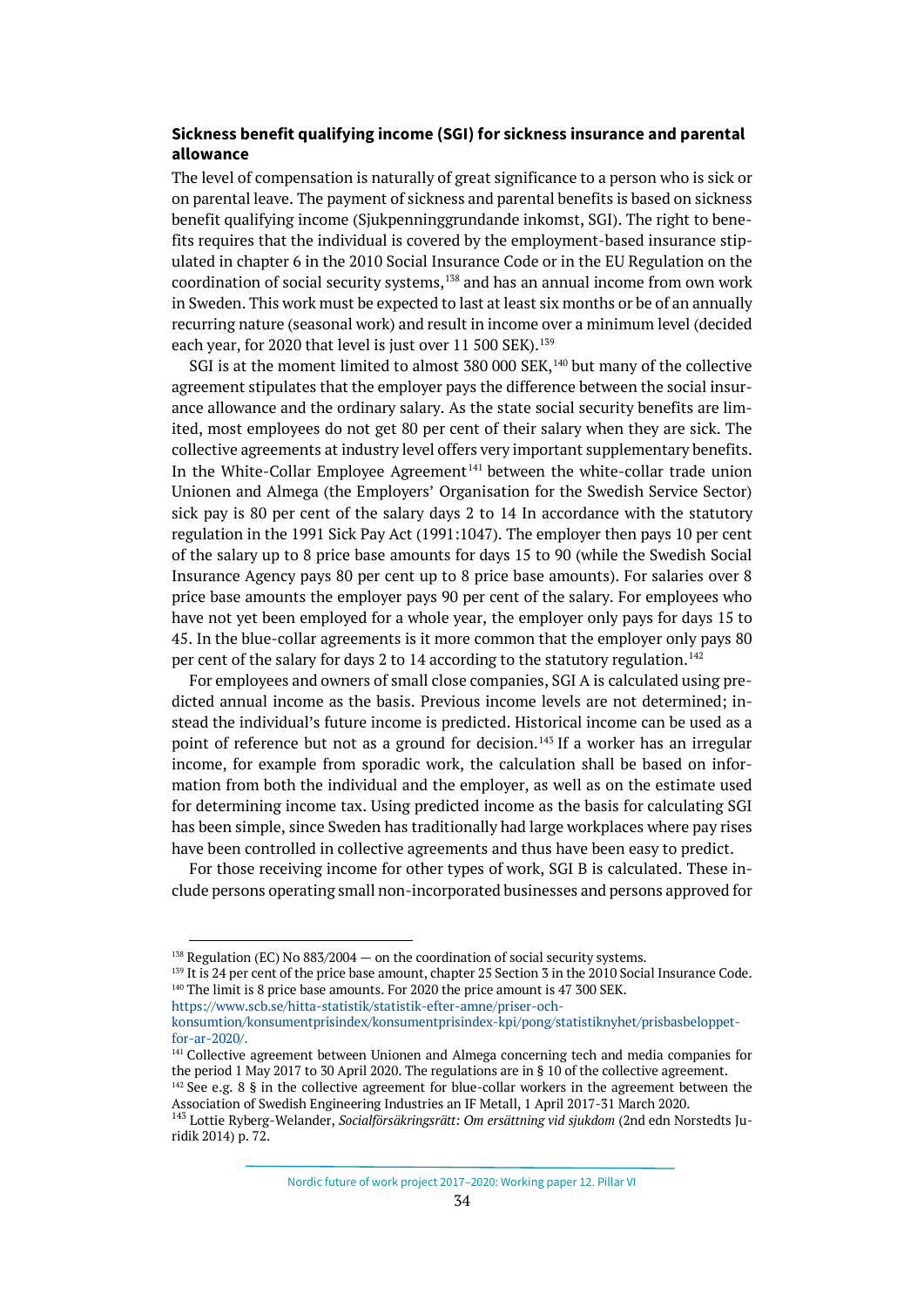the Swedish Business Tax Certificate (godkänd för F-skatt<sup>[144](#page-34-1)</sup>). <sup>[145](#page-34-2)</sup> SGI B is also calculated on the basis of expected future income. Estimating future income for these persons is far more complicated than for employees and owners of close companies. To determine a basis, the Social Insurance Agency asks the individual to provide a prediction of future income; the Social Insurance Agency then compares this information with the worker's accounts and information from the accountant and the Tax Agency.<sup>[146](#page-34-3)</sup> The calculation method has been criticised, since it makes it difficult for the individual to foresee what SGI B will be decided.

During a start-up phase (currently 36 months) the owners of a simple partnership, trading partnership or limited partnership<sup>[147](#page-34-4)</sup> are allowed to specify a fictitious income for the purpose of calculating the SGI B. The comparison income shall correspond to the income that a comparable employee/self-employed would have earned. After a change in the legislation in 2018, this statutory regulation also applies to close companies when SGI A is calculated for them during a start-up phase. This has been one way of creating parity between different forms of company structures.<sup>[148](#page-34-5)</sup> Before the change, the regulation was of disadvantage to owners of close companies and had significant consequences in cases where the owner drew a small salary during the start-up phase and then became ill.<sup>[149](#page-34-6)</sup> In an inquiry for legislation 2019, the legislators intention is to create more explicit regulations for how to calculate SGI for the genuinely self-employed who operate with a simple partnership (enskild firma). [150](#page-34-7)

## <span id="page-34-0"></span>**4.5 Paid parental leave**

As soon as a child is born, the parental insurance scheme begins paying out parental benefits. The amount is either work-based or housing-based (if the work requirement cannot be fulfilled). Parental benefit is paid out at three different levels. The parental benefit levels are 80 per cent of income (SGI), basic level, and the lowest level for a parent who is insured for the housing-based benefit. Benefits are paid for 480 days: 390 days at the sickness-benefit level and 90 days at the lowest level. Half of the days are earmarked for each parent for their parental leave, but any number of the 390 days can be transferred to the other parent. Parental leave is usually taken during the child's first year, as day-care is offered to all children from one year of age. The re-maining parental leave days can be taken out any time until the child turns 12.<sup>[151](#page-34-8)</sup>

If a child becomes ill, needs care or must visit the doctor the parent has a statutory right to Care of a Sick Child (VAB) i.e. temporary parental benefit. This is paid out with a maximum of 60 days per child annually until the child turns 12.<sup>[152](#page-34-9)</sup> Parental allowance covers both employees and self-employed and therefore also platform workers.

Protection of platform workers in Sweden Part 2 Country report

<span id="page-34-2"></span><span id="page-34-1"></span><sup>&</sup>lt;sup>144</sup> Chapter 13 Section 1 in the 1999 Income Tax Law (1999:1229).<br><sup>145</sup> Chapter 25 Sections 8 and 10 in the 2010 Social Insurance Code.

<sup>146</sup> See Ryberg-Welander (2014) p. 80.

<span id="page-34-4"></span><span id="page-34-3"></span><sup>147</sup> Chapter 25 Section 9 in the 2010 Social Insurance Code; SOU (Government White Paper) 2015:21 p. 966 f.

<span id="page-34-5"></span><sup>&</sup>lt;sup>148</sup> SFS 2018:670; prop. (Legislative Bill) 2017/18:168 p. 20 f.<br><sup>149</sup> SOU (Government White Paper) 2015:21 p. 324.

<span id="page-34-6"></span>

<span id="page-34-7"></span><sup>150</sup> SOU (Guvernement White Paper) 2019:41 *Företagare i de sociala trygghetssystemen* p. 11.

<span id="page-34-8"></span><sup>&</sup>lt;sup>151</sup> Chapter 12 paragraphs 21-24 in the 2010 Social Insurance Code

<span id="page-34-9"></span><sup>&</sup>lt;sup>152</sup> Chapter 13 paragraphs 16, 20 and 21 in the 2010 Social Insurance Code.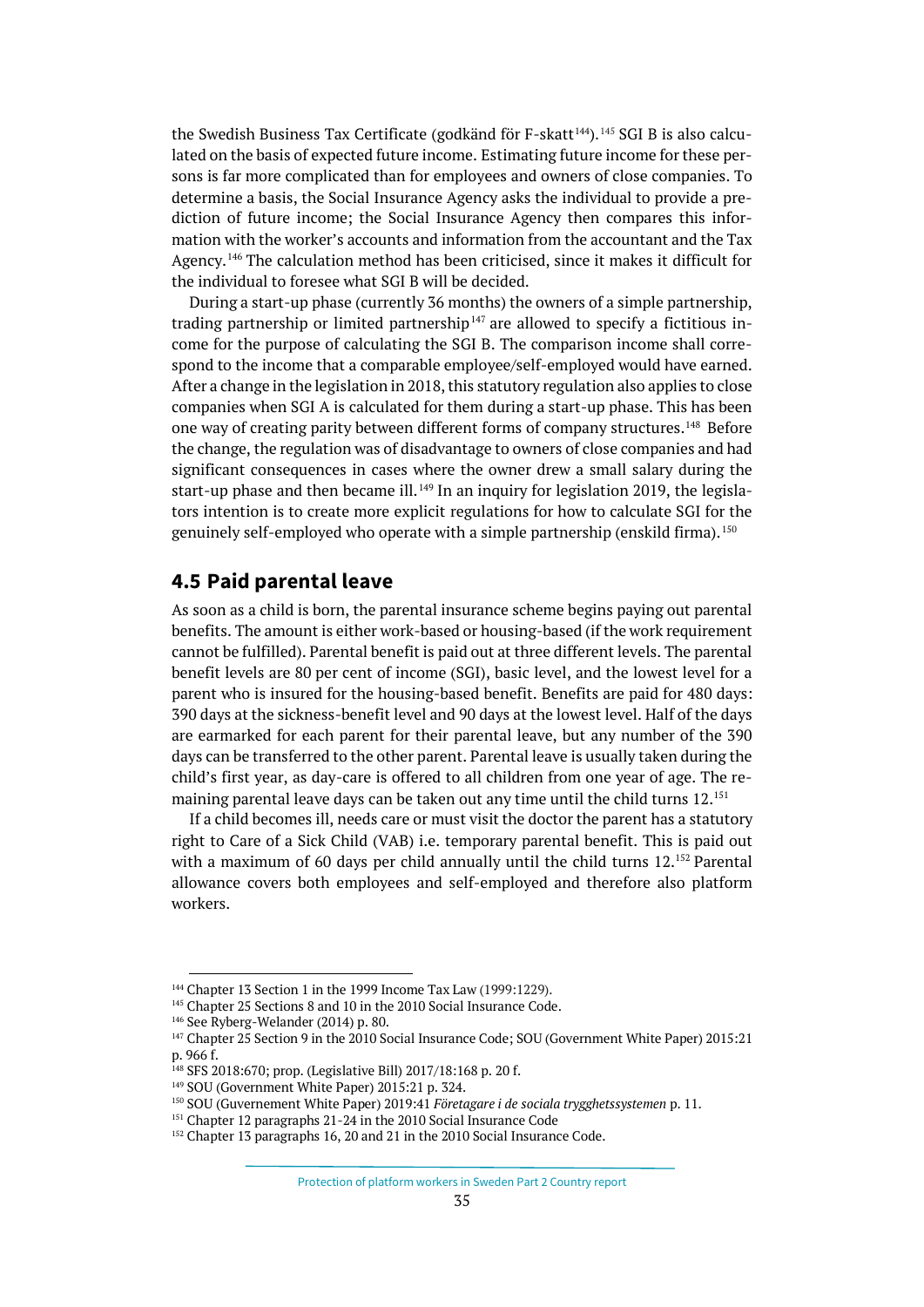## <span id="page-35-0"></span>**4.6 Retirement and old age**

The Swedish Pensions Agency distributes the pension. The statutory pension system is complex and has changed a number of times.

- The old system for persons born before 1937: their guaranteed pension is the supplementary pension,
- The system for persons born between 1938 and 1953: their guaranteed pension is the supplementary pension, income pension and premium pension,
- The new system for people born after 1954: their guaranteed pension is income pension and premium pension.[153](#page-35-2)

There is also a state funded guaranteed basic pension at lowest level (garantipension). This is not dependent if a person have worked at all. [154](#page-35-3)

#### **Calculation of the pension**

For both employees and genuinely self-employed the income-based state pension depends on lifelong income, the Pension Qualification Income (PGI). The PGI for employees and self-employed is calculated every year by the tax authorities and depends on the yearly income.<sup>[155](#page-35-4)</sup>

An important difference between employees and genuinely self-employed is that almost all employees in Sweden have some form of occupational pension regulated either in the collective agreements or private pension solutions paid by the employer as an important complement to their state pension. The genuinely self-employed must arrange a private (and often more expensive) solution if they want something more than the state system.<sup>[156](#page-35-5)</sup>

Platform workers are covered by the pension scheme in the same way as employees and self-employed. There is a similar exemption for incomes from a principal under 1 000 SEK as in sickness benefits.[157](#page-35-6) Income under this amount is not part of the pension system. This could be a disadvantage for some platform workers who earn small incomes from many different principals.

## <span id="page-35-1"></span>**4.7 Overall comparison**

The social security insurances in focus in this report are all mandatory except the unemployment insurances. For a long time the aim in Sweden has been to construct statutory regulations that give traditional employees and the genuinely self-employed similar social protection. Workers that are genuinely self-employed do have the similar protection as employees in many parts of the system but when it comes to platform work there are areas that still leave platform workers in a disadvantaged position.

The concept of employment is different in the social security legislation than in labour law as it is based on the concept of employment in tax law. The company form that the insured person works in is essential for the classification: someone who has

<span id="page-35-2"></span><sup>153</sup> [https://www.pensionsmyndigheten.se/other-languages/english-engelska/english](https://www.pensionsmyndigheten.se/other-languages/english-engelska/english-engelska/your-pension-if-you-live-outside-sweden)[engelska/your-pension-if-you-live-outside-sweden](https://www.pensionsmyndigheten.se/other-languages/english-engelska/english-engelska/your-pension-if-you-live-outside-sweden)

 $154$  2020 it is 8 597SEK/month for single persons and 7 690 SEK for married.

<span id="page-35-4"></span><span id="page-35-3"></span><sup>&</sup>lt;sup>155</sup> Chapter 59 in the 2010 Social Security Code.

<span id="page-35-5"></span><sup>156</sup> SOU (Government White Paper) 2019:41 p. 78 f.

<span id="page-35-6"></span><sup>&</sup>lt;sup>157</sup> Chapter 59 section 22 in the 2010 Social Security Code.